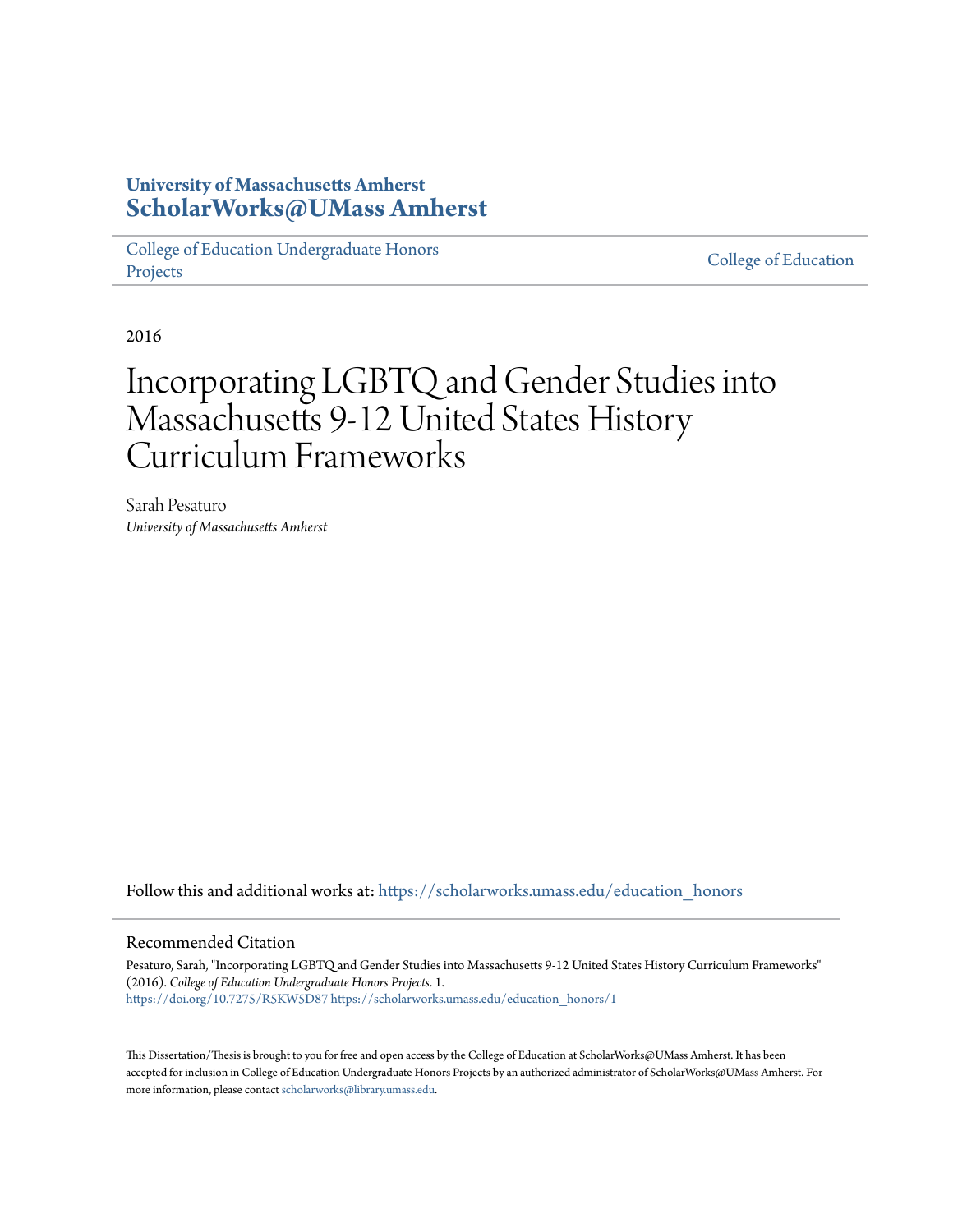# INCORPORATING LGBTQ AND GENDER STUDIES INTO MASSACHUSETTS 9-12 UNITED STATES HISTORY CURRICULUM FRAMEWORKS

An Individually Contracted Honors Project

Presented by

Sarah Pesaturo

Completion Date:

April 2016

Approved By:

Project Chair, Julio C. Capó Jr., Department of History

\_\_\_\_\_\_\_\_\_\_\_\_\_\_\_\_\_\_\_\_\_\_\_\_\_\_\_\_\_\_\_\_\_\_\_\_\_\_\_\_\_\_\_\_\_\_\_\_\_\_\_\_\_

Robert W. Maloy, Department of Teacher Education & Curriculum Studies

\_\_\_\_\_\_\_\_\_\_\_\_\_\_\_\_\_\_\_\_\_\_\_\_\_\_\_\_\_\_\_\_\_\_\_\_\_\_\_\_\_\_\_\_\_\_\_\_\_\_\_\_\_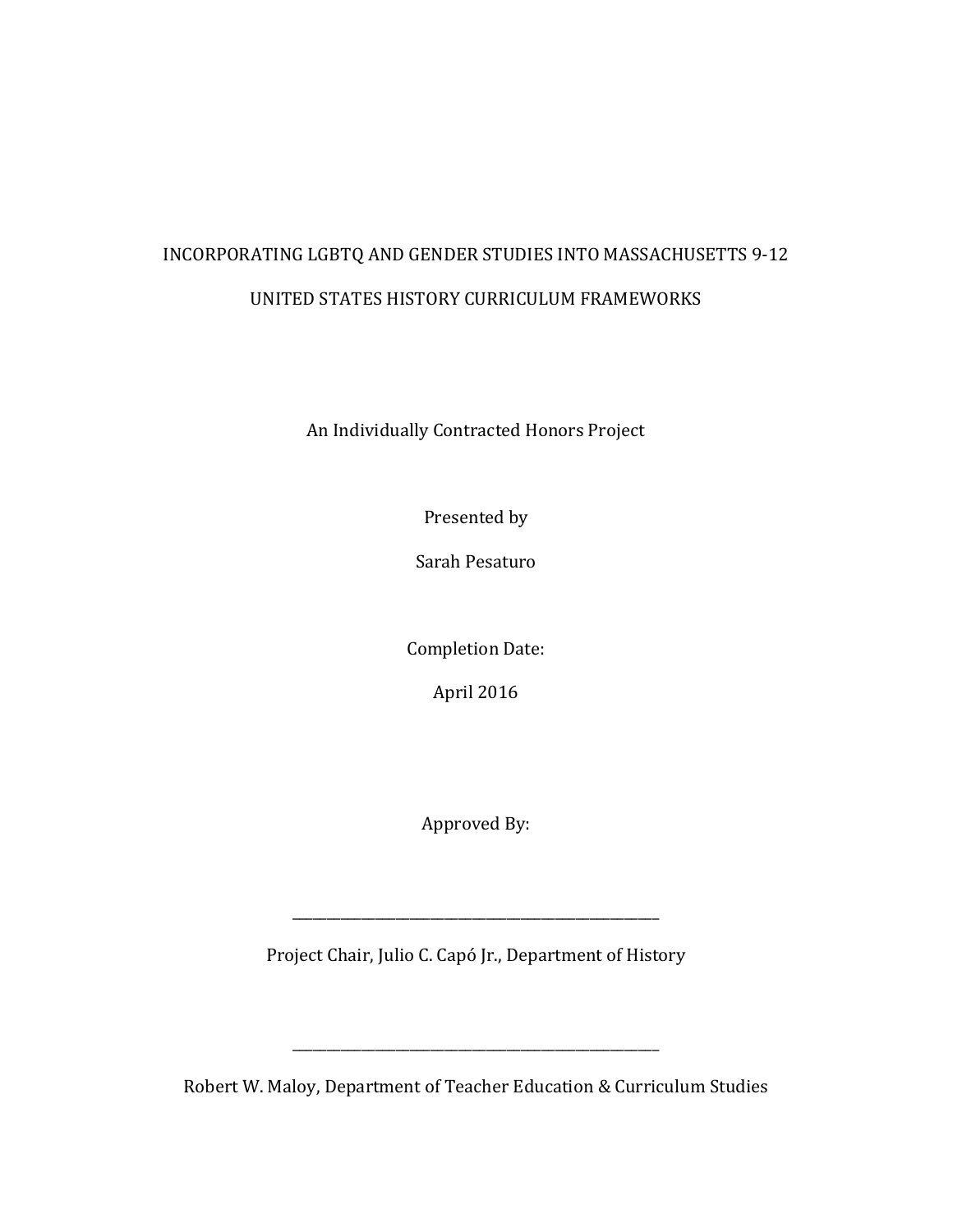#### ABSTRACT

### Title: **Incorporating LGBTQ and Gender Studies into Massachusetts 9-12 United**

**States History Curriculum Frameworks**

Author: **Sarah Pesaturo**

Thesis/Project Type: **Individually Contracted Honors Project**

Approved By: **Julio C. Capó Jr., Department of History**

#### Approved By: **Robert W. Maloy, Department of Teacher Education & Curriculum**

#### **Studies**

Gender and LGBTQ studies have emerged as fields worthy of academic study since the 1980s. While they have increasingly entered college curricula, much work still has to be done for these to be integrated into public K-12 curricula. Currently, the Massachusetts 9- 12 United States History Curriculum operates without these histories. My work aims to expand the current curriculum in such a way that integrates and emphasizes (lesbian, gay, bisexual, transgender, and queer) LGBTQ and gender histories within the pre-existing U.S. History Standards. The areas of study are taken directly from the Massachusetts learning standards, specifically focusing on the curriculum framework of U.S. History II, Reconstruction to the Present, 1877 to 2001. I address two key sections: Age of Reform: Progressivism and the New Deal, 1900 to 1940 and Cold War America at Home: Economic Growth and Optimism, Anticommunism, and Reform, 1945-1980. My work provides the necessary historical background for teachers to familiarize themselves with important figures, events, ideas, and movements within these time periods. It also provides a selection of recommended readings for teachers to help incorporate this material into their classrooms. The outline also includes a collection of primary sources and inquiry questions for historical investigations. My purpose is to add additional information that will help fill educational gaps, enrich and enliven the curriculum, and provide students with a more inclusive and multicultural American history.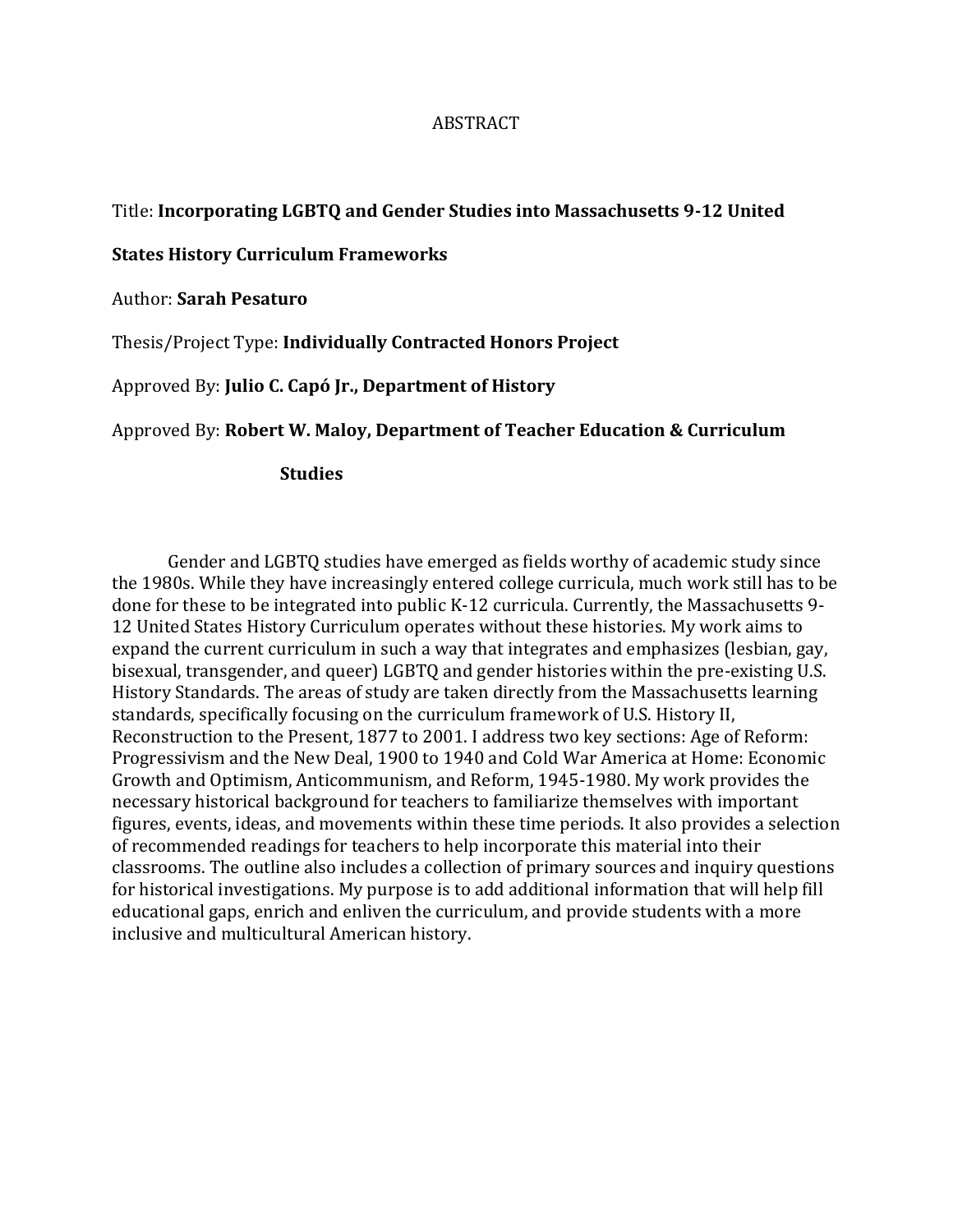#### **INTRODUCTION**

In order to be an effective teacher of history, the goal must be to educate students about the world around them. In today's society, more than ever, people are exposed to the multicultural nature of the world and our history teaching should reflect that knowledge. In order for today's history curriculum to adhere to these criteria, it must include experiences of every identity group. When curriculum is implemented inclusively, it aids in reflecting individual's experiences while also providing opportunities to learn about others' viewpoints. This includes content from different cultural and identity groups, providing equal educational opportunities for all, and creating an environment of equality and inquiry into diversity. All of these aspects are necessary for learners to piece together the many stories in each area of history.

The education system in the United States has increasingly taken steps to provide a more inclusive history of the country and the world, as well as the many social and cultural differences that make them so rich. In Massachusetts, this is evident through the 2012 amendments to the Department of Education Laws and Regulations. Law 603 CMR 26.00, or the Access to Equal Educational Opportunity specifically addresses regulations for the curricula. Section 26.05, Curricula, states that "all public systems shall, through their curricula, encourage respect for the human and civil rights of all individuals regardless of race, color, sex, gender identity, religion, national origin or sexual orientation." It further states, "teachers shall review all instructional and educational materials for simplistic and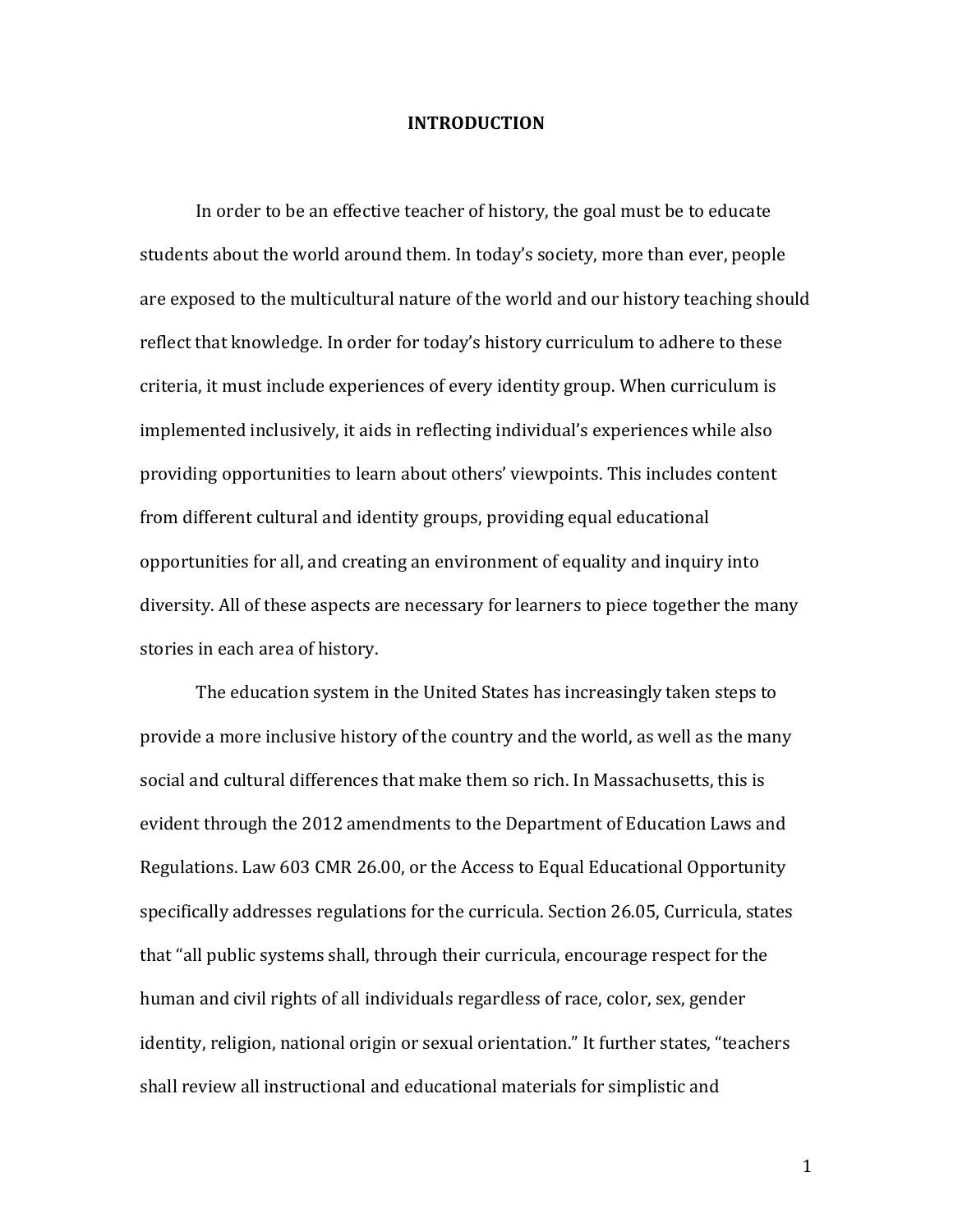demeaning generalizations, lacking intellectual merit, on the basis of race, color, sex, gender identity, religion, national origin or sexual orientation. Appropriate activities, discussions and/or supplementary materials shall be used to provide balance and context for any such stereotypes depicted in such materials."<sup>1</sup> Both of these regulations indicate the state's efforts to create and implement a multicultural education. Today, this is evident in school's participation in Black History Month or Women's History Month, for example, and discussions of family origins as it pertains to immigration history.

It is this project's argument that we must now address the lack of lesbian, gay, bisexual, transgender and queer (LGBTQ) history in 9-12 public education.<sup>2</sup> The introduction of this interdisciplinary field also requires the study of gender and sexuality more broadly, as they create a fundamental basis to understand social and cultural perspectives of identities overtime. In order for students to accurately study the diversity of the American identity throughout history, they must first understand how gender and sexuality intersect with political, economic and transnational movements within the United States. Like other social histories, these stories are essential to understanding the American identity. Despite that, this information has been largely, if not completely, left out of curriculum frameworks.

<sup>1</sup> "Education Laws and Regulations: 603 CMR 26.00 Access to Equal Education Opportunity," Massachusetts Department of Elementary & Secondary Education, accessed February 23, 2016, http://www.doe.mass.edu/lawsregs/603cmr26.html.  $2$  For the purpose of this paper, the term "queer" is utilized to refer to any person who falls outside normative and traditional sexual or gender expressions. In observation that these identities and expressions take on different meanings over time, this includes those whose gender and sexualities are non-conforming and do not identify as lesbian, gay, bisexual or transgender.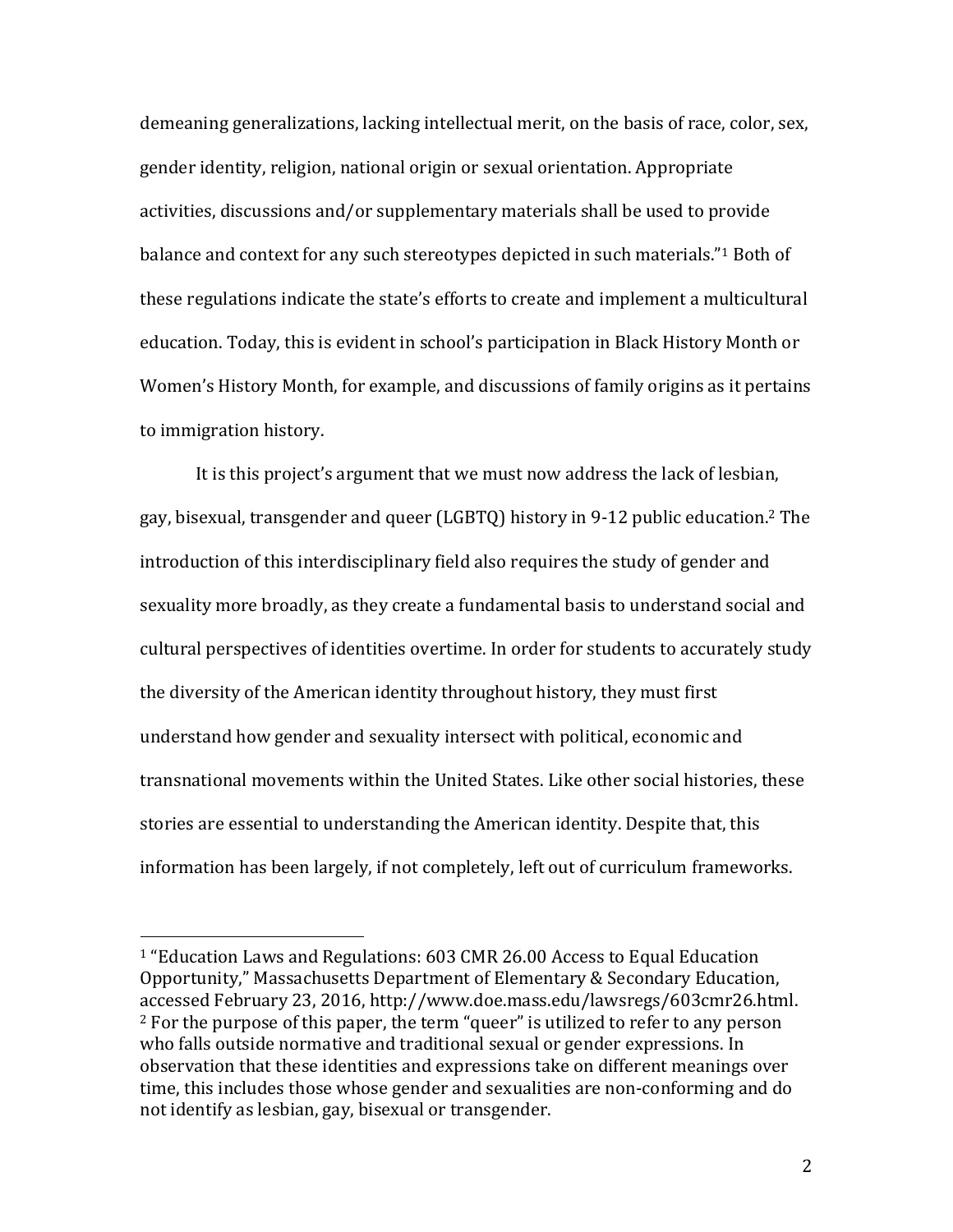In order to meet the Department of Education's regulations that mandate the inclusion of all gender identities and sexual orientations, these histories must be included.

The erasure of LGBTQ identities is not a distinct phenomenon within our educational system. LGBTQ people have been largely erased from our history books as a result of being marginalized from society for so long. They have been excluded from the pages of U.S. history given their differences in sexual orientation and gender identity. The historical record listed them as criminals, sinners, or having some type of mental illness. In the United States, they have been denied equal rights and a voice within society.<sup>3</sup> This does not mean, however, that they did not challenge this, or that they did not make significant contributions to U.S. history.

This absence of LGBTQ voices in United States history is reflected in today's curriculum, and educators have begun to notice. Gerald Unks, professor and editor of the book *The Gay Teen*, reflected on this stating, "Within the typical secondary school curriculum, homosexuals do not exist. They are 'nonpersons' in the finest Stalinist sense. They have fought no battles, held no offices, explored nowhere, written no literature, built nothing, invented nothing and solved no equations." <sup>4</sup> As Unks carefully points out, the lack of LGBTQ figures and events within the curricula effectively denies this identity group any meaningful record of their existence in society. Not only is the disregarding of important LGBTQ historical figures

<sup>3</sup> David Eisenbach, *Gay Power: An American Revolution* (New York: Carroll and Graf Publishers, 2006).

<sup>4</sup> Gerald Unks ed., *The Gay Teen: Educational Practice and Theory for Lesbian, Gay, and Bisexual Adolescent* (New York: Routledge, 1995), 5.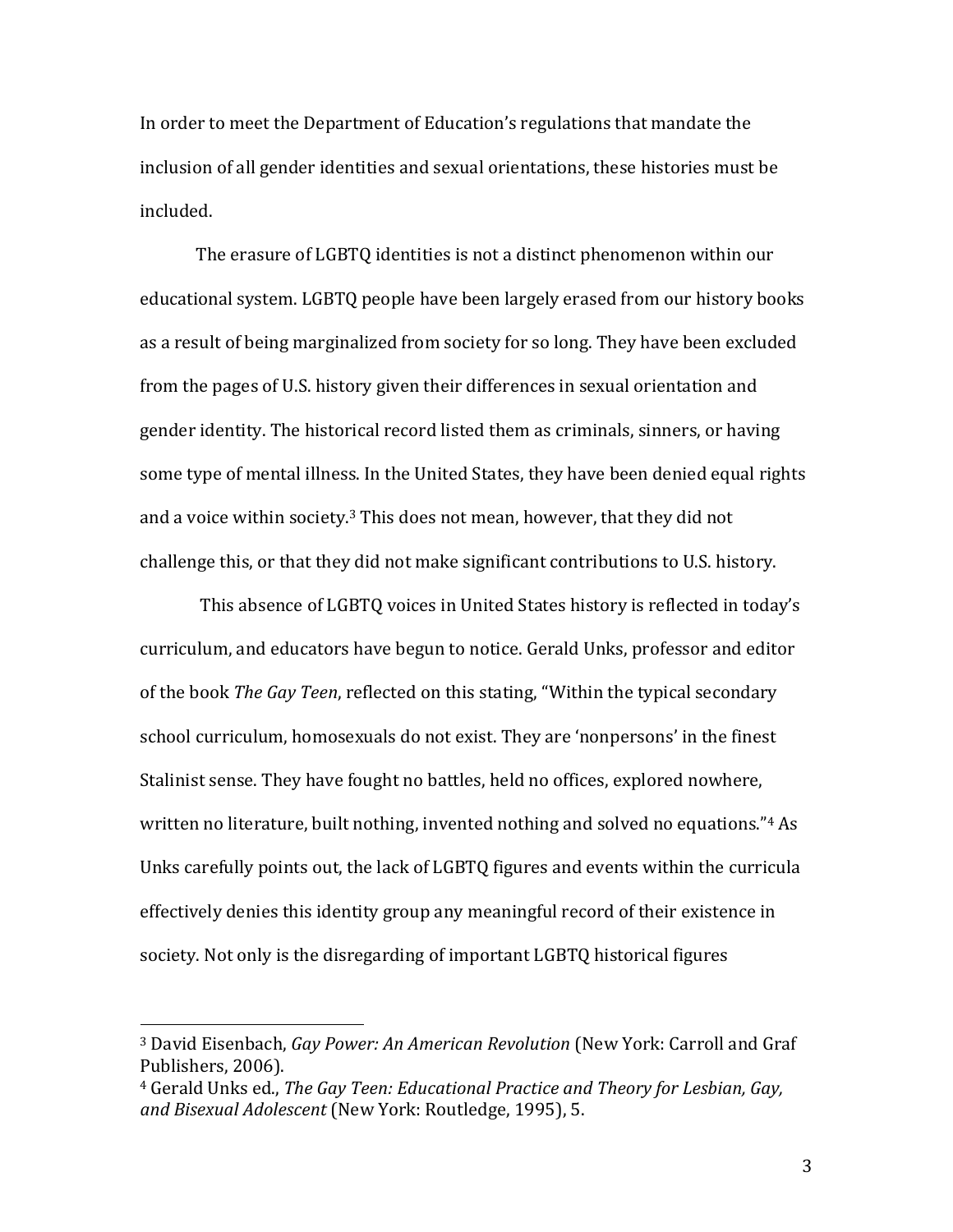discriminatory, it also presents a history that is incomplete, inaccurate and noninclusive. This creates a greater problem for the educational system as a whole. It fails to incorporate the multicultural lens of history, it fails to comply with the state laws and regulations, and it fails to reflect the identities within our own communities.

This continued exclusion of LGBTQ history has already had a major impact on students' education, reception, and personal lives. Unks adds, "The lesson to the heterosexual student is abundantly clear: homosexuals do nothing of consequence. To the homosexual student, the message has even greater power: no one who has ever felt as you do has done anything worth mentioning" <sup>5</sup> Researchers from Rice University have also been studying the impact of the lack of diversity within classrooms. Their findings show that negative perceptions from others may translate to negative perceptions of oneself.<sup>6</sup> Therefore, the lack of LGBTQ visibility and voice within history curricula may prompt LGBTQ students to wrongly judge their own abilities.

As a teacher, it is important to know both the content you are teaching and the audience to whom you are teaching. Each classroom has a diverse set of students with distinct backgrounds, needs, and identities. Multicultural education that incorporates inclusive histories helps to highlight all of these identities within a classroom setting. As Unks points out, it is important to recognize that a diverse

l

<sup>5</sup> Ibid.

<sup>6</sup> Enrica Ruggs and Michelle Hebl, "Diversity, Inclusion, and Cultural Awareness for Classroom and Outreach Education," accessed March 22, 2016, https://www.engr.psu.edu/awe/ARPAbstracts/DiversityInclusion/ARP\_DiversityIn clusionCulturalAwareness\_Overview.pdf.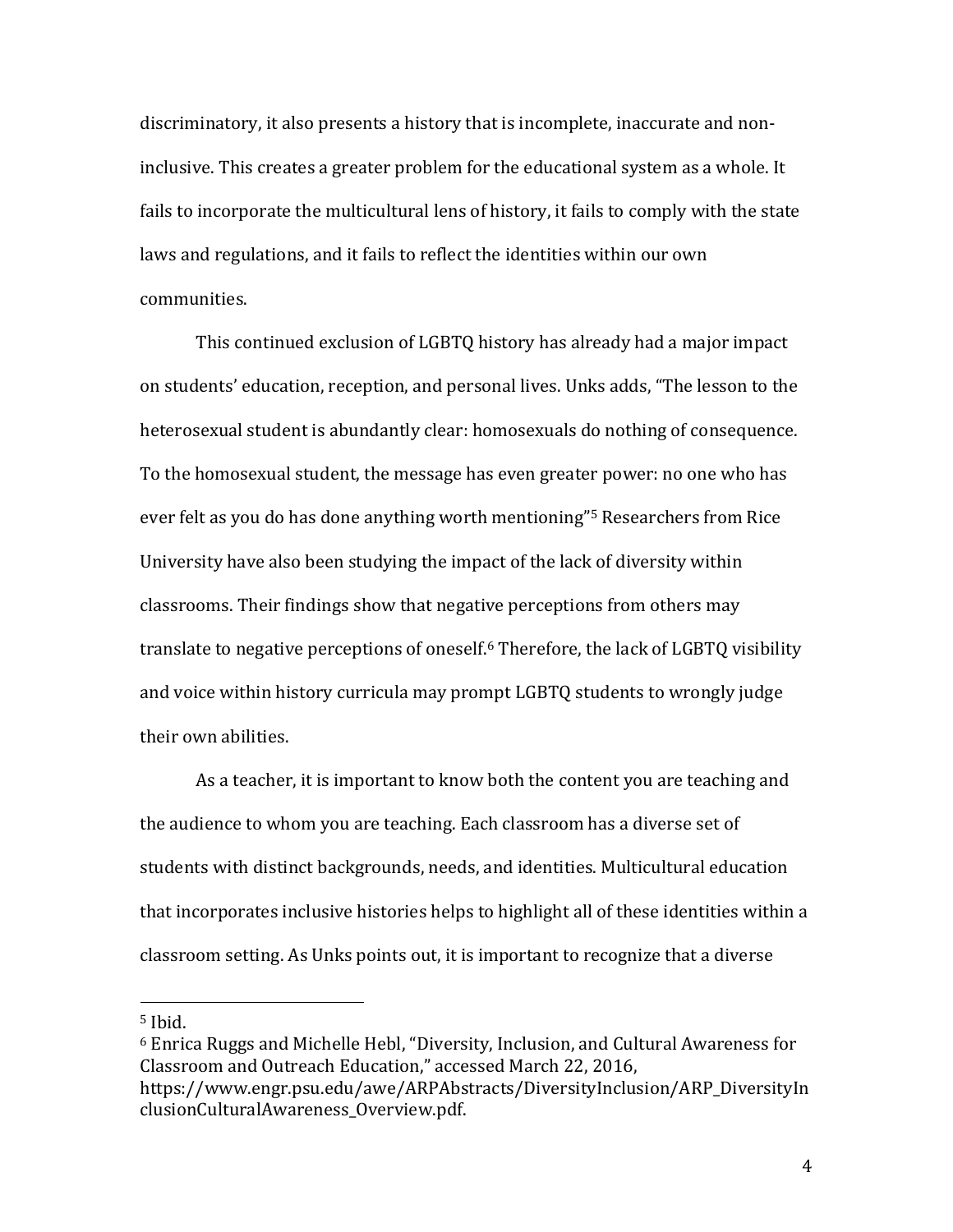classroom includes students of all sexual and gender identities. Failure to teach content that explores these identities groups does a disservice to students. A multicultural education that integrates LGBTQ histories will improve socialization among students, foster positive self-regard in each student's identity, and promote positive regard towards the identities of others. The inclusion of LGBTQ history within the curriculum is essential to creating a positive and impactful classroom that recognizes and appreciates the identities of all its students.

Gender and LGBTQ studies, although still mostly absent within the K-12 system, have become growing fields within college communities. Both are relatively new disciplines that largely began in the 1980s through the inspiration of other minority histories including ethnic and women's studies.<sup>7</sup> In the 1970s, many women began to criticize the gender blindness of various disciplines in academic settings.<sup>8</sup> Women's studies arose from these criticisms, focusing on the position of women in society both in the past and present. However, the issues surrounding gender inequality could not be entirely addressed under the framework of women's studies. This led to the creation of an entirely new discipline of gender studies, which focuses on gender classifications, performances, expressions and power systems within every society.<sup>9</sup> These studies led to the formation of queer theory by the 1990s. Its focus remains on the diverse nature of gender and sexuality

 $\overline{a}$ 

<sup>8</sup> The Swedish Research Council's Committee on Gender Research, *"*Gender Studies – A Summary,*" Vetenskapsradet,* https://www.vr.se/download/18.6a9398491107 cea06a580003155/1340207556565/Gender\_Studies.pdf. <sup>9</sup> Ibid.

<sup>7</sup> Vicki Eacklor, *Queer America: A GLBT History of the 20th Century.* (Westport: Greenwood Press, 2008).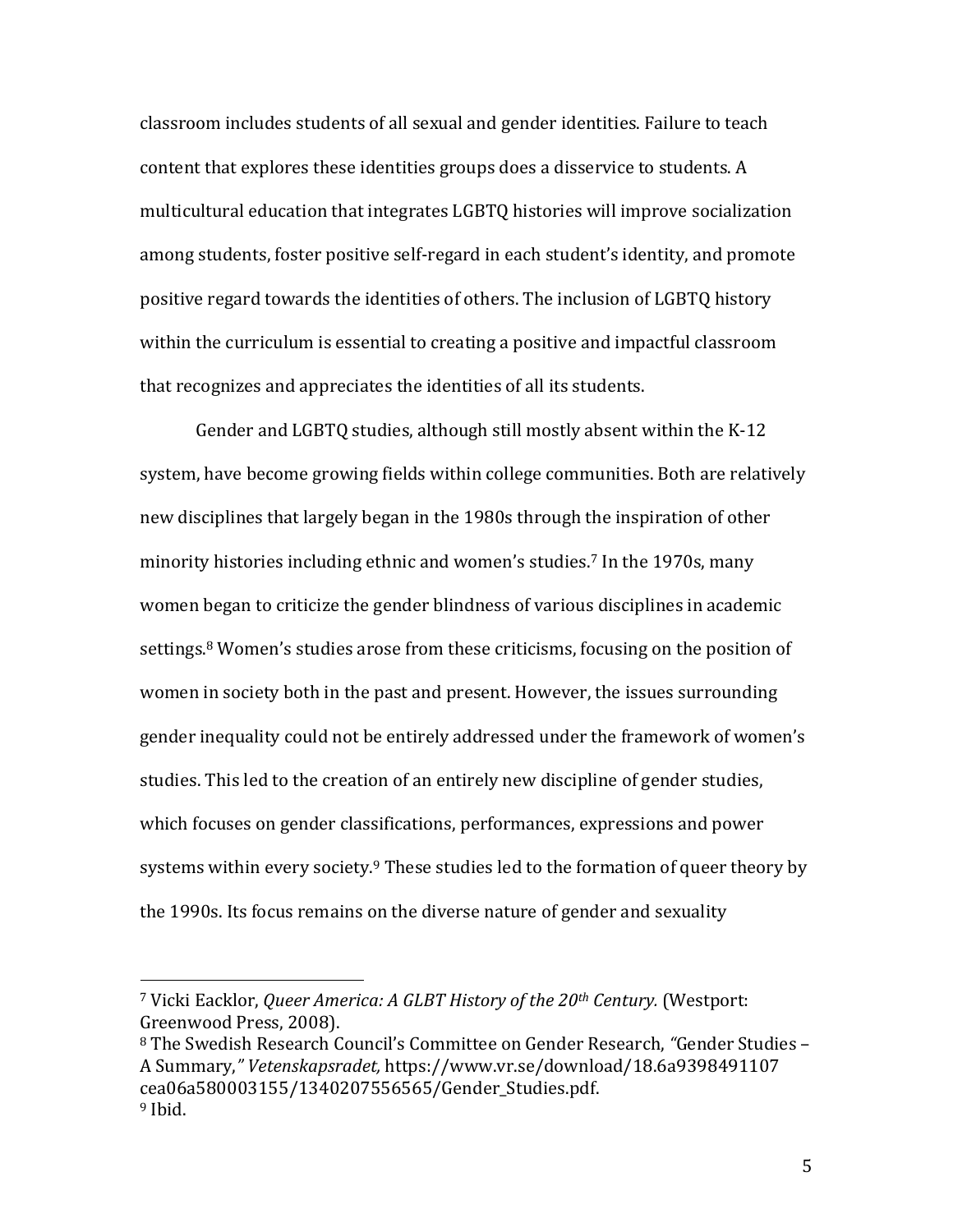expressions that are much more fluid than society's binary constructions and much more forcefully challenged concepts of "deviancy" and "normativity."

The greater visibility of gender and sexuality studies allowed LGBTQ studies to gain momentum in the academic arena. In the case of LGBTQ studies, it was a time when historians began to look into the changes in sexuality and gender ideologies over the course of United States history.<sup>10</sup> This included the construction of these identities, and the economic and political forces that led to the change of identities overtime. These studies help to showcase the intersection of sexuality, gender identity, race, class, and ability in understanding the world and the systems put in place by society.<sup>11</sup> LGBTQ studies also allows for the recovering of marginalized voices throughout American history. Students within college communities gain not only an understanding of the LGBTQ figures and events throughout history, but also how these histories have played a role in policies and movements that have influenced our current communities. Although impactful and informative, the wide array of studies and restrictiveness of course requirements do not allow for all college students to take part in these classes. This means that throughout a student's educational career, they may never be exposed to this kind of material. Many students may also not have the privilege of going onto college level classes, and never have the opportunity to engage with these fields. For this, and many other reasons, it is important to begin teaching inclusive and multicultural curricula to

l

<sup>10</sup> Margot Canaday, "LGBT History," in *Intimate Matters at 25: Reflections on the History of Sexuality,* vol. 35 of *Frontiers: A Journal of Women Studies* (Nebraska: University of Nebraska Press, 2014), 11-19.

<sup>11</sup> Lee Ann Bell, "Theoretical Foundations," *Readings for Diversity and Social Justice,*  ed. 2 (2010): 20-26.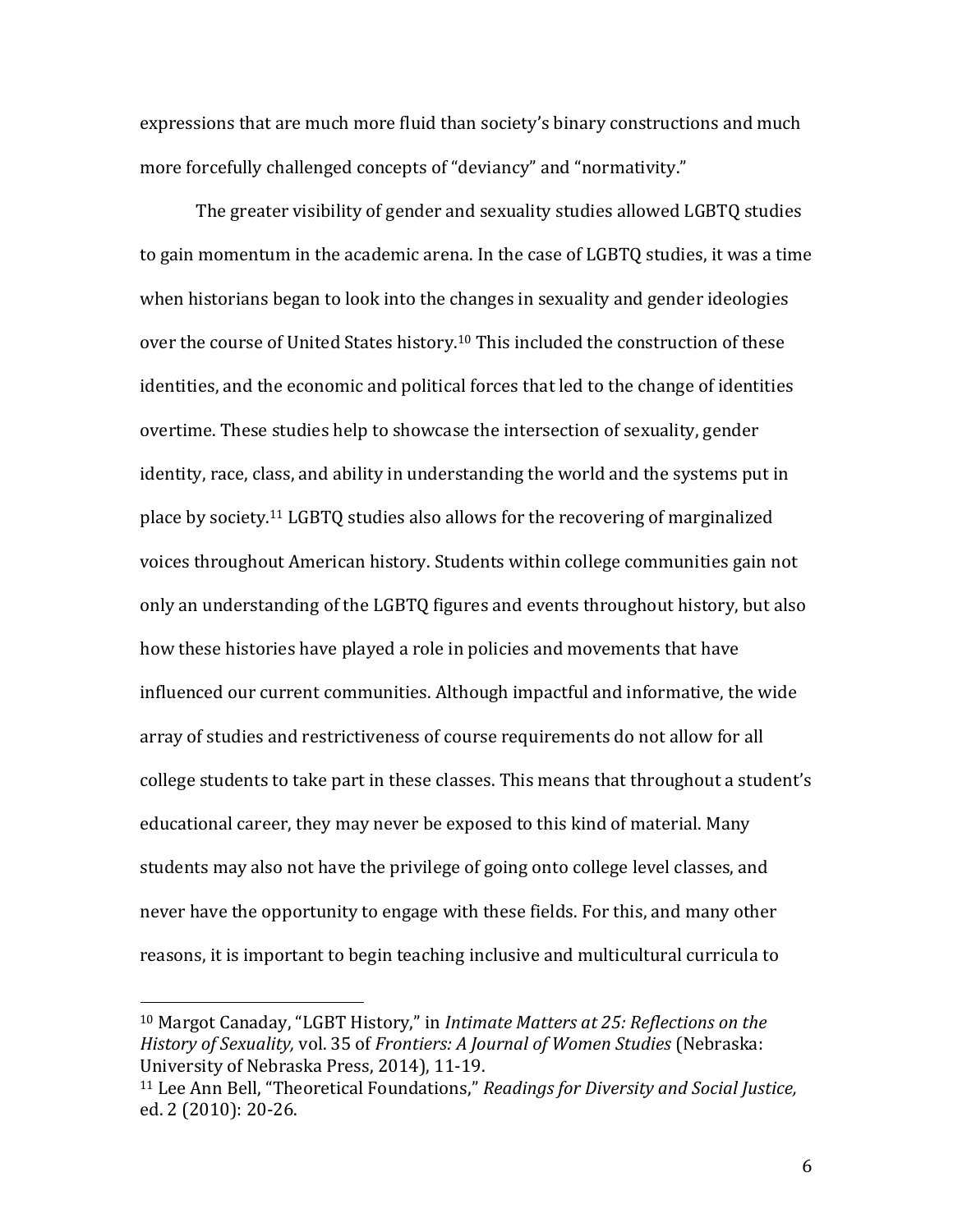students at an earlier age and explore the various identities that make up our social world.

Organizations within the United States have been working to bring a more inclusive education to the public school systems. GLSEN, the Gay, Lesbian & Straight Education Network, was formed in 1990 by a group of Massachusetts teachers to create an education system that fought against the bullying and discrimination of LGBT<sup>12</sup> students. GLSEN's efforts aim to ensure that every member of every school community is valued and respected regardless of sexual orientation, gender identity or gender expression. In order to reach this goal, GLSEN has been collecting research to see what students are currently being taught and how this affects their learning experience. One of the ways they do this is through conducting surveys on LGBT middle and high school students' experiences at school. The results of the surveys have helped GLSEN to create appropriate and effective solutions to establish a more positive school environment.<sup>13</sup> According to its 2013 National School Climate Survey, LGBT representation in K-12 education is minimal. Within the state of Massachusetts specifically, they found that many LGBT students did not have access to important school resources including an LGBT-inclusive curriculum.<sup>14</sup> According to a GLSEN study, only 35% of students were taught

<sup>12</sup> Although this project covers LGBTQ identities, all information and research taken from GLSEN solely specifies LGBT identities.

<sup>13</sup> "Who We Are," Gay, Lesbian and Straight Education Network, accessed March 20, 2016, http://www.glsen.org/learn/about-glsen.

<sup>14</sup> "2013 National School Climate Survey: The Experiences of Gay, Lesbian, Bisexual and Transgender Youth in Our Nation's Schools," Gay, Lesbian and Straight Education Network, accessed February 23, 2016, http://www.glsen.org/sites/ default/failes/GLSEN%202013%20Massachusetts%20State%20Snapshot.pdf.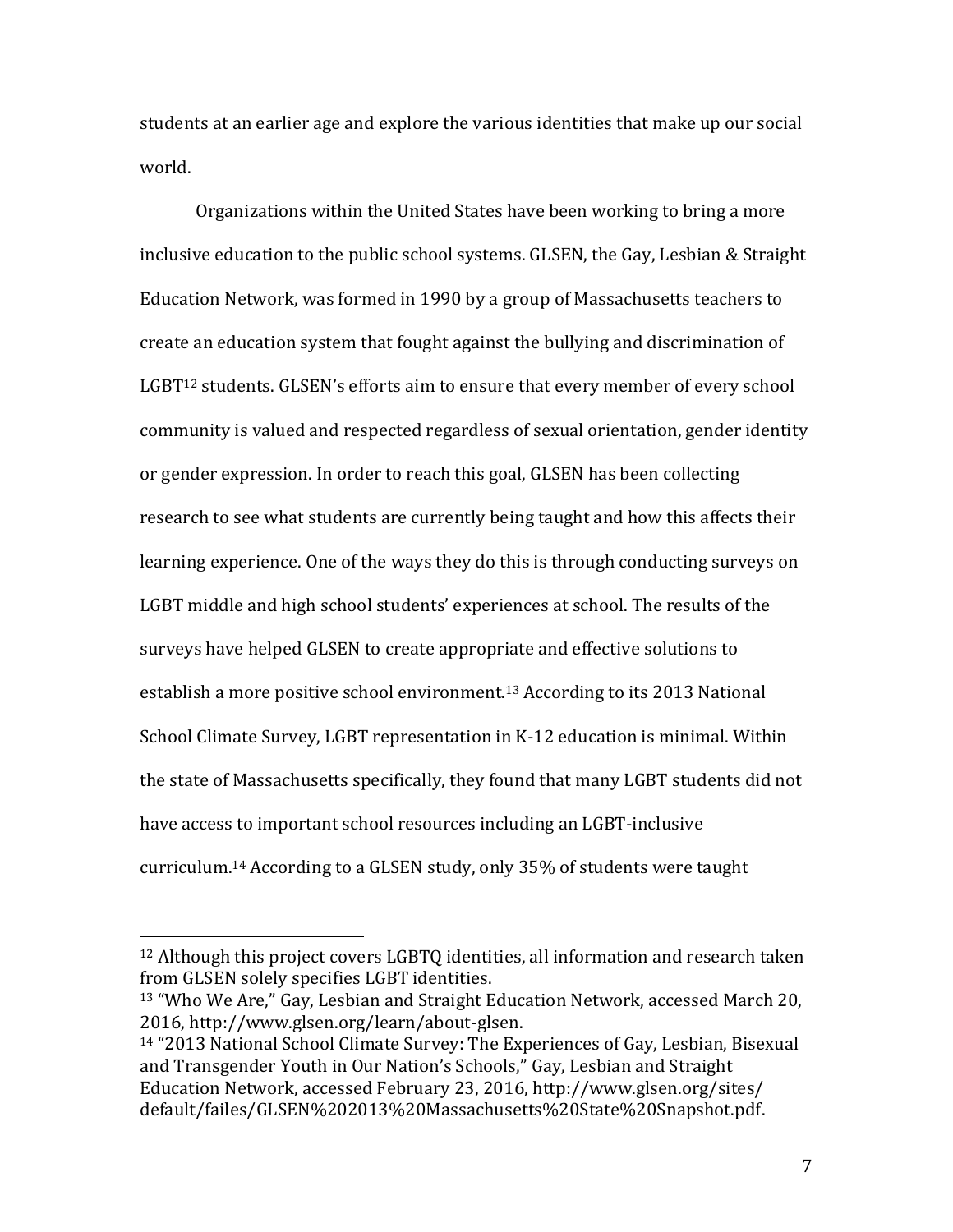positive representations of LGBT people, history and events, while 42% could not access information about LGBT communities on school Internet. 15

Although some may read this as encouraging data, there is no way to judge the quality of material that students are receiving. Without set standards for LGBTQ curricula there is no way to judge the accuracy of information, the amount of information, or even how the material is presented in the classroom. This is why it is important to consider the type of curriculum in which LGBTQ history is being presented. The mention of an LGBTQ figure or an LGBTQ event in history is not enough. In fact, it can work to the disadvantage of teachers and students. When an individual is recognized only for his or her LGBTQ identity without a context into this identity's importance, the teacher is creating a token effect. Rosabeth Moss Kanter, a professor at Harvard Business School, studied the impacts of tokenism on men and women in the workplace. She found that women in business, who took on a token position, often experienced enhanced visibility associated with increased performance pressures, exaggerated differences, and social isolation.<sup>16</sup> These issues that arise within career settings are also relevant to the classroom. Rather than leaving students with a positive impression of the impact this person has made in history, they are pointing out their difference. In doing so, they further separate this figure's identity from the rest, which may result in stereotyping.

If action is not taken to change the curriculum, then ignorance to LGBTQ identities and histories will continue the pattern of marginalization and "othering"

<sup>15</sup> Ibid.

 $\overline{a}$ 

<sup>16</sup> Rosabeth Moss Kanter, *Men and Women of the Corporation* (New York: Basic Books, 1977), 207.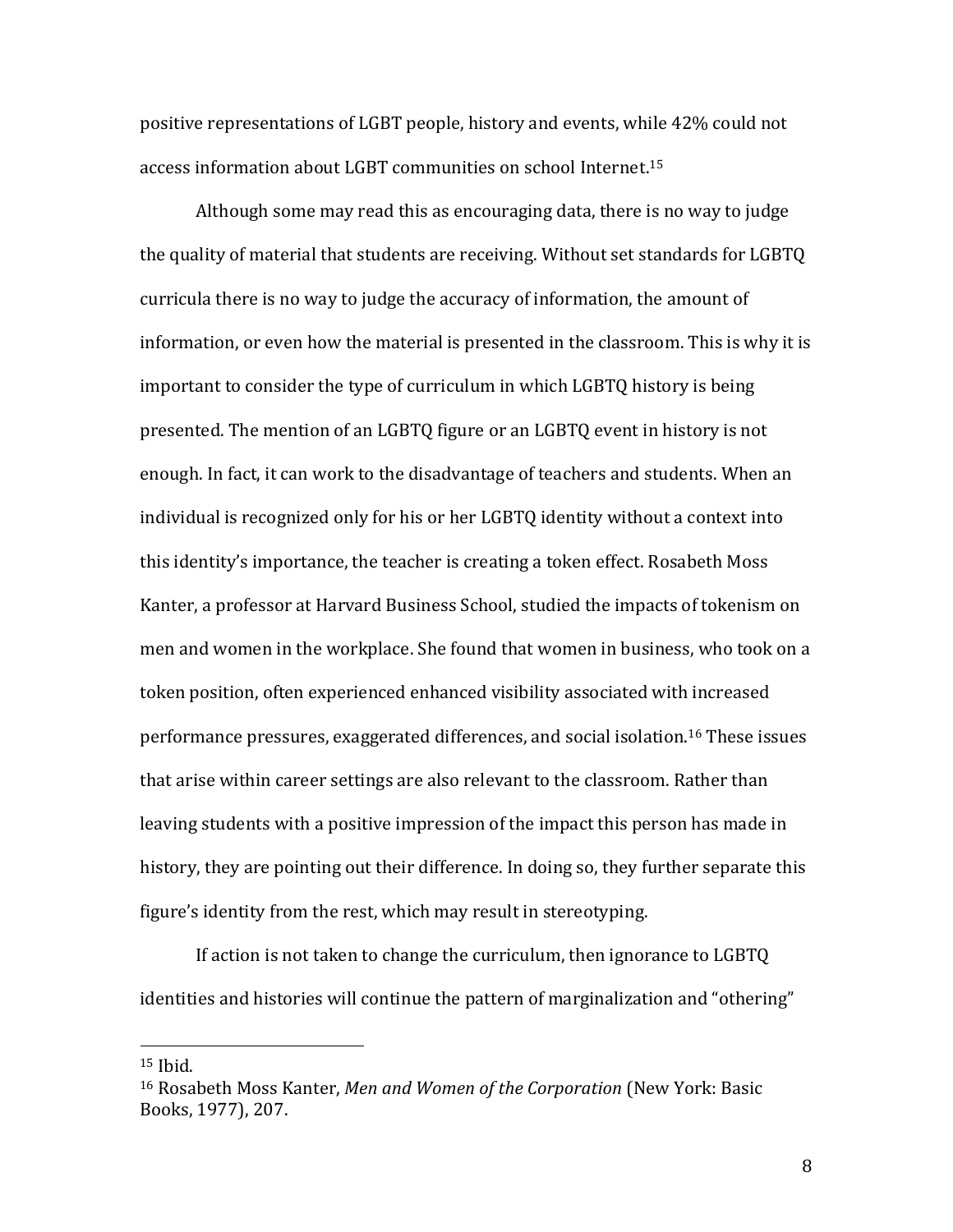within the school system. GLSEN's research showcases the detriments of marginalization of LGBT students through non-inclusive education. According to their 2013 Survey, six in ten LGBT students (59.2%) heard negative remarks about gender expression and transgender people in school, and 59.8% of LGBT students felt unsafe in the past month due to their sexual orientation.<sup>17</sup> This research highlights the impact that an inclusive curriculum can have on LGBT students to combat these issues. Their findings indicated that in schools with an inclusive curriculum, LGBT students heard negative remarks about gender expression and transgender people less frequently by 15.7%. They also recorded a 25% decline in LGBT students feeling unsafe due to sexual orientation.<sup>18</sup> Overall, GLSEN found that the inclusion of LGBT-related issues in the curriculum in a positive manner could create a more positive school climate.<sup>19</sup>

This movement towards a more inclusive K-12 LGBTQ education has already begun to build in the United States. In 2011, California state legislators passed a first-in-the-nation law requiring public schools in the state to teach students about the contributions of LGBTQ Americans in state and U.S. history.<sup>20</sup> This was entitled the FAIR, Fair, Accurate, Inclusive, and Respectful Education Act. The act provides updated educational guidelines in order for school systems to adopt learning materials without discriminatory bias or negative stereotypes based on gender,

<sup>17</sup> "2013 National School Climate Survey: The Experiences of Gay, Lesbian, Bisexual and Transgender Youth in Our Nation's Schools," 69. <sup>18</sup> Ibid.

<sup>19</sup> Ibid.

<sup>20</sup> Hailey Branson-Potts, "New LGBT-specific history lessons planned for L.A. County Schools," *Los Angeles Times,* October 1, 2013.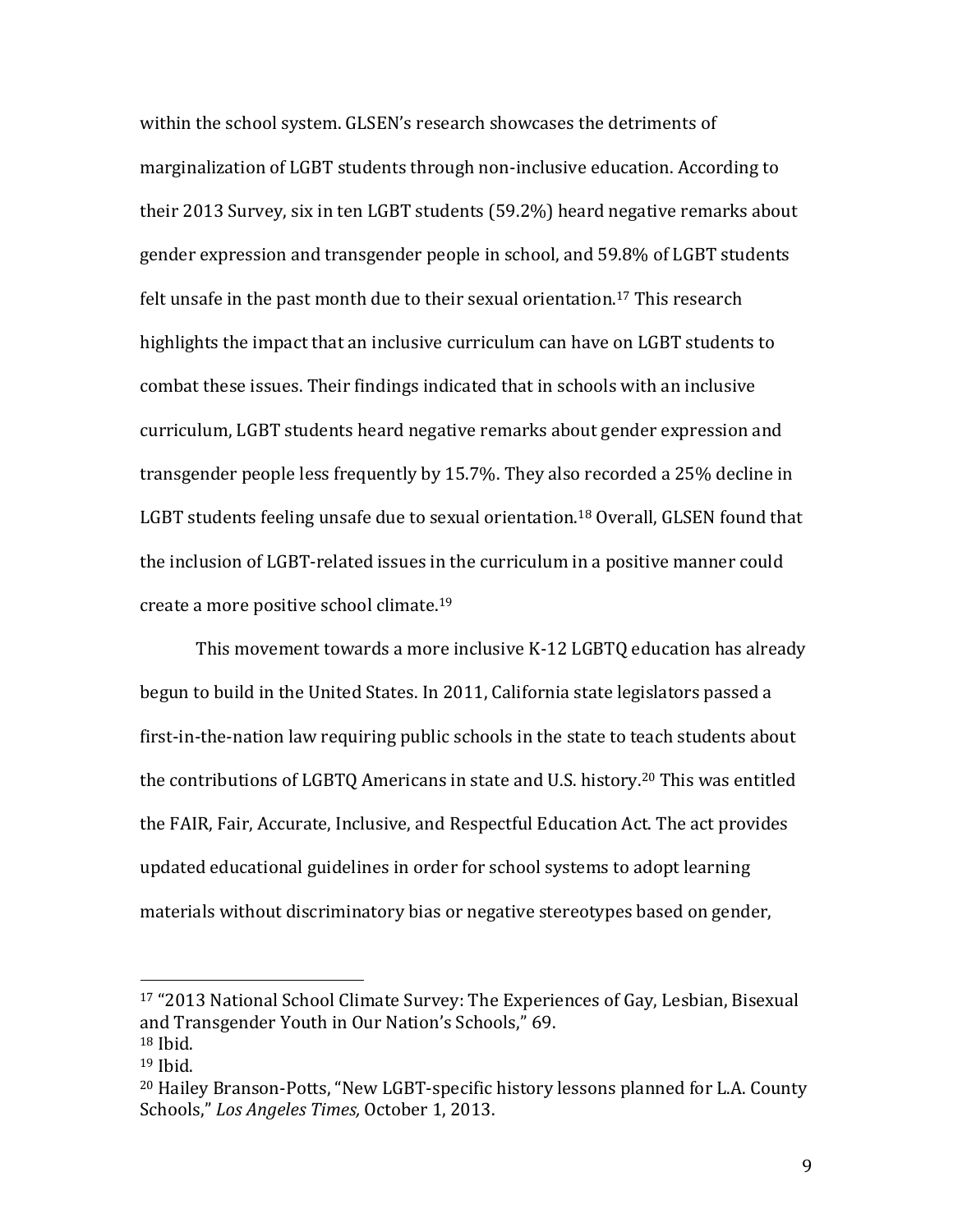sexual orientation or disability.<sup>21</sup> When residents were asked about the new mandate, many remarked that this curriculum has been a source of empowerment where students can see themselves, their families, and members of the community reflected in the curriculum and reflected in the American identity.<sup>22</sup> Although ideas for curriculum changes are beginning to spread, there is still a lack of resources available for teachers who wish to bring these inclusive histories into their classrooms. Currently, Massachusetts organizations are attempting to help teachers further integrate LGBTQ history into the classroom. One of the most prominent is History UnErased or HUE, a professional development provider registered with the Department of Education in Massachusetts. HUE recognizes the absence of LGTBQ figures within K-12 curricula, and is working to correct this problem through educative training and creating materials for teachers to bring to classrooms. HUE's weeklong workshops provide LGBTQ content and training for professionals within the education system. This training includes discussion of historical case studies. It also addresses questions of how to properly teach LGBTQ history and how to integrate it into the curriculum. One of HUE's main successes is its mission to directly amend the curriculum. Working with ONE Archives Foundation, the largest research libraries of LGBTQ collections, both organizations have created units of

<sup>21</sup> "About FAIR," The FAIR Education Act*,* accessed on March 20, 2016, http://www.faireducationact.com/about-fair/.

<sup>&</sup>lt;sup>22</sup> Branson-Potts, "New LGBT-specific history lessons planned for L.A. County Schools"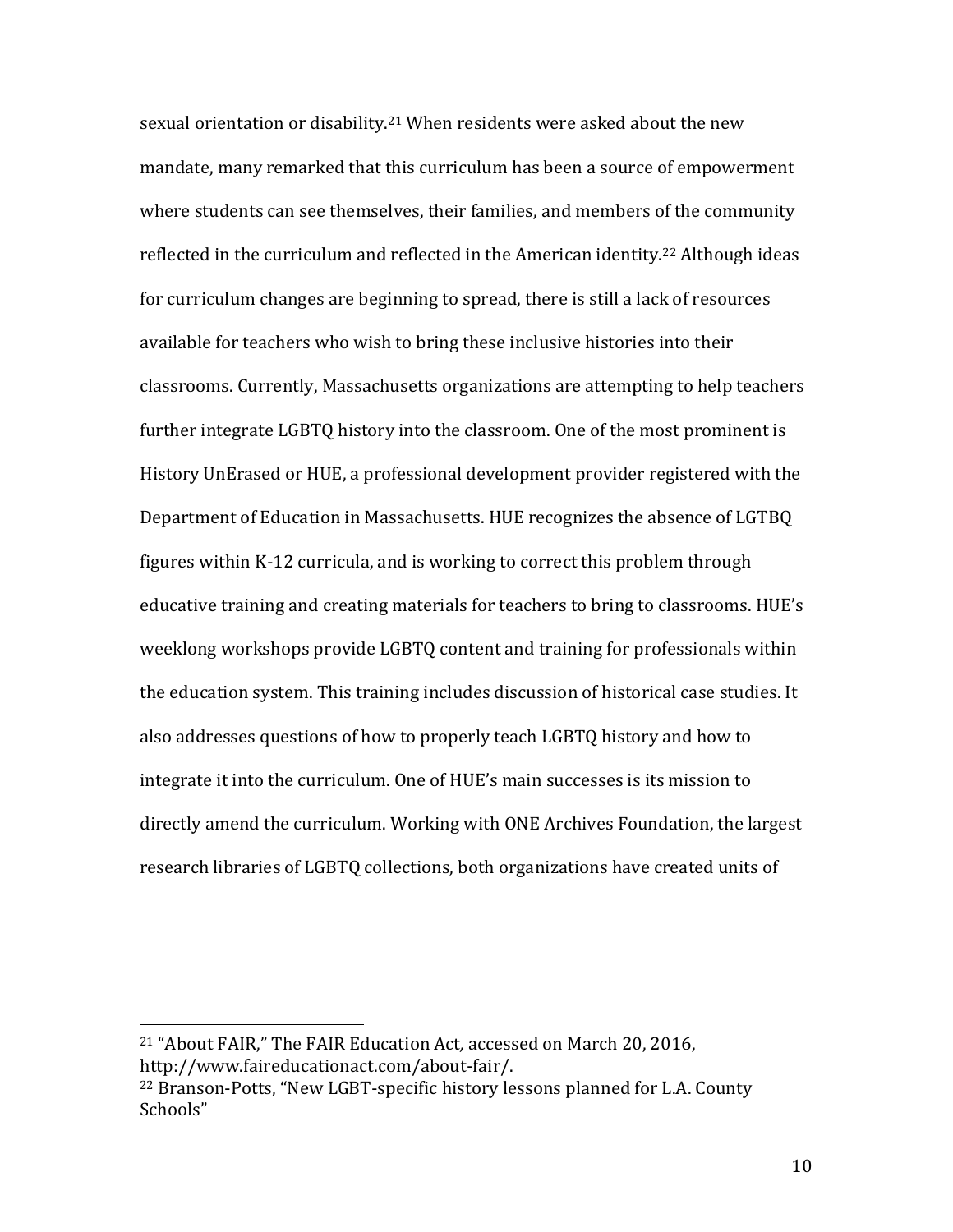study that include primary sources, investigative questions and topics for reflective discussions. This can be utilized as models for teachers in their everyday lessons.<sup>23</sup>

#### **EXPANDING THE CURRICULUM**

 $\overline{a}$ 

This body of work contributes to the expansion of current curricula to incorporate a multicultural lens of history. It can be used as a resource for historical investigation into LBGTQ and gender studies. It also acts as a reference tool to assist teachers present LGBTQ and minority histories within the Massachusetts 9-12 United States Curriculum. The areas of study are taken directly from the Massachusetts learning standards, specifically focusing on the curriculum framework of U.S. History II, Reconstruction to the Present, 1877 to 2001. Within this framework there is a focus on LGTBQ, women, immigrant and African American history as it pertains to the Age of Reform: Progressivism and the New Deal, 1900 to 1940 and Cold War America at Home: Economic Growth and Optimism, Anticommunism, and Reform, 1945-1980. Although this project focuses on 9-12 curriculum, it is important to consider changes like this for earlier education curricula. It is my hope that there will be continued efforts in finding resources for teachers, so they can introduce this material in lower levels.

The purpose is to expand current curriculum frameworks by offering time period specific gender and LGBTQ resource materials that will help fill educational gaps and provide students with a more detailed American history. When students

<sup>23</sup> "Bringing LGBTQ history to every classroom," History UnErased, accessed March 20, 2016, https://historyunerased.com/.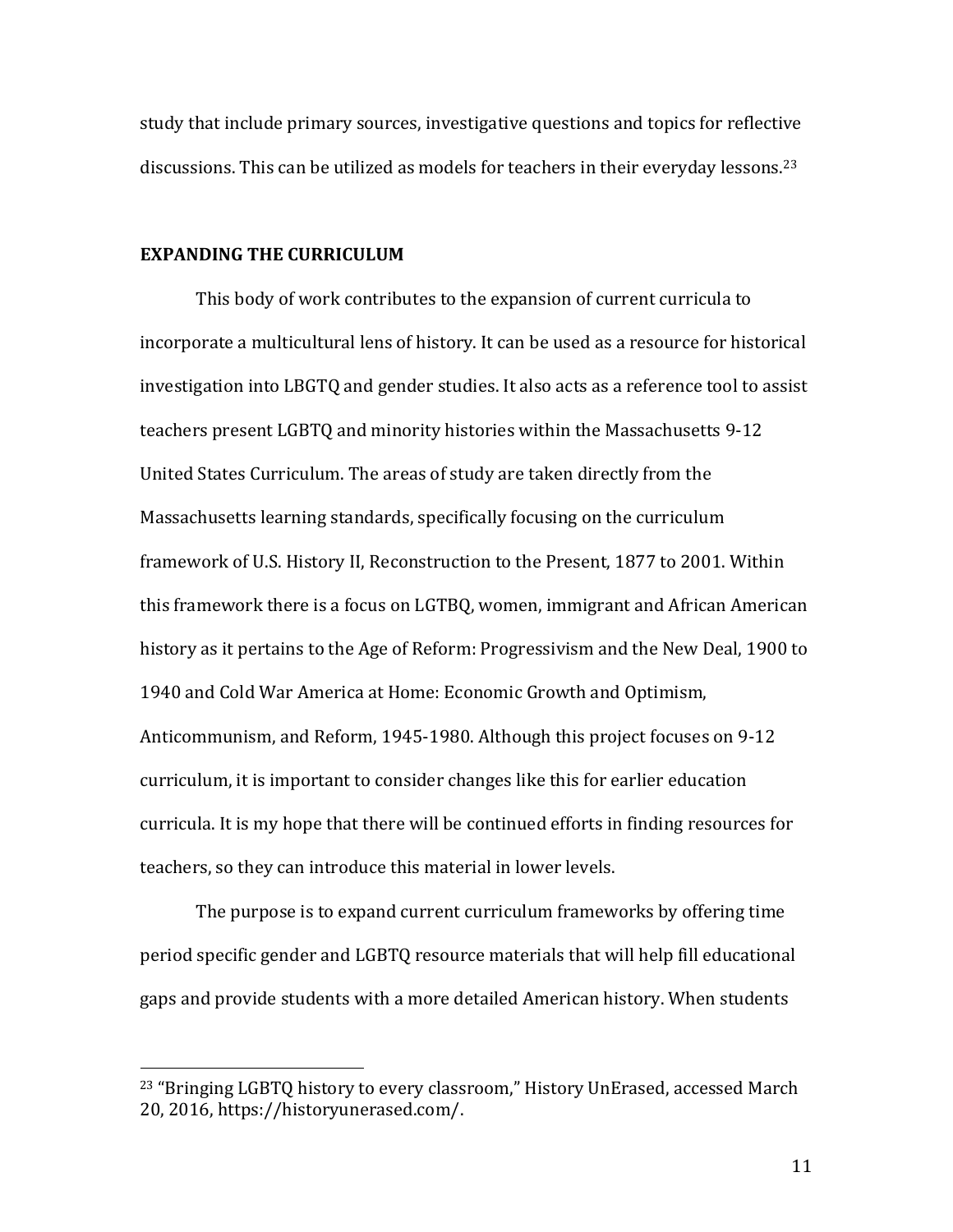are provided with more information, they will better understand larger historical ideas of cultural, political and social change. This information will aid in the recognition of all identities to help promote greater inclusion within the classroom and between students, in an effort to create a more accepting and positive learning environment. This expanded curriculum will also better comply with the laws and regulations for Massachusetts education. I purposely chose historical events that are currently being taught to provide teachers with resources for curriculum that can be realistically implemented using the existing framework. I intend to revise within current standards, so that adequate time and effort can be put into teaching a lesson that is historically accurate and meaningful while also being informative and engaging for the students.

The body of work below includes information and resources that can be utilized in creating a curriculum plan for these units of study. Each unit contains an explanation of gender studies and LGBTQ content included in the Massachusetts curriculum standards, a teacher background, bolded key terms with definitions, unit objectives, a select list of recommended readings for teachers and primary sources. The explanation of LGBTQ content within the frameworks showcases areas in the current curriculum where this information can be added to enhance the unit. It also provides context for teachers to understand how this information fits into the larger story. Meanwhile, the teacher background provides an overview of the entire unit, focusing on key events and figures that impacted that time period. This section includes terms from the current standards along with additional LGBTQ figures, terms and events that coincide with the unit of study. The key terms are bolded to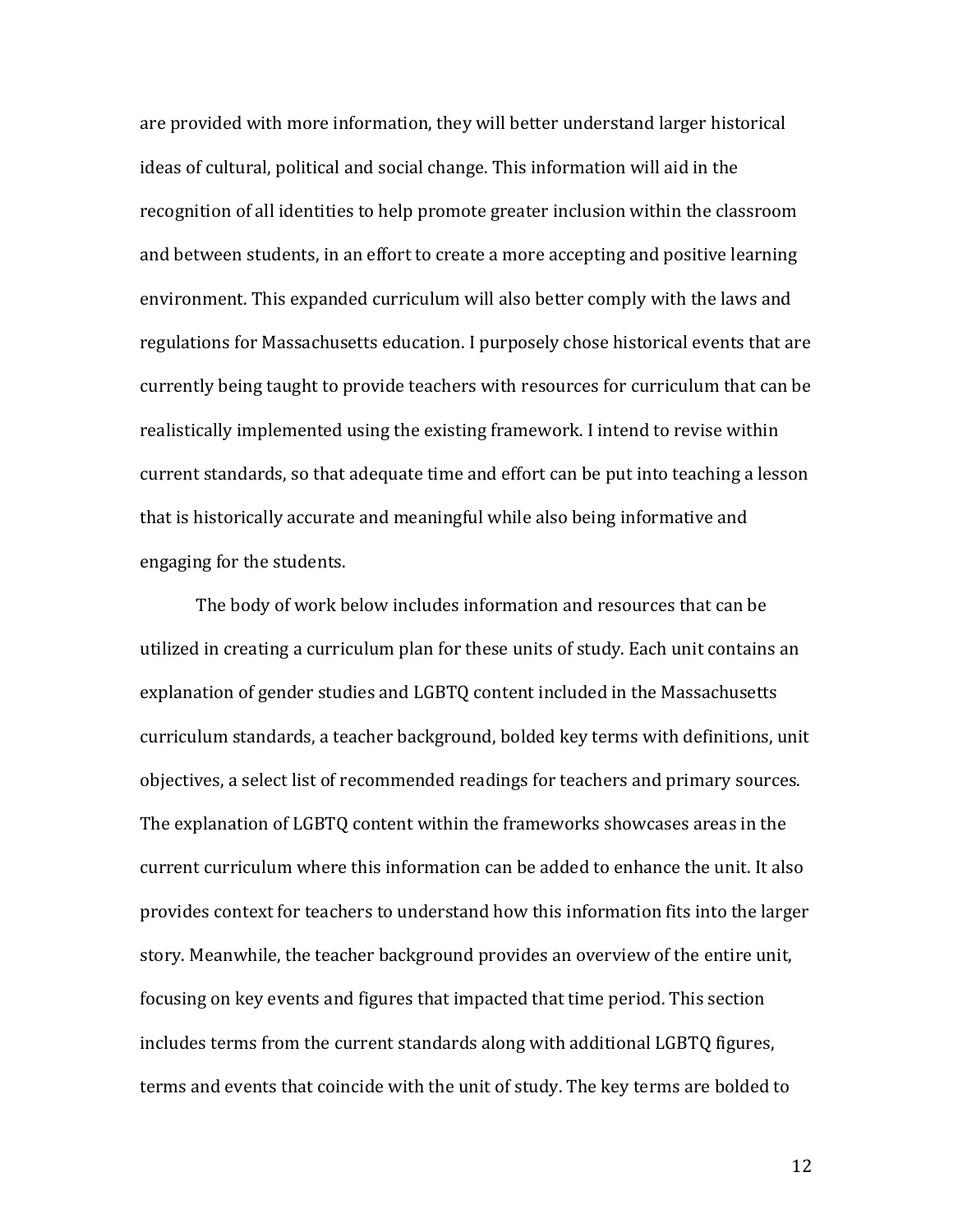easily showcase the main topics of the unit, and the most important concepts students should learn. The unit objectives act as a guideline for teachers to understand the main "takeaways" of each lesson, specifically how it relates to LGBTQ and gender histories. The selected recommended readings is a short list of secondary sources that teachers can reference to gather more information on a given topic or event. The list is not exhaustive, of course, and is not intended to cover every idea in the unit of study. Instead, it seeks to provide some of the most comprehensive sources and supplemental information on the material.

The primary sources at the end of each unit can be utilized as a resource for teachers to enhance students' understanding on certain topics or events by providing visual or contextual evidence. Each primary source contains a brief description to help teachers familiarize themselves with the source, and a set of questions that can be asked in the classroom to get students to think critically about the source, the event and the time period. Each primary source has an attribution from where it was retrieved. Appropriate URLs and organizations are cited, so that teachers can continue to research additional materials that work best within their classrooms. It is my intention that this work is made public so any teacher can find and easily access this information, and utilize these sources within their own classroom.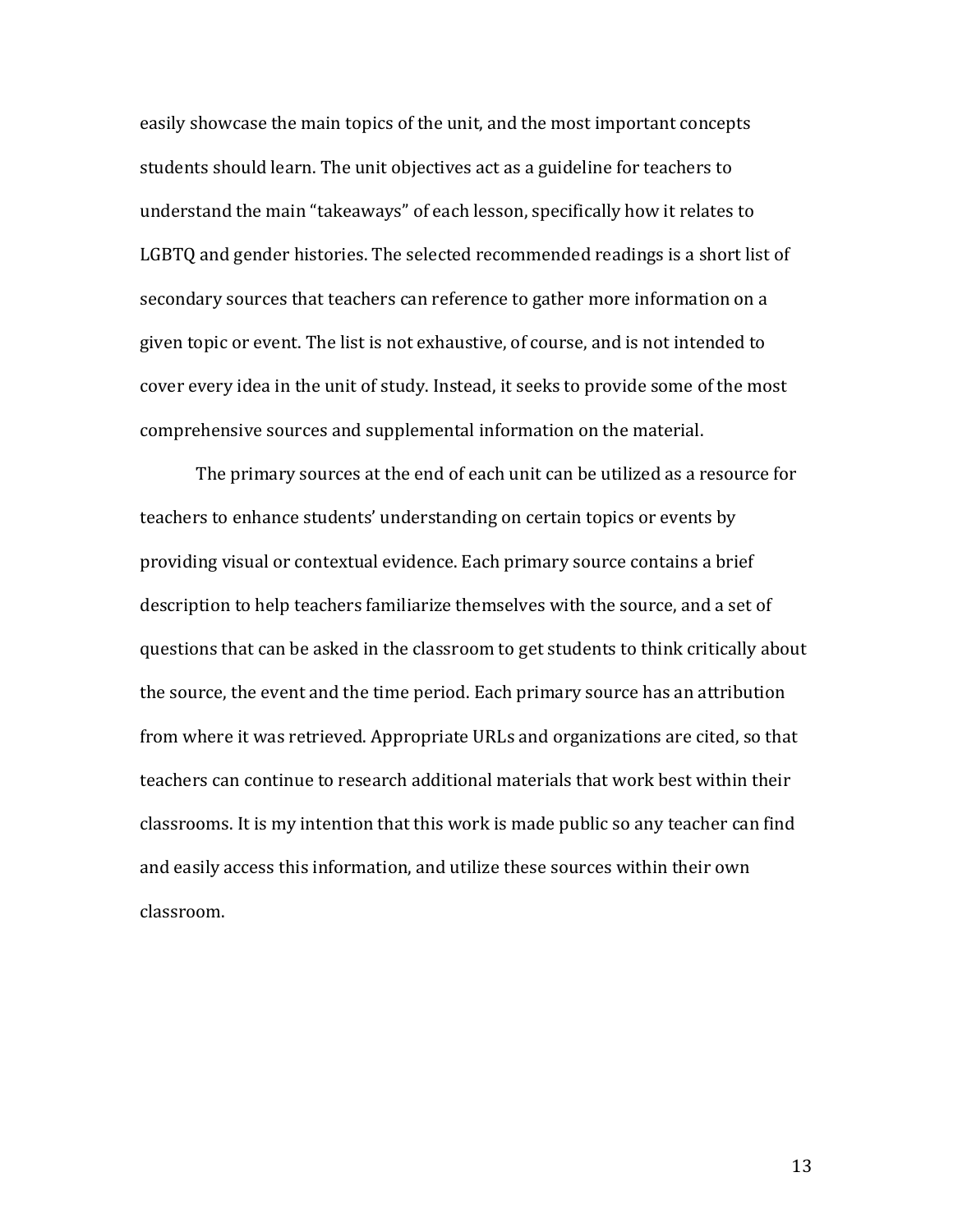### **CHAPTER 1**

#### **The Age of Reform: Progressivism and the New Deal, 1900-1940**

This curriculum falls under the Massachusetts Curriculum Framework of U.S. History II Reconstruction to the Present 1877-2001. The information and primary sources presented below address the following standards of this unit.

- **USII.8** Analyze the origins of Progressivism and important Progressive leaders, and summarize the major accomplishments of Progressivism.

Within this standard, additional information is provided on how the Industrial Revolution, and the economic changes it brought about, influenced U.S. perceptions of gender. This specifically includes the cultural constructs of femininity and masculinity, and how these gender expressions played out in society through economic roles and employment. It provides greater detail into the transitions of white women into the public sphere and the progressive nature of their new presence in the political, economic and social world. It also includes the effects of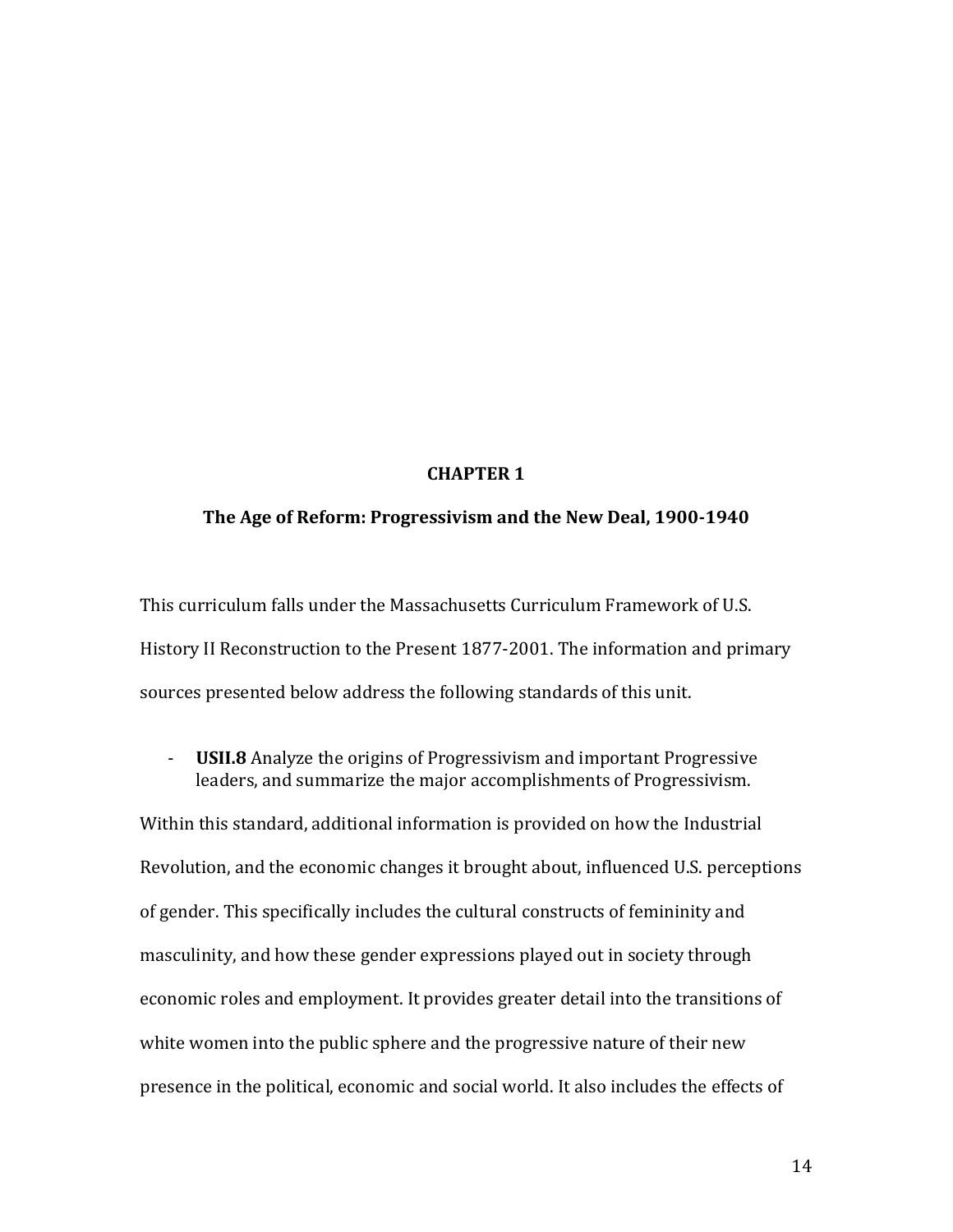industrialization and progressivism in regards to African Americans and those who later became known as gays and lesbians with the rise of metropolitan areas. These additions provide students with a more complete background of the Progressive era.

- **USII.9** Analyze the post-Civil War struggles of African Americans and women to gain basic civil rights.

Within this standard, there is a greater emphasis on the creation and increase of African American and women's voices in the political and economic arena. Looking at both identity groups prior to the Progressive era, and the systems of oppression that silenced their voices in the past, will help students to understand the obstacles they faced and how they were successful in gaining civil rights.

- **USII.10** Describe how the battle between traditionalism and modernity manifested itself in the major historical trends and events after World War I and throughout the 1920s.

Within this standard, there is a focus on the tension between traditionalism as it pertains to old Victorian values of masculinity and femininity, and modernity that arose from the Industrial Revolution. An analysis in the shift of these values helps explain certain events that took place throughout the 1920s including women's suffrage, imperialism, anti-lynching campaigns and the Pansy Craze of the 1930s. Focusing on gender, students will better understand the tension that arose in the shift to modernity, as well as the drastic changes it created in the United States landscape.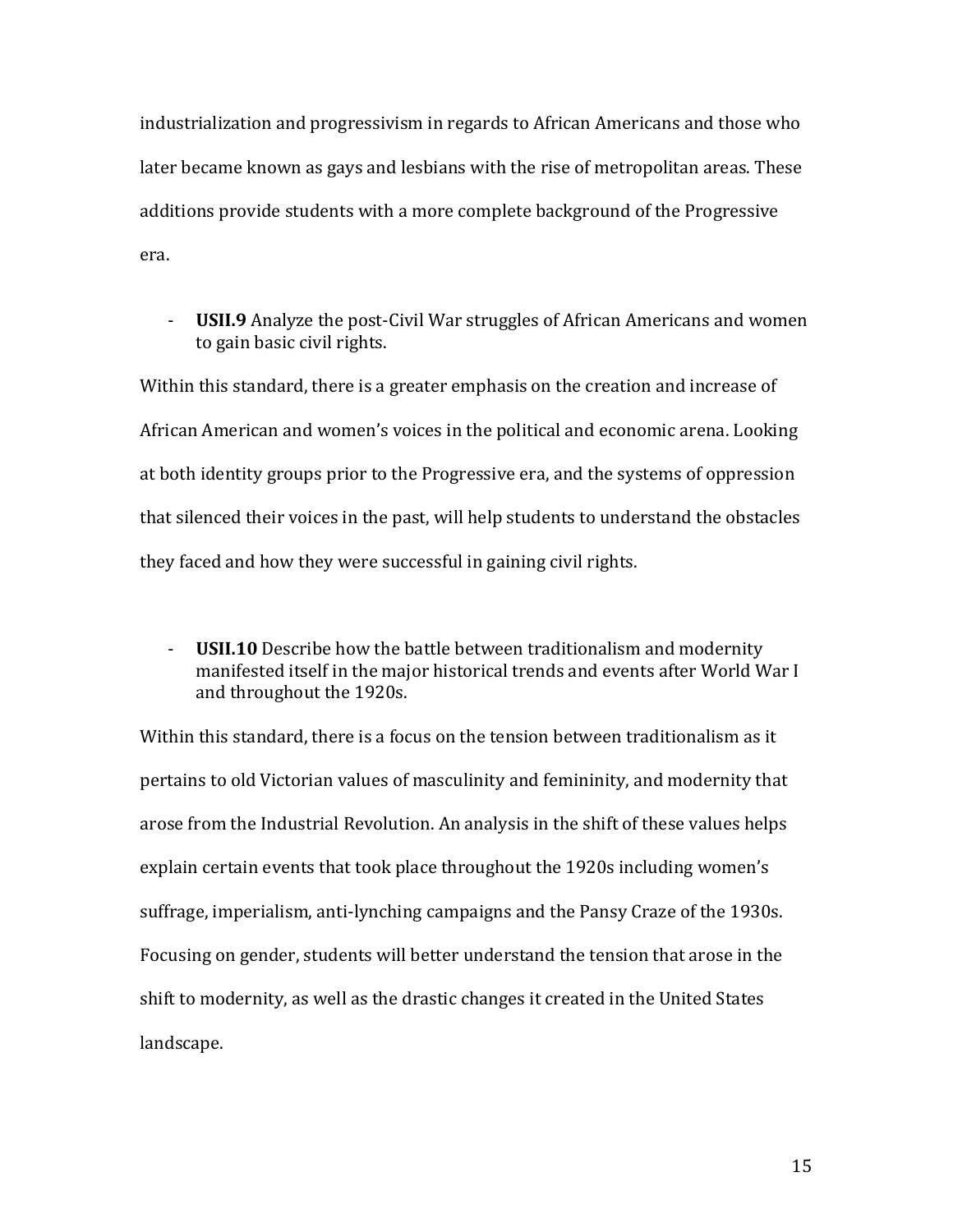#### **TEACHER BACKGROUND:**

The Progressive Era, roughly between 1890 and 1920, served as a crucial time period for changing meanings of gender in the United States. Economic and social transformations in U.S. society directly influenced traditional values and gender identities. In this case, gender identities refer to the range of characteristics differentiating between masculinity and femininity. Prior to this time, white women and men operated in different social worlds, or spheres. It was not until the Industrial Revolution and the rise of factories – as well as a growing white feminist movement – that traditional gender roles began to dissipate and women gained greater public visibility.

The Industrial Revolution acted as the beginning force for challenging traditional gender norms in American society. Prior to 1820, most white men and women operated under a family economy due to the prominence of farming. With work and home being the same location for white families, each member of the family had certain roles in order for this internal economy to run smoothly. For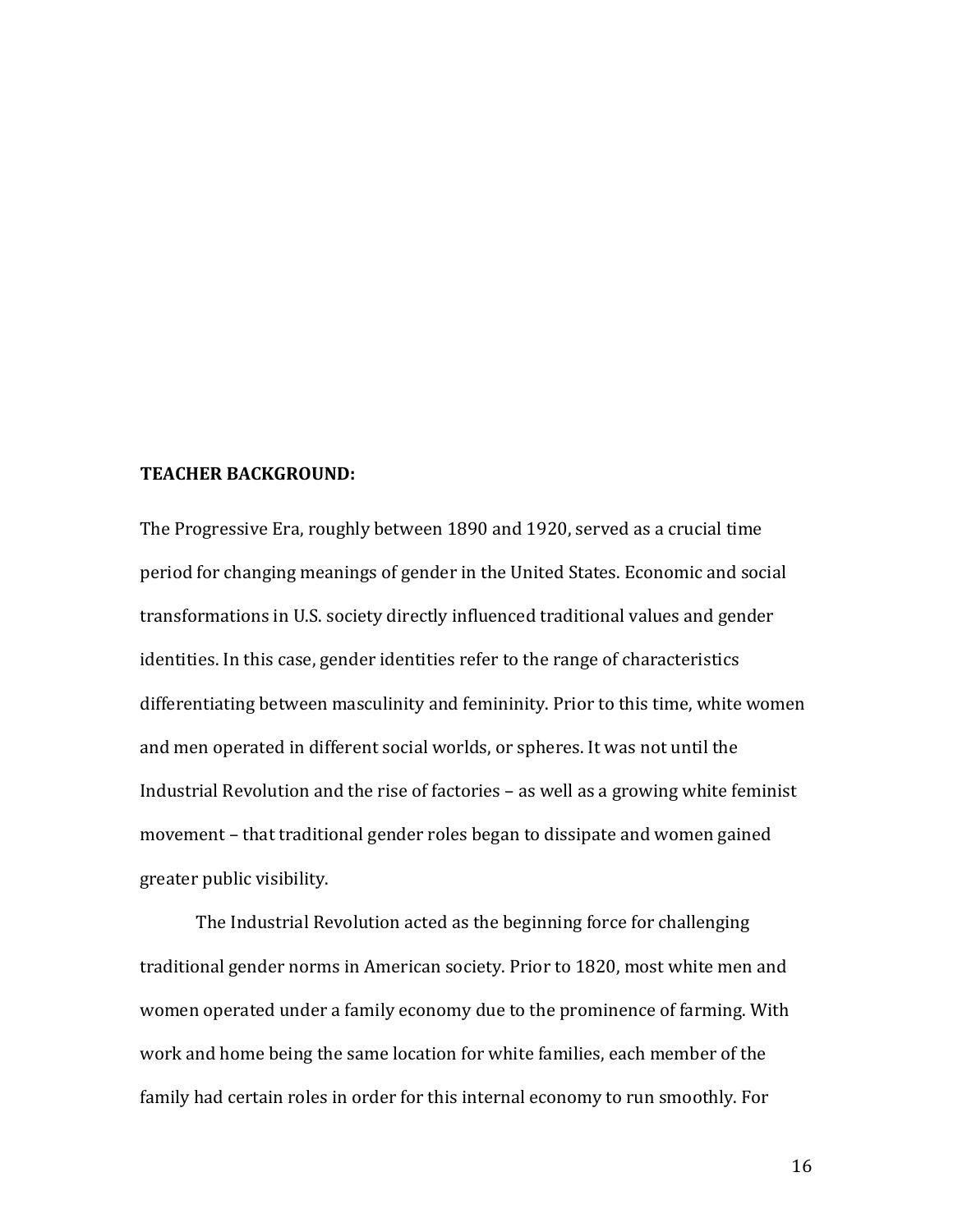men, this meant taking on labor outside of the home, and for women it meant working as a caretaker within the home. Traditional ideas of white masculinity and femininity are derived from these roles. The early 19<sup>th</sup> century carried the consensus of white women as being innately domestic and pure. Given these Old Victorian sentiments of **domesticity**, it was culturally expected that women's roles included caring for the home while their husbands worked in the public sphere.<sup>24</sup> Ideas of **masculinity** were centered on this idea of the breadwinner in the public sphere, and the **femininity** associated with women's work as confined to the private domestic sphere. It was not until the Industrial Revolution took off in the United States in the mid-1800s that these roles were more seriously challenged. **The Industrial Age** brought about the market economy and wage labor within factories in the northern cities. This economy drew people from agricultural jobs done near home to work in the **public sphere** of factories within the cities. For the first time it was necessary to go outside the family in order to make money to get supplies and ultimately survive. This separation of home and work spheres created greater individualization and less interdependence. From this, distinct separate and gendered roles between men and women in a family became more prominent. As the Industrial Revolution grew the market economy, there was a greater need for workers. Towards the later half of this transformation, this created an opportunity for women to become involved in this economy. There was a growing necessity for workers in places like textile mills where children were too unskilled to do the

<sup>24</sup> Stephanie Coontz, *Marriage a History: How Love Conquered Marriage* (New York: Penguin Books, 2005), 59.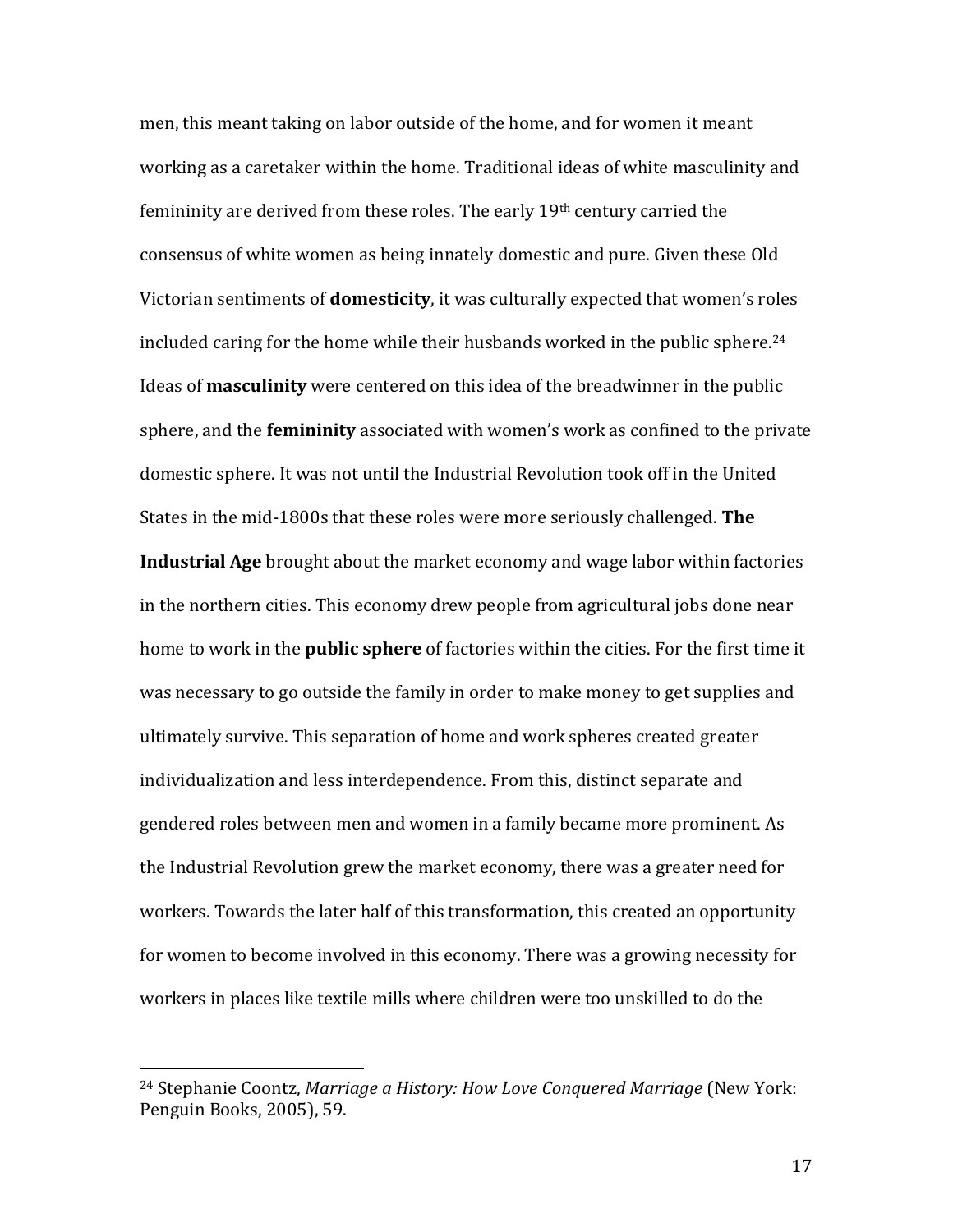work. This necessitated the recruitment of young, single, white female workers. Women now began to transition from domestic workers to wage earners.

It is important to recognize that although this breadwinner and housewife sentiment was reflective of much of the white population, experiences of black and immigrant households were much different. In the early 1900s, a majority of black households were headed by both parents. This dual leadership was rooted in slavery where men and women were both called on to be laborers. There was a brief rise in black domesticity after the abolition of slavery when women refused to work in the fields, instead opting to labor inside the home, as was the custom for white women in society.<sup>25</sup> The economic recovery of the South after the Civil War resulted in a forced contract labor that utilized both black men and women as laborers. With black women being a part of the agricultural force, they were excluded from the ideas of full domesticity. Because black families, especially black wives, were not included in the cult of domesticity, women were more likely to join the labor force within the public sphere in order to support the family while their children went to school. This was vastly different from white families, who called upon their children to work before the mothers. This dual leadership of both women and men working in the public sphere was also true for immigrant families. Often times having to work for the lowest wages, both immigrant women and men were forced to work within the factories in order to survive.

<sup>25</sup> Bart Landry, *Black Working Wives: Pioneers of the American Family Revolution*  (Berkeley: University of California, 2000), 70.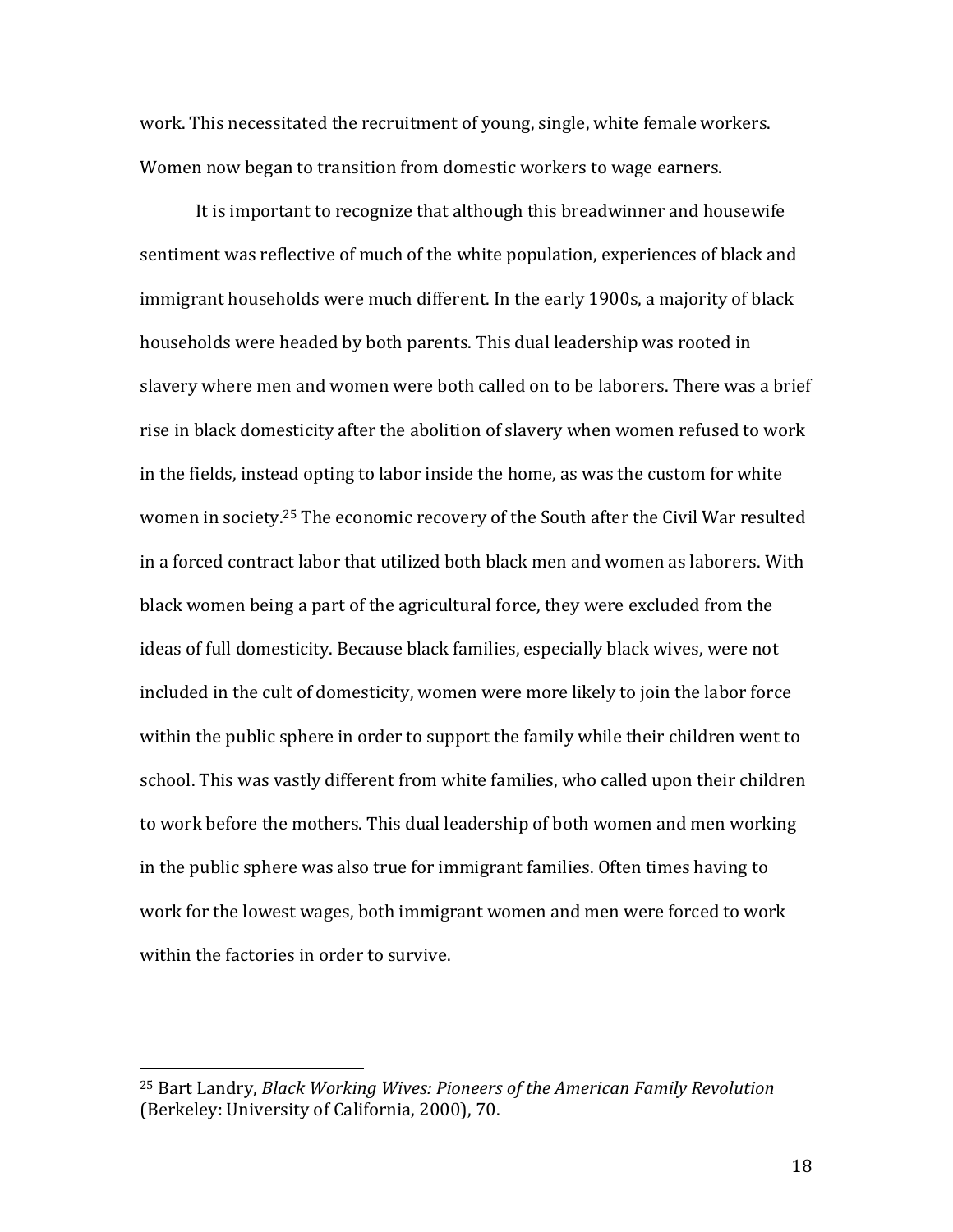Many societal expectations and traditions began to change as more women entered the public sphere. Their entrance into the economic public sphere created greater visibility for women in American society. This new public visibility and voice in society led to women's movements around the country. These movements challenged traditional gendered ideologies of women and fought for greater rights as equals to men. Journalist **Rheta Childe Dorr** released a book in 1910 entitled *What Eight Million Women Want*. It focused on women's movements and political activism of women at the time. Her work showcases the growing influence of women in a once-male dominated public sphere. The three main movements examined in her book included economic freedom of women in industries, freedom of divorce and **women's suffrage**. Dorr discussed the need for women to have a greater political liberty in order for the nation to achieve reform. She points out many aspects of societal change that women could implement with their ability to vote.<sup>26</sup> In 1917, President Thomas Woodrow Wilson urged Congress to pass a voting rights amendment for women, and in August of 1920 the 19th Amendment was ratified, providing full voting rights for women on a national scale. These movements not only fought for women's right to enter the male sphere, but also to become equals in it. In this sense their reforms went beyond the idea of gender transgression to the erasure of historical gender norms in the United States. Another one of these voices was **Ida Tarbell**, who was an investigative journalist. She became a leading **"muckraker"** from her investigative reports that sought to expose

<sup>26</sup> Rheta Childe Dorr, *What Eight Million Women Want* (Boston: Small, Maynard and Company, 1910).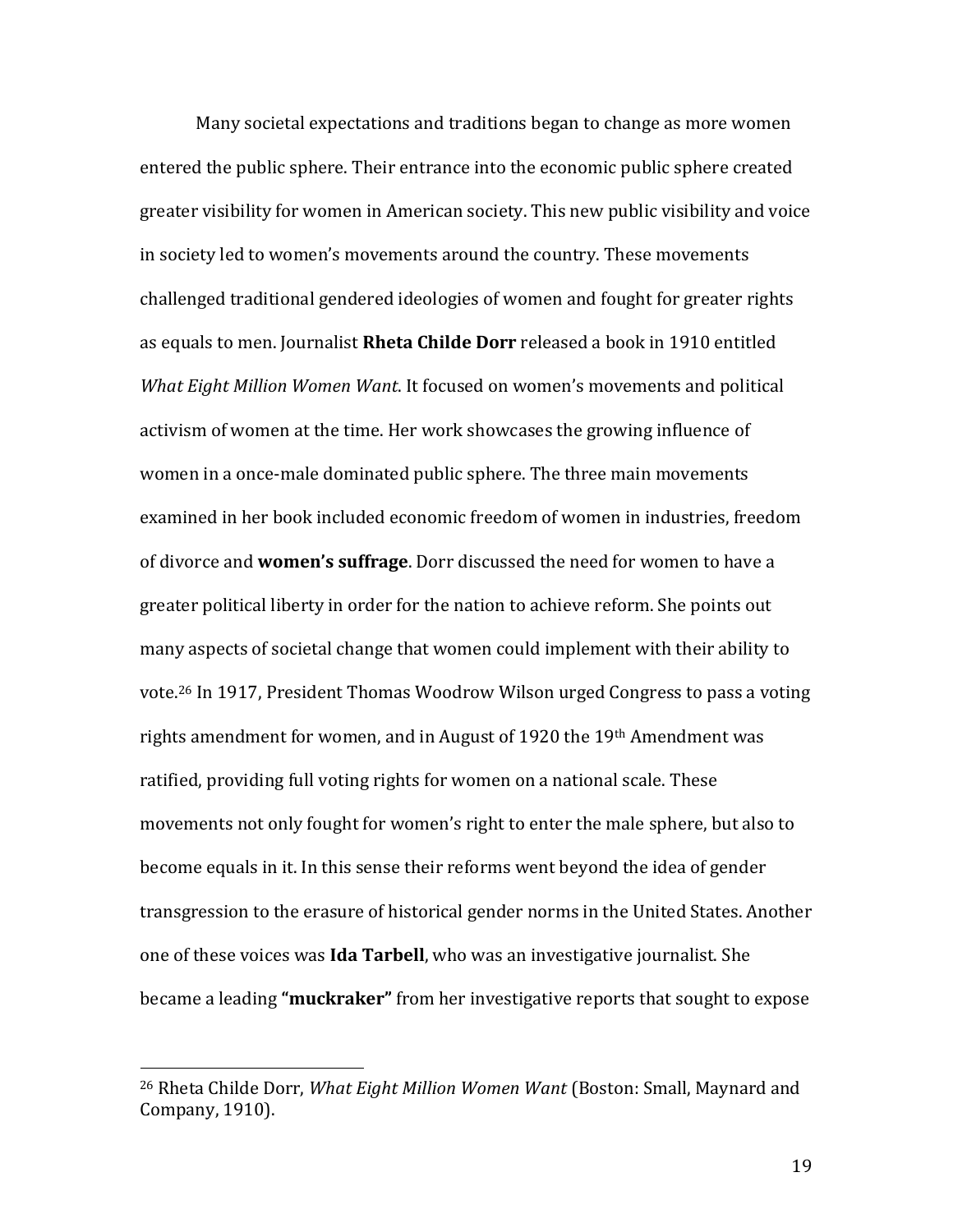unfair business practices within the Standard Oil Company run by business tycoon J.D. Rockefeller. Another important figure was **Jane Addams**, a female reformer and social activist. Her rejection of traditional female gender norms of marriage and motherhood allowed her to focus on social reform efforts. This included co-founding a settlement house for middle-class workers in Chicago with friend, Ellen Starr.<sup>27</sup> Their relationship was an example of a **"Boston marriage,"** a same-sex, long-time friendship that was, at times, also quite intimate and romantic. This term became popular after the publication of *The Bostonians*, a book written in 1886 that discussed a relationship between two women, closely resembling a marriage. This was largely a New England phenomenon where a greater number of women were financially independent through family inheritance or their careers as doctors, store owners or professors. This was also the same time that numerous women's colleges emerged around New England including Smith, Wellesley and Vassar. Being financially and educationally independent, these women did not have to rely on partnerships with men in order to survive. This gave them the freedom to explore other relationships. One woman who represented this financial independence was **Madame de Naucaze** of Northampton, Massachusetts. In 1908, along with her female partner Marie Von Veltheim, she opened Ye Rose Tree Inn in Northampton. She was well known within the community not only for the gender transgressive

<sup>27</sup> Julie Abraham, *Metropolitan Lovers: The Homosexuality of Cities* (Minneapolis: University of Minnesota Press, 2009), 119.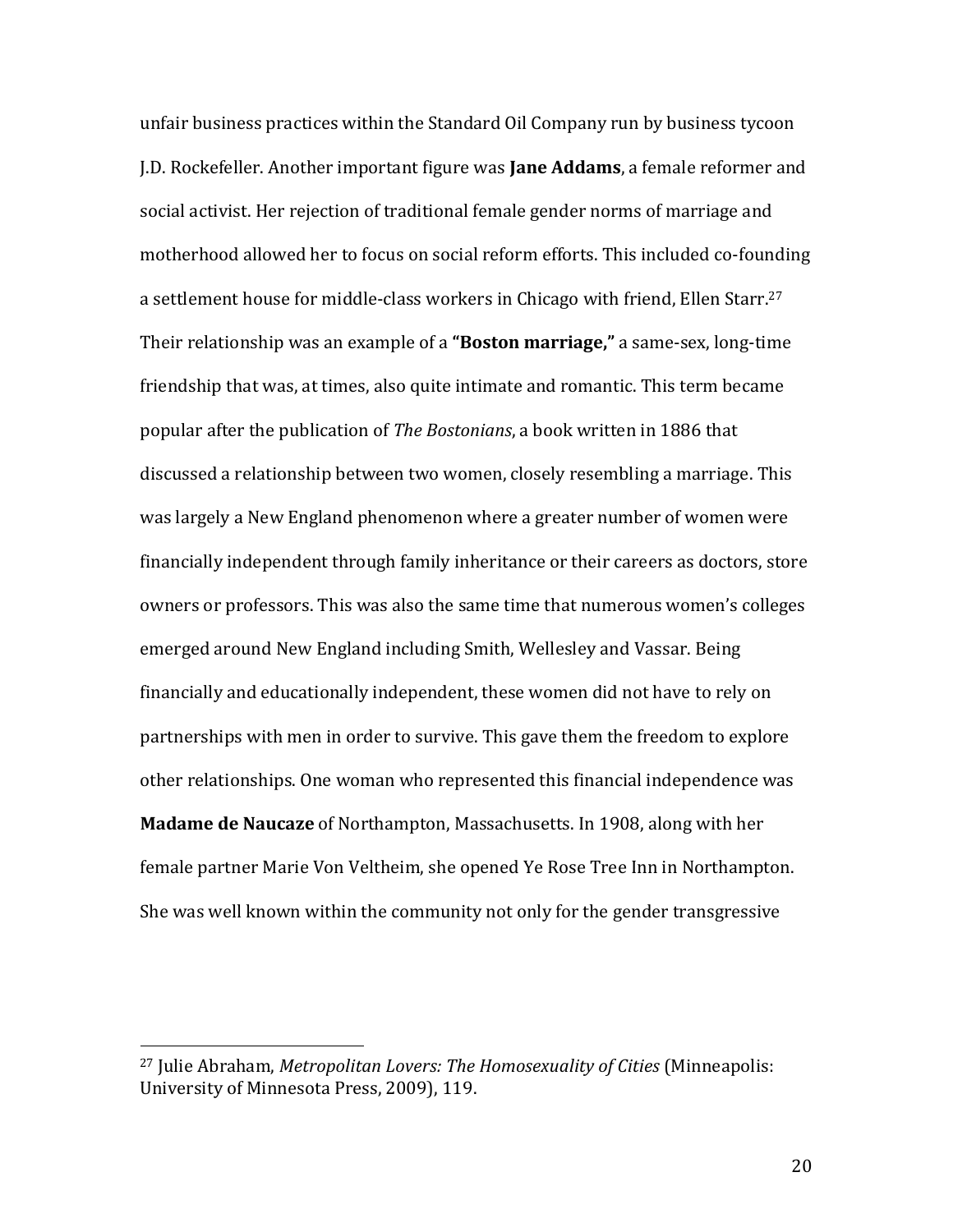nature of her work and manner of dress, but also for her success as a businesswoman.<sup>28</sup>

At the same time female gender roles were transforming, the concept of masculinity was also being redefined. The emergence of public working women created a "crisis of masculinity." What resulted was the remaking of American manhood on the basis of male masculine authority. The remaking of manhood began in the 1890s just as the United States began consolidating its own national identity. Ideals of masculinity and femininity played a key role as the United States was emerging as a global power. This time period was characterized by ideals of American exceptionalism and **imperialism.** The idea of imperialism was utilized to justify the United States interests and advancements in other nations on the basis of economic, military and cultural superiority. One of the ways this power was articulated was through the conquering of people perceived to be primitive. The United States united under this superior, paternal identity during the Spanish-American War of 1898 and Philippine-American War of 1899.<sup>29</sup> **Theodore Roosevelt**, President from 1901-1909, was the embodiment of this era's civilized manliness, the masculine ideal and epitome of manhood. In order to become an influential political leader, Roosevelt emphasized his masculine image and claim to manhood.<sup>30</sup> At this time men and women clung to "natural" sex roles of the man as

<sup>28</sup> Elizabeth Kent, "Anna de Naucaze and the Rose Tree Inn," accessed January 15, 2016, http://www.historicnorthampton.org/rose-tree-inn.html.

<sup>29</sup> Kristin Hoganson, *Fighting for American Manhood: How Gender Politics Provoked the Spanish-American and Philippine-American Wars* (New Haven and London: Yale University Press, 1998).

<sup>30</sup> Gail Bederman, *Manliness and Civilization: A Cultural History of Gender and Race in the United States, 1880-1917* (Chicago: University of Chicago Press, 1995), 170.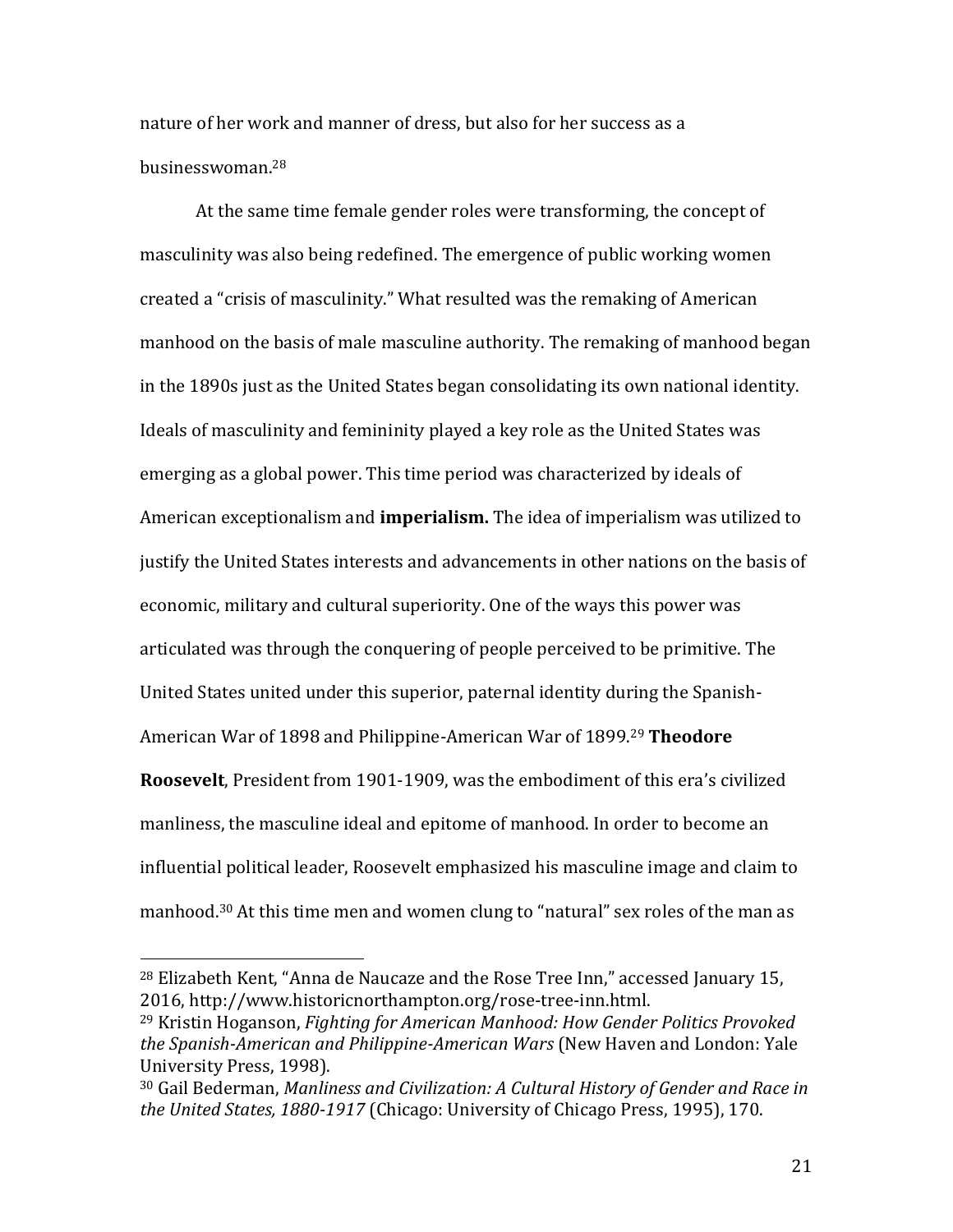the protector and women as the housewife. Roosevelt utilized this ideology in his political agenda of imperialist gain calling on the nation's men to act as protectors and provide for the racial collective home.<sup>31</sup>

Gender expectations of this time greatly influenced and managed individual's gender performance within society. The concept of a civilized manliness was also used as a political weapon, most notably from **Ida B. Wells**, an African American activist for racial justice. Wells wrote for multiple publications in an anti-lynching campaign. She challenged the ideas of male power and white supremacy by utilizing the concept of civilization. She argued that a civilized man would not be able to tolerate or allow the lynching of African Americans.<sup>32</sup> Her work challenged not only notions of black inferiority, but also women's inferiority.

Industrialization also transformed urban life in the United States. Jobs created by the Industrial Revolution brought many workers out of the countryside and into the cities in a process known as **urbanization**. During the 1920s, there was a **Great Migration** of African Americans from rural southern states into the northern cities. This created various black enclaves in these cities where black culture became increasingly visible. One of the most prominent examples of this was the **Harlem Renaissance,** occurring between the 1920s and mid-1930s; it was a movement in which the Black cultural identity experienced a revitalization of pride. This period in the 1920s is often called the **"New Negro Movement,"** in which there was a renewed sense of racial pride, economic independence, and political activism.

<sup>31</sup> Ibid,180.

<sup>32</sup> Lisa Duggan, *Sapphic Slashers: Sex, Violence, and American Modernity* (Durham: Duke University Press, 2000), 19.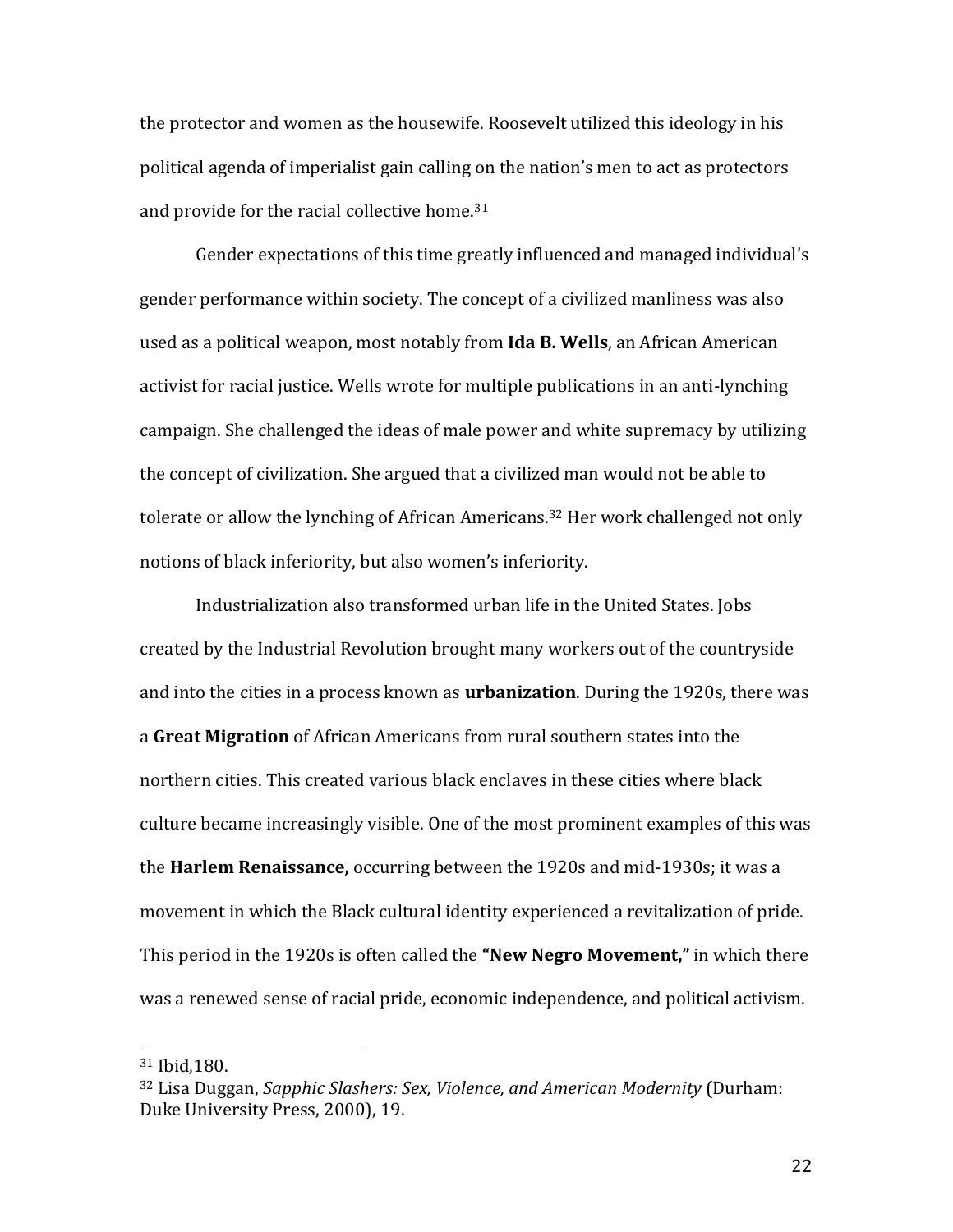Political leaders of this movement were also highly critical of United States imperialism. African American activist **William Monroe Trotter** played an active role in protesting race-based politics within the United States in the later 1910s. He, like many others within the movement, insisted that true democracy would not be realized within the United States until racial injustices against African Americans were resolved. This included the resolution to white supremacy within the United States colonized nations as well.<sup>33</sup> This political activism was a major component of the African civil rights organization, the **National Association for the Advancement of Colored People** (**NAACP),** which lobbied for the prohibition of lynching and supported influential black figures.

Urbanization also allowed for gay culture to flourish in large cities, such as New York City. Places like dance halls, saloons, speakeasies, bars and restaurants all functioned as social centers for gay and working-class men. Gay entertainment featured in certain sections of New York City gained prominence in the **Prohibition Era** between 1920 and 1933**,** the time period in which the manufacture, transportation and sale of alcohol was banned in the United States. Several dance halls, clubs and speakeasies saw a growth in popularity at this time, as spaces people could drink illegally. The increased attendance within these performance areas led to the **Pansy Craze**, when heightened white middle-class intrigue of gay performers allowed for their performances to be moved to more prominent cultural areas in the city such as Times Square. This allowed queer culture to be pulled out of

<sup>33</sup> Stephen R. Fox, *The Guardian of Boston: William Monroe Trotter* (New York: Scribner, 1971).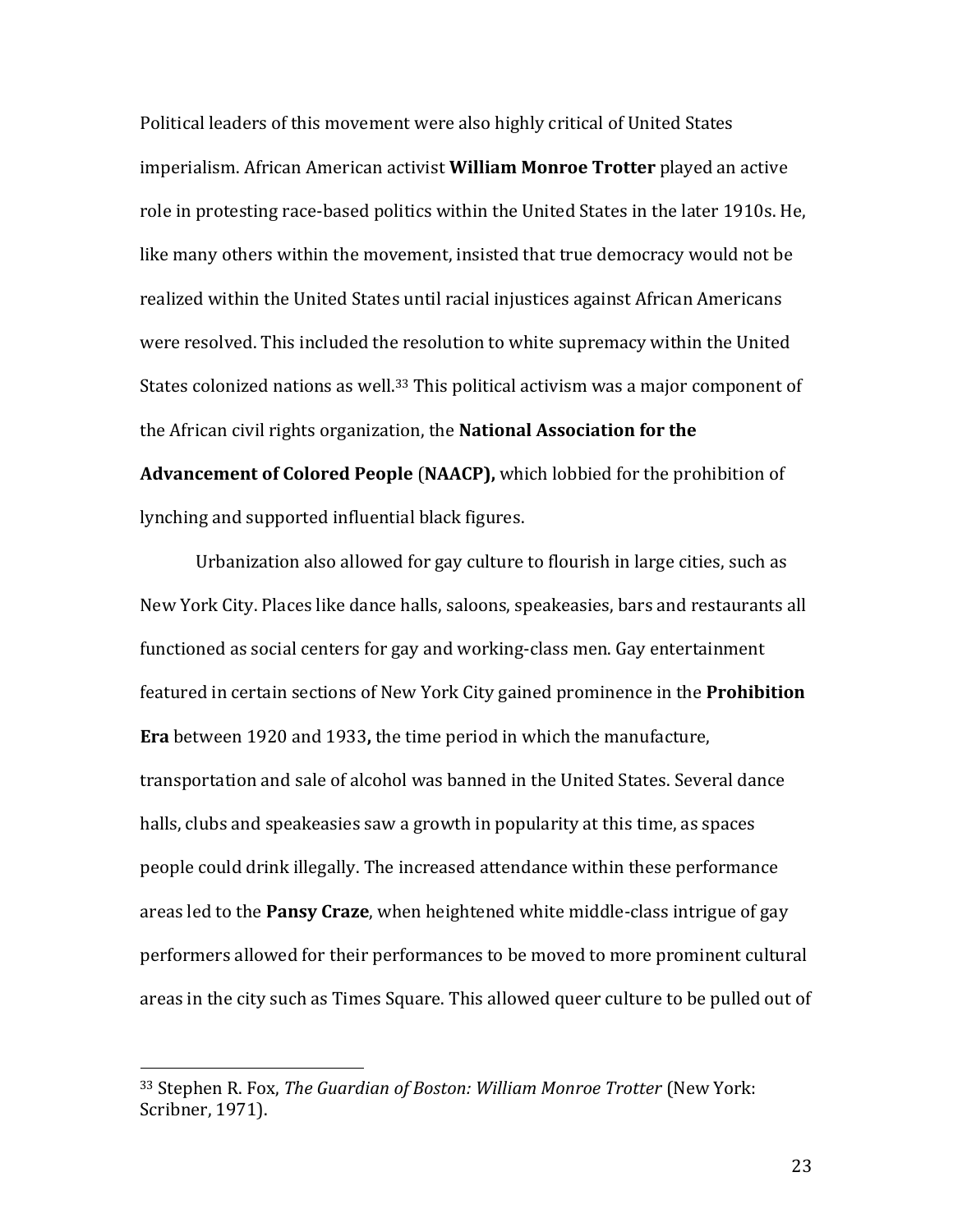underground communities and become openly acknowledged. Many women and men, especially within the white middle-class, came to the city to explore their sexuality free from the restraints of traditional Victorian ideas of masculinity and femininity. Many also came out of curiosity to watch people different from them who did not ascribe to the standards of the time. One such performer, prominent during the Pansy Craze, was **Gene Malin**. He was one of the first openly gay performers, working in clubs around New York City. Malin was known for his exaggerated "pansy acts" in which he amplified the stereotypes of someone who identified as queer. In doing so, he acted overly flamboyant and effeminate on stage. 34

This time period also led to the popularity of music genres including jazz and blues. There were multiple women who gained fame in the early **blues** movement. This included African American singers Bessie Smith and **"Ma" Rainey**. "Ma" Rainey gained particular notoriety from the nature of her lyrics and dress. She would often wear a suit and tie when performing, and her lyrics spoke of romantic relationships with women. People were intrigued by her masculine attire, and increasingly came to watch her perform. She used her rising popularity to become more publically assertive about her gender and sexual difference.<sup>35</sup> Another notable performer was **Kokomo Arnold**, an African American blues musician based in Chicago. In one of his songs, *Sissy Man Blues,* released in 1934, he contests that he would either want a

l

<sup>34</sup> Chad C. Heap, *Slumming: Sexual and Racial Encounters in American Nightlife, 1885- 1940* (Chicago: University of Chicago Press, 2009), 87.

<sup>35</sup> Francis Abbott, "Rainey, Gertrude Malissa Nix Pridgett (Ma Rainey)," in *Music,* ed. Bill C. Malone, vol. 12 of *The New Encyclopedia of Southern Culture* ed. Charley Reagan Wilson (Durham: University of North Carolina Press, 2008) 332-334.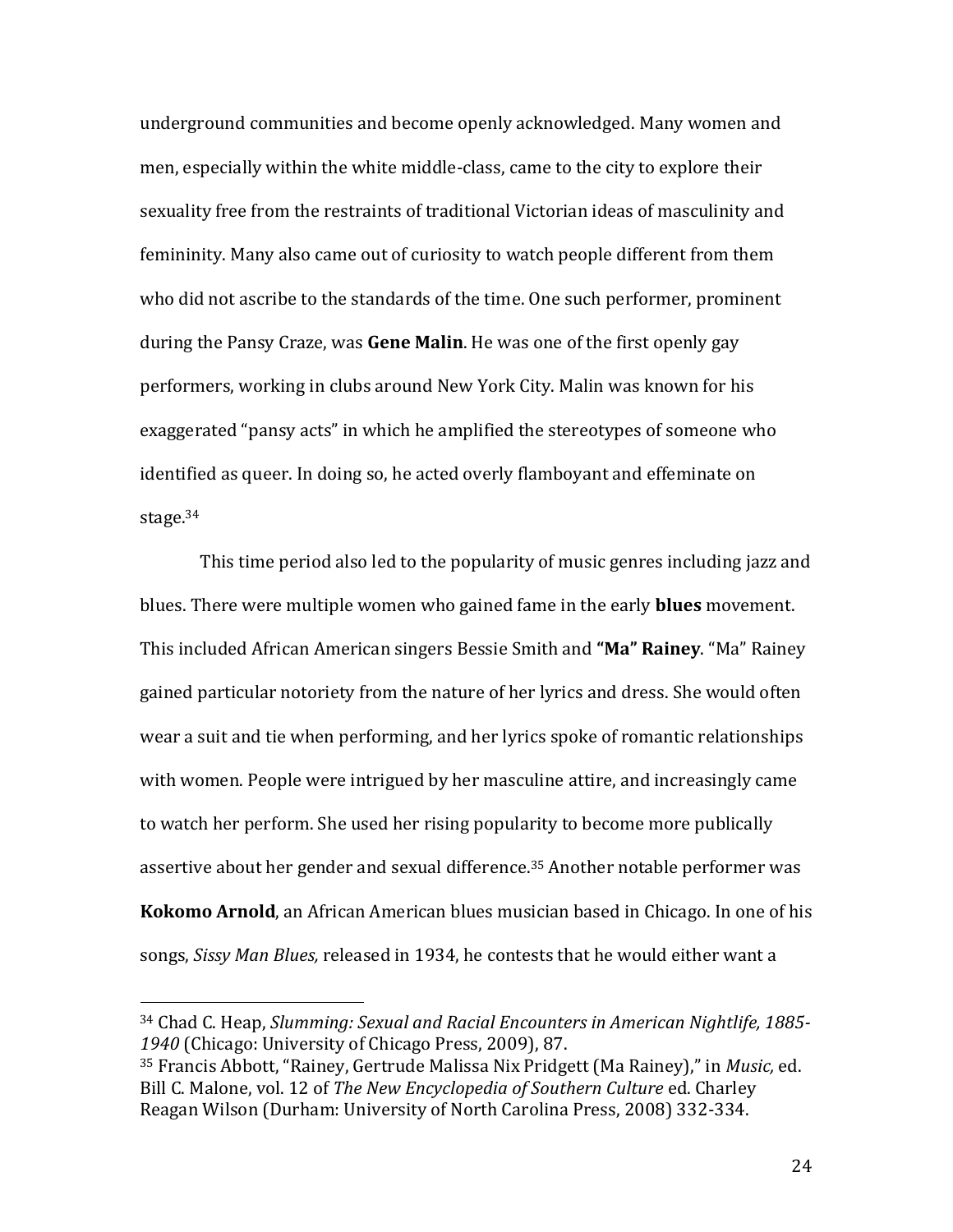woman or a sissy man. This song helps to emulate the fluid nature of sexuality at the time.<sup>36</sup> During the 1930s, there was not a clear differentiation of sexuality from gender. Instead they were interchangeable, where a feminine man and a woman could be seen as one in the same.<sup>37</sup> Both performers showcase the prominence of queer culture within the cities of New York and Chicago.

#### **OBJECTIVES:**

- To understand the distinction between private and public working spheres and male and female gendered tasks.
- To recognize the importance of gender expectations and gender performance within American society.

<sup>36</sup> JD Doyle, "Sissy Man Blues," Queer Music Heritage, accessed March 4, 2016, http://www.queermusicheritage.com/feb2004smb.html.

<sup>37</sup> George Chauncey, *Gay New York: Gender, Urban Culture, and the Making of the Gay Male World 1890-1940* (New York: Basic Books, 1994).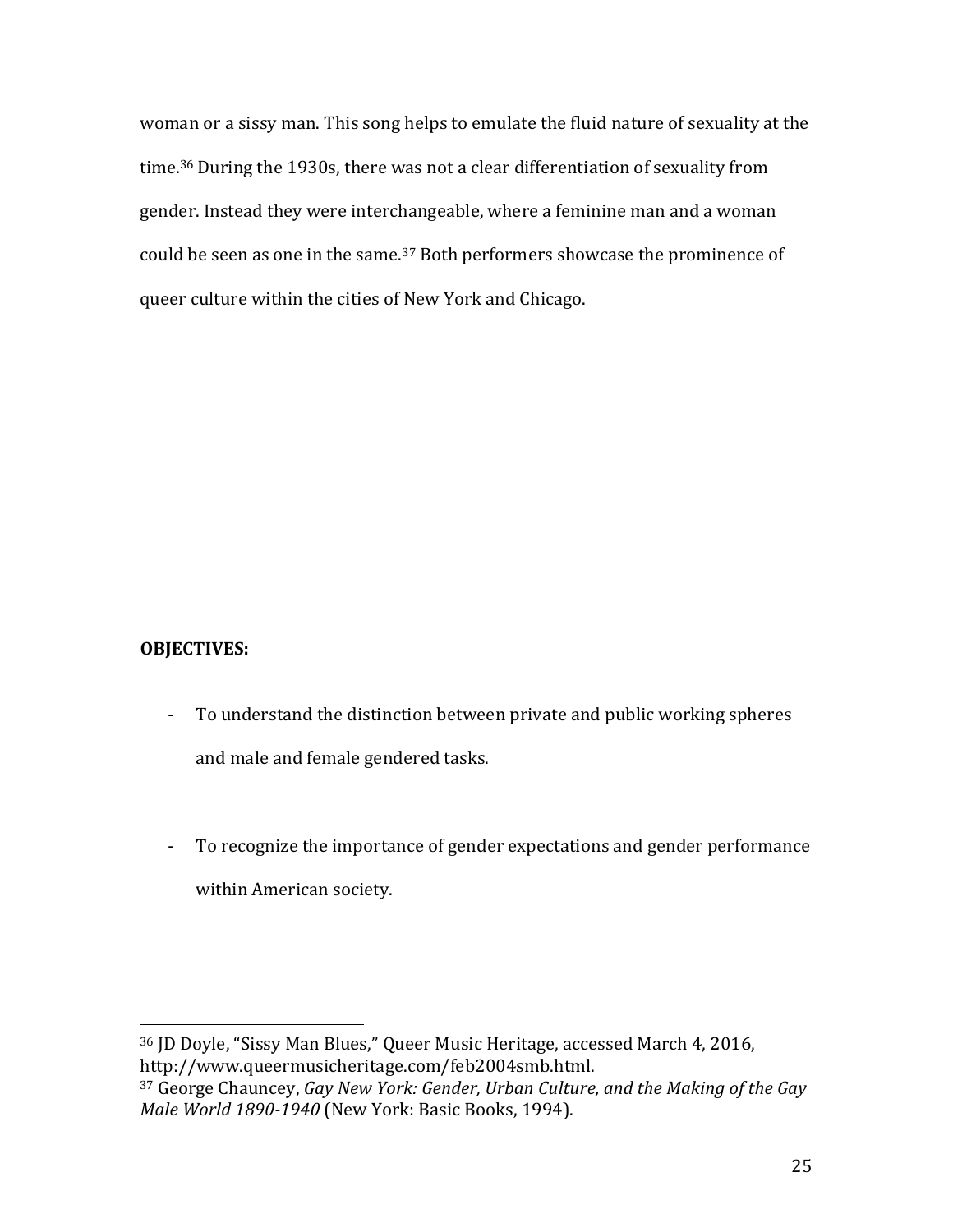- To explore the influence of women and female support networks in the public sphere.
- To recognize the thriving and visible African American and gay culture that flourished in the cities between 1890-1940.

#### **SELECT RECOMMENDED READINGS FOR TEACHERS:**

- Abraham, Julie. *Metropolitan Lovers: The Homosexuality of Cities.*  Minneapolis: University of Minnesota Press, 2009.
- Bederman, Gail. *Manliness and Civilization: A Cultural History of Gender and Race in the United States, 1880-1917.* Chicago: University of Chicago Press, 1995.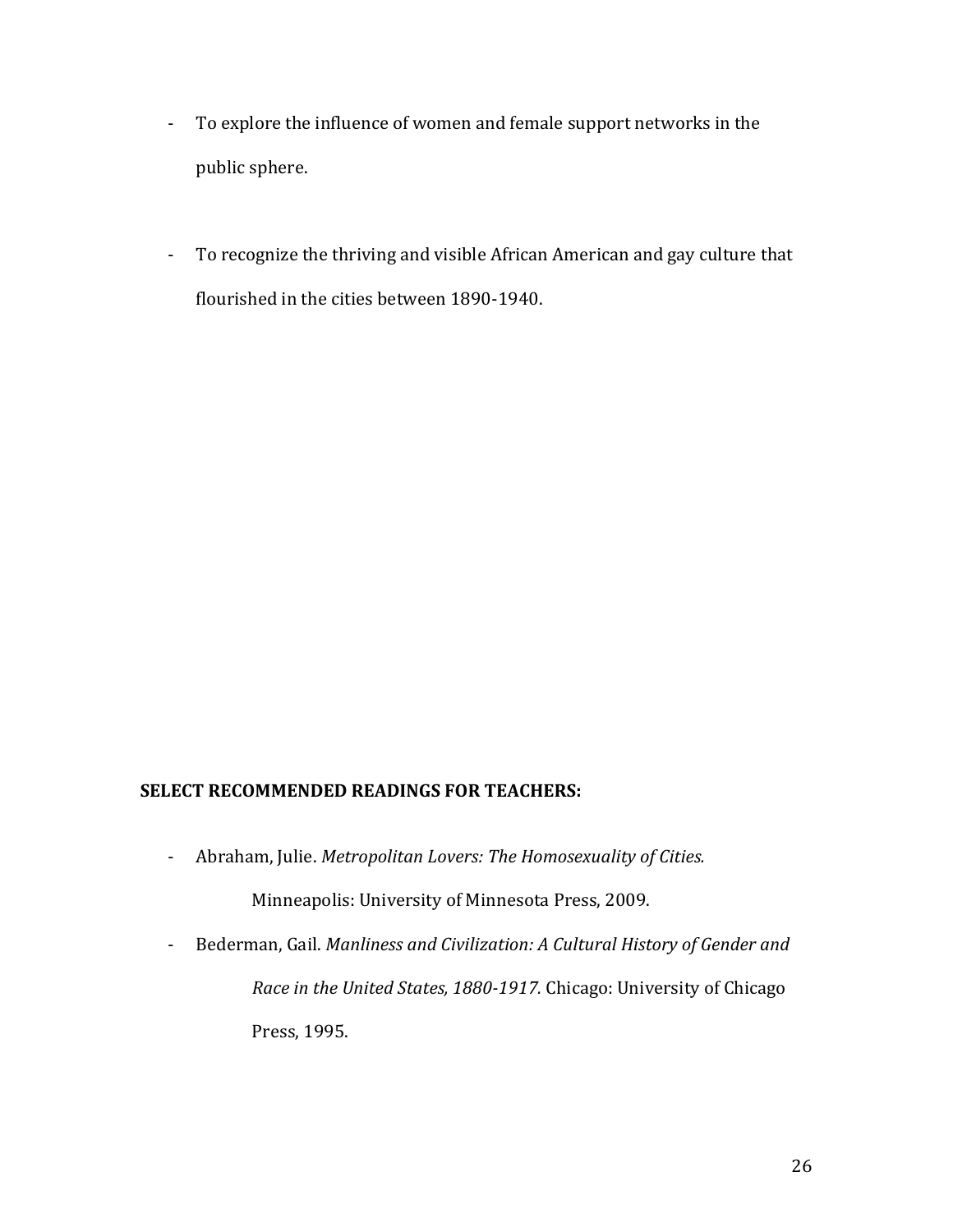- Chauncey, George. *Gay New York: Gender, Urban Culture, and the Making of the Gay Male World 1890-1940.* New York: Basic Books, 1994.
- D'Emilio, John and Freedman, Estelle B. *Intimate Matters: A History of Sexuality in America.* New York: Harper & Row Publishers, 1988.
- Duggan, Lisa. *Sapphic Slashers: Sex, Violence, and American Modernity.*  Durham: Duke University Press, 2000.
- Faderman, Lillian. "Lesbian Chic: Experimentation and Repression in the 1920s." In *Odd Girls and Twilight Lovers: A History of Lesbian Life in Twentieth-Century America.* New York: Penguin Books, 1991.
- Hoganson, Kristin L. *Fighting for American Manhood: How Gender Politics Provoked the Spanish-American and Philippine-American War.* New Haven: Yale University Press, 2000.
- Landry, Bart. *Black Working Wives: Pioneers of the American Family Revolution.* Berkeley: University of California, 2000.
- McGirr, Lisa. *The War on Alcohol: Prohibition and the Rise of the American State.* New York: W.W. Norton & Company, 2015.
- Mumford, Kevin. *Interzones: Black/White Sex Districts in Chicago and New York in the Early Twentieth Century.* New York: Columbia University Press, 1997.
- Murphy, Kevin. *Political Manhood: Red Bloods, Mollycoddles, and the Politics of Progressive Era Reform.* New York: Columbia University Press, 2008.
- Smith-Rosenberg, Carroll. *Disorderly Conduct*: *Visions of Gender in Victorian America.* Oxford: Oxford University Press, 1986.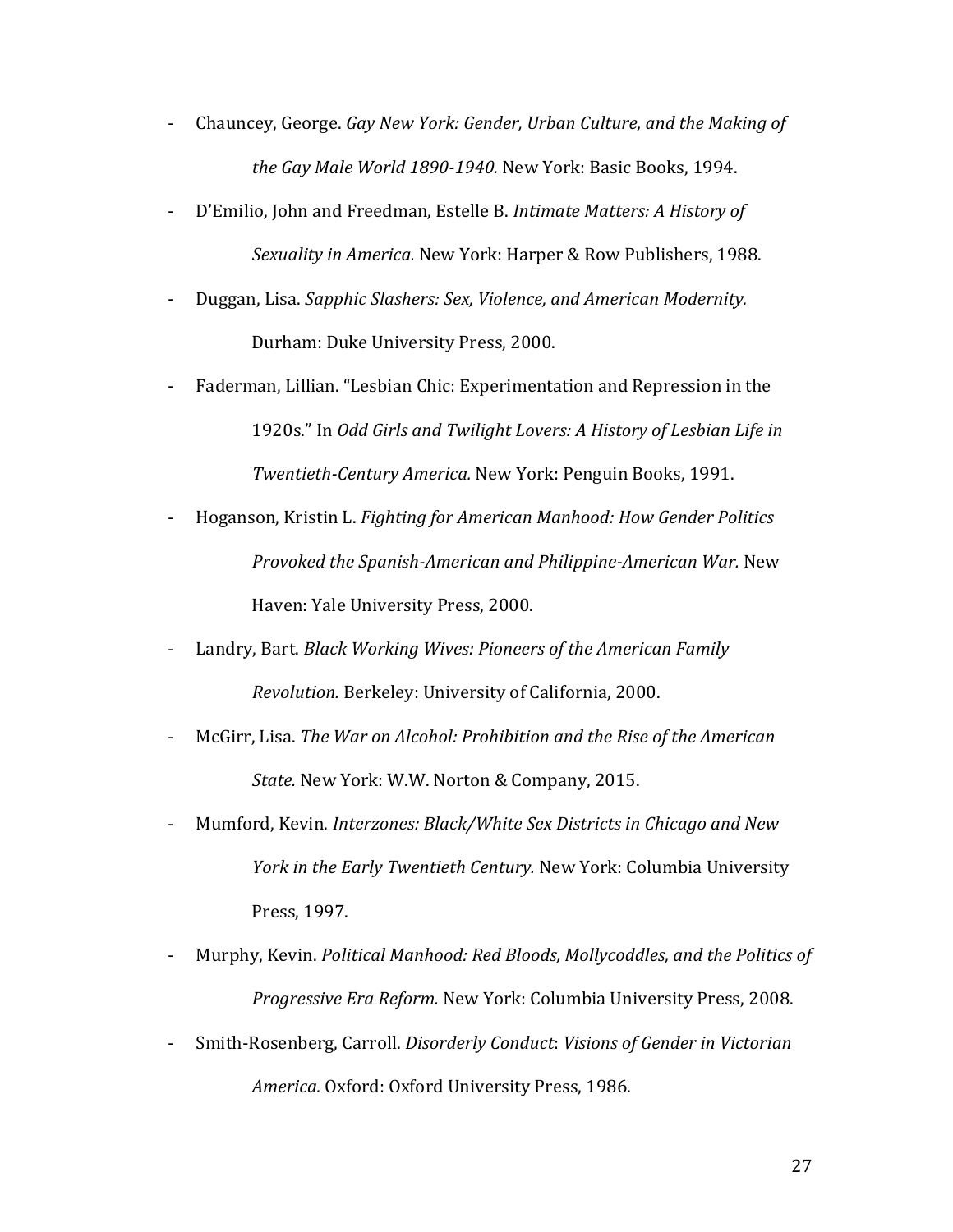## **PRIMARY SOURCES:**

**Teacher's Note:** Below are six primary sources that coincide with important concepts, events, and figures within this unit. Each source is complemented with a brief explanation and summary of the source under the title. There is also a set of class questions below each source. They have been bolded for clarity. The writing after each question can act as a guide for teachers to make sure their students understand the importance of each source.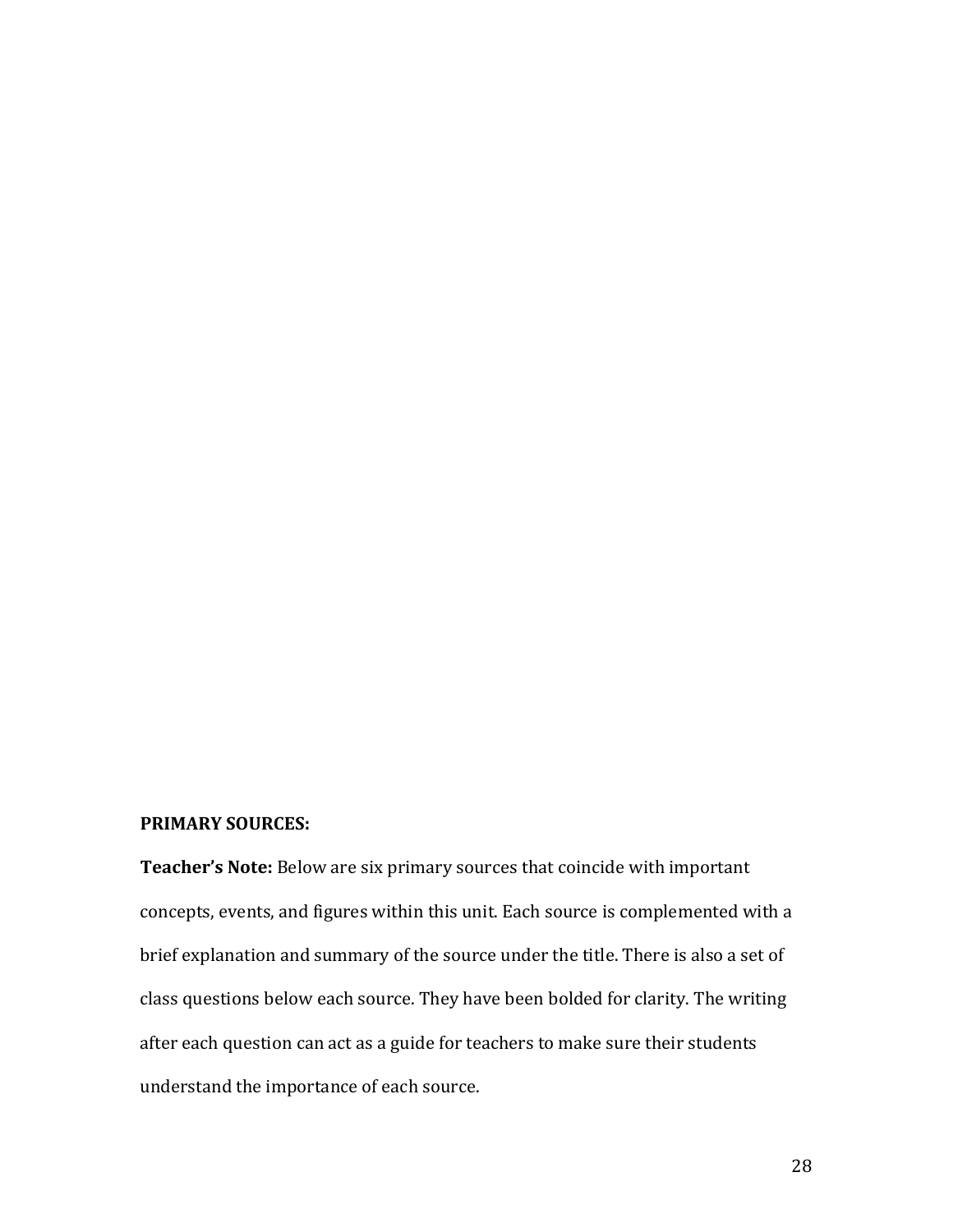- 1) NAACP, *For the Good of America*  1926
- 2) Gertrude "Ma" Rainey. "Prove It On Me" 1928
- 3) *The Chicago Whip*, "Nosey Sees All Knows All" November 6, 1920.
- 4) Letter from Agnes Betts, Smith College student, to her mother October 11th, 1912.
- 5) Al Posen, *The Chicago Tribune*, "Them Days is Gone Forever" 1922.
- 6) New York Tabloid, *Broadway Brevities*, "No Difference" December 14, 1931.

## **1. NAACP,** *For the Good of America,* **1926**

This source is part of a collection within the Gilder Lehrman Institute of

American History. To find this source, visit [https://www.gilderlehrman.org/history-](https://www.gilderlehrman.org/history-by-era/jim-crow-and-great-migration/resources/lynching-america-ca-1926)

[by-era/jim-crow-and-great-migration/resources/lynching-america-ca-1926](https://www.gilderlehrman.org/history-by-era/jim-crow-and-great-migration/resources/lynching-america-ca-1926)

The poster is one part of a series of full-page ads published by the NAACP in the 1920s. These ads were aimed at highlighting lynching statistics within the United

States in attempts to pass the Anti-Lynching Bill. Ads much like this one, included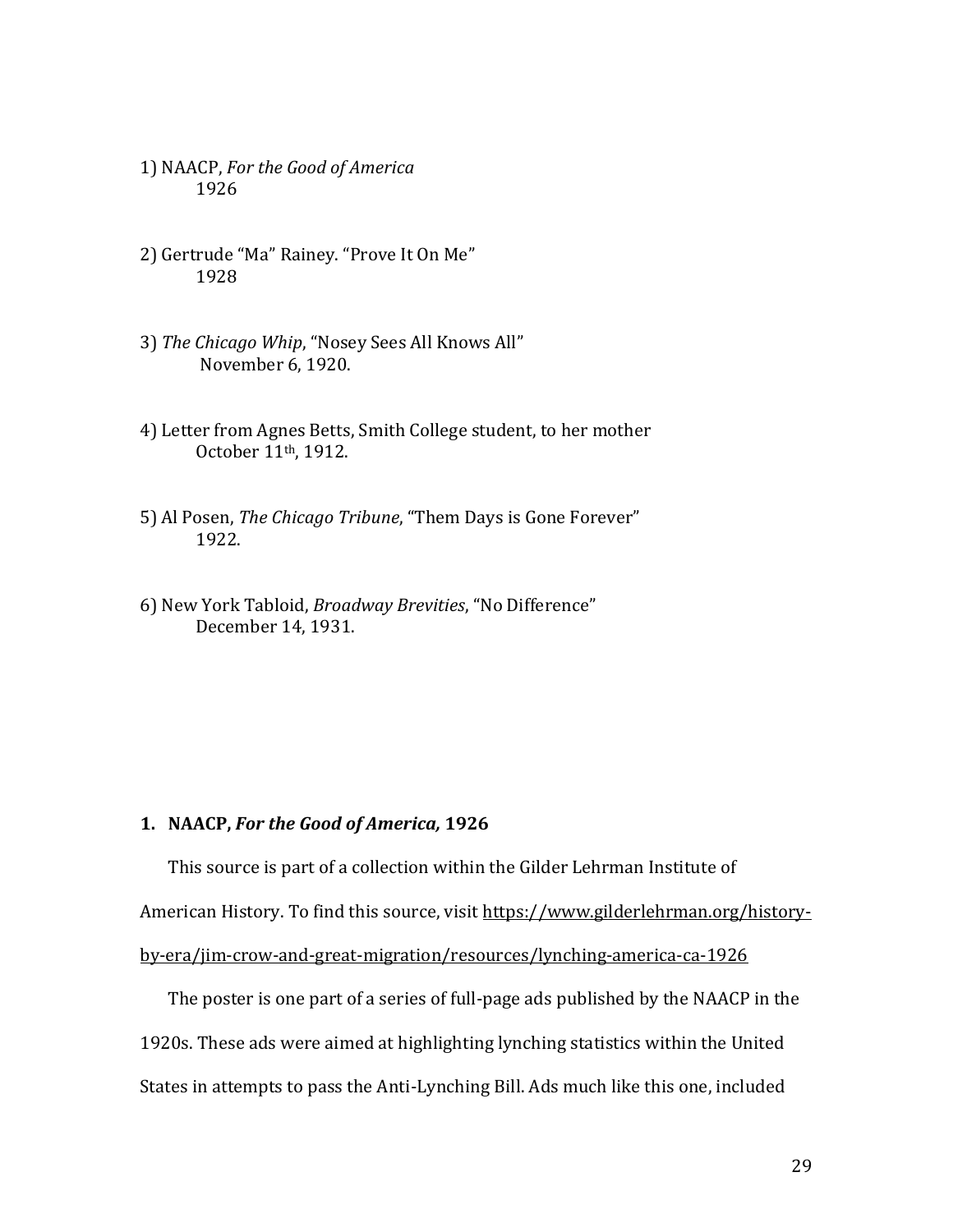statistics showcasing the cruelty of the United States' past. This ad was created to encourage citizens to aid the organization.

**Image Caption:** To maintain civilization in America and for the good name of the nation before the world you cannot escape your responsibility.

#### **Class Questions from the Source:**

- **What does this poster have to do with the idea of civilized manliness and imperialism?** Have students focus on the caption. The poster urges people to see how lynching takes away from this idea of a civilized nation, and therefore must be stopped.
- **How does this poster correlate with Ida B Wells' work?** Students can connect this poster with Ida B Wells' anti-lynching campaigns and writings. Both this ad and Wells challenged U.S. concepts of civilized manliness and cultural superiority, arguing that a civilized man would not be able to tolerate lynching of African Americans.

### **2. Gertrude "Ma" Rainey, Paramount Records, "Prove It On Me", 1928**

This source is an excerpt from one of "Ma" Rainey's most well-known songs. Rainey, a black, female singer in Harlem, performed this song shortly after being put in jail for an "indecent party" thrown at her apartment. Rainey capitalized on the publicity that her arrest created, and performed this song as an act of defiance. The picture that advertised the song included a woman dressed in men's clothing talking to a group of women as a police officer watches nearby.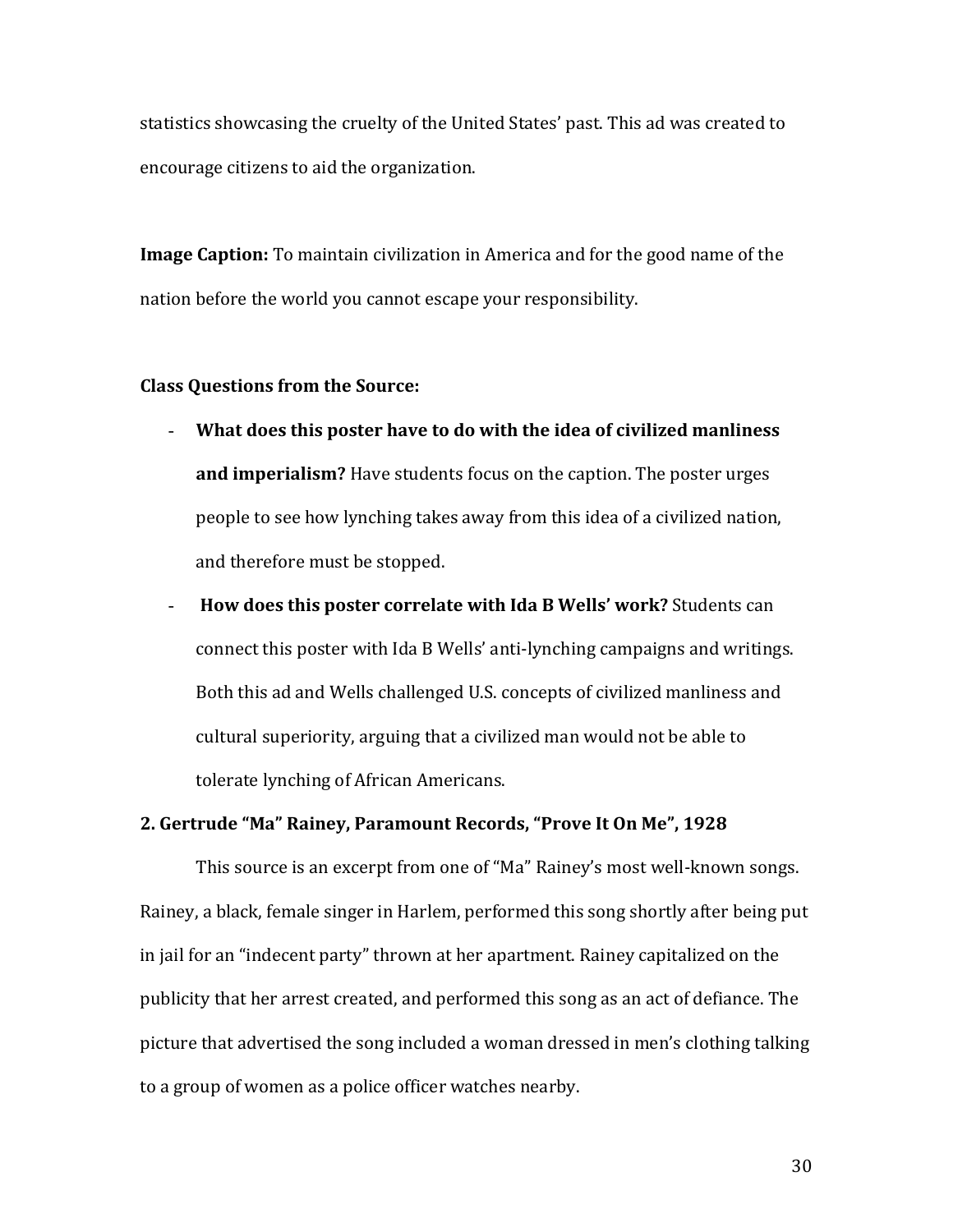To listen to the song, visit

## http://wn.com/gertrude 'ma' rainey prove it on me blues

To view the album cover along with more information about Ma Rainey visit

this Jas Obrecht Music Archive page, [http://jasobrecht.com/ma-rainey-the-mother-](http://jasobrecht.com/ma-rainey-the-mother-of-the-blues/)

[of-the-blues/](http://jasobrecht.com/ma-rainey-the-mother-of-the-blues/)

"Went out last night, had a great big fight Everything seemed to go on wrong I looked up, to my surprise The gal I was with was gone.

Where she went, I don't know I mean to follow everywhere she goes; Folks say I'm crooked. I didn't know where she took it I want the whole world to know.

They say I do it, ain't nobody caught me Sure got to prove it on me; Went out last night with a crowd of my friends, They must've been women, 'cause I don't like no men.

It's true I wear a collar and a tie, Makes the wind blow all the while Don't you say I do it, ain't nobody caught me You sure got to prove it on me."

## **Class Questions from this Source:**

- **What are some of the song's themes?** Students can point to differing

gender roles and representations (e.g., "it's true I wear a collar and tie"),

same-sex relationships (e.g., "it must have been a woman 'cause I don't like

no men"), societal expectations (e.g., "folks say I'm crooked"), taunting (e.g.,

"cause they say I do it, ain't nobody caught me, sure got to prove it on me").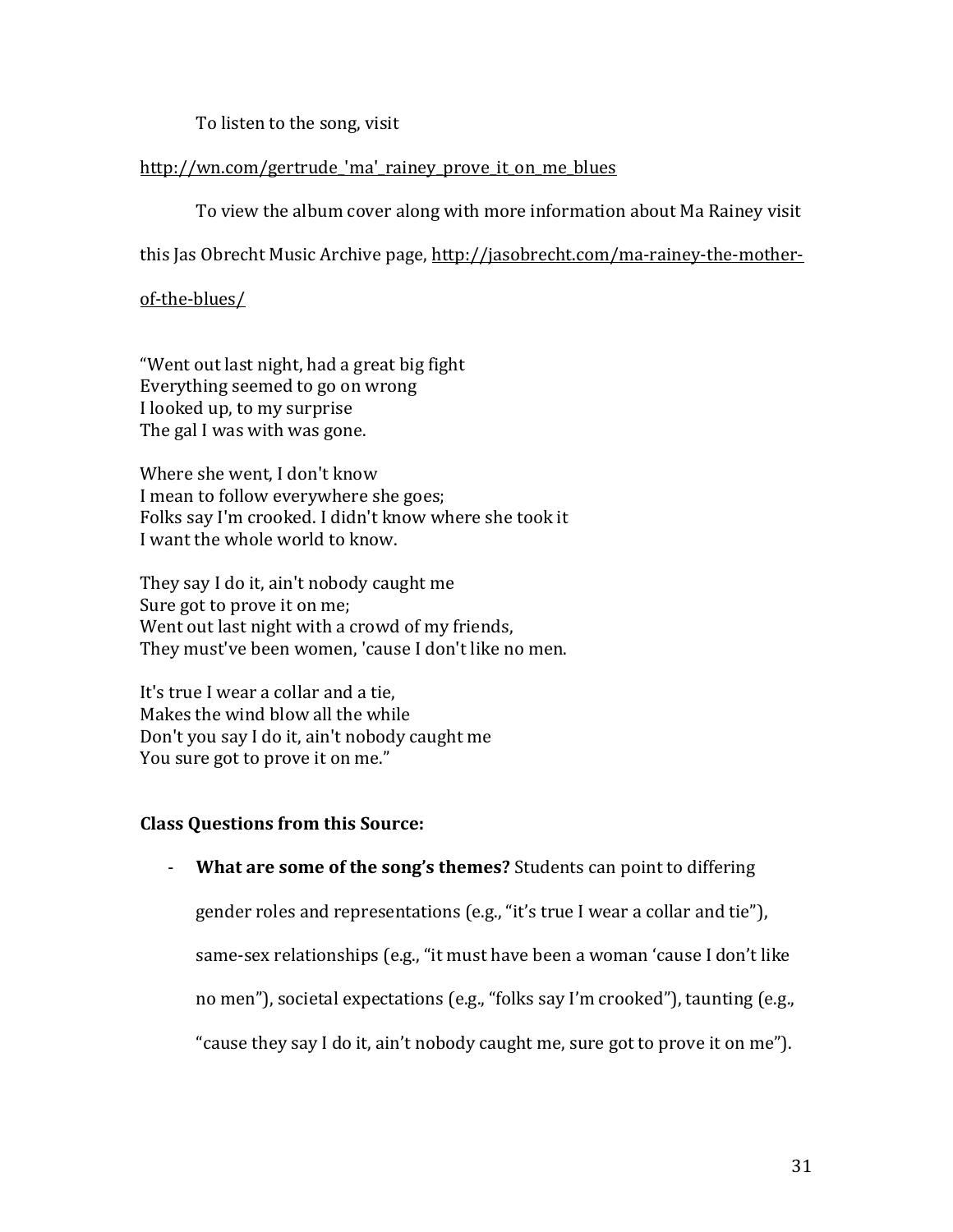- **Why study this song?** Students can give a number of answers to this question. They can discuss its significance as a prominent blues song within the era, discuss its importance in openly acknowledging same-sex relationships, or perhaps discuss the differences in gender representations and how traditional masculine and feminine roles were made interchangeable.

#### **3.** *The Chicago Whip***, "Nosey Sees All Knows All," November 6, 1920.**

This source appears in OutHistory.org, a site containing various LGBTQ histories. It can be found specifically within the unit entitled Queer Bronzeville, which contains a history of African American gays and lesbians in Chicago. The page is copyrighted to Tristan Cabello. To find this source, visit

<http://outhistory.org/exhibits/show/queer-bronzeville/part-1/pre-history>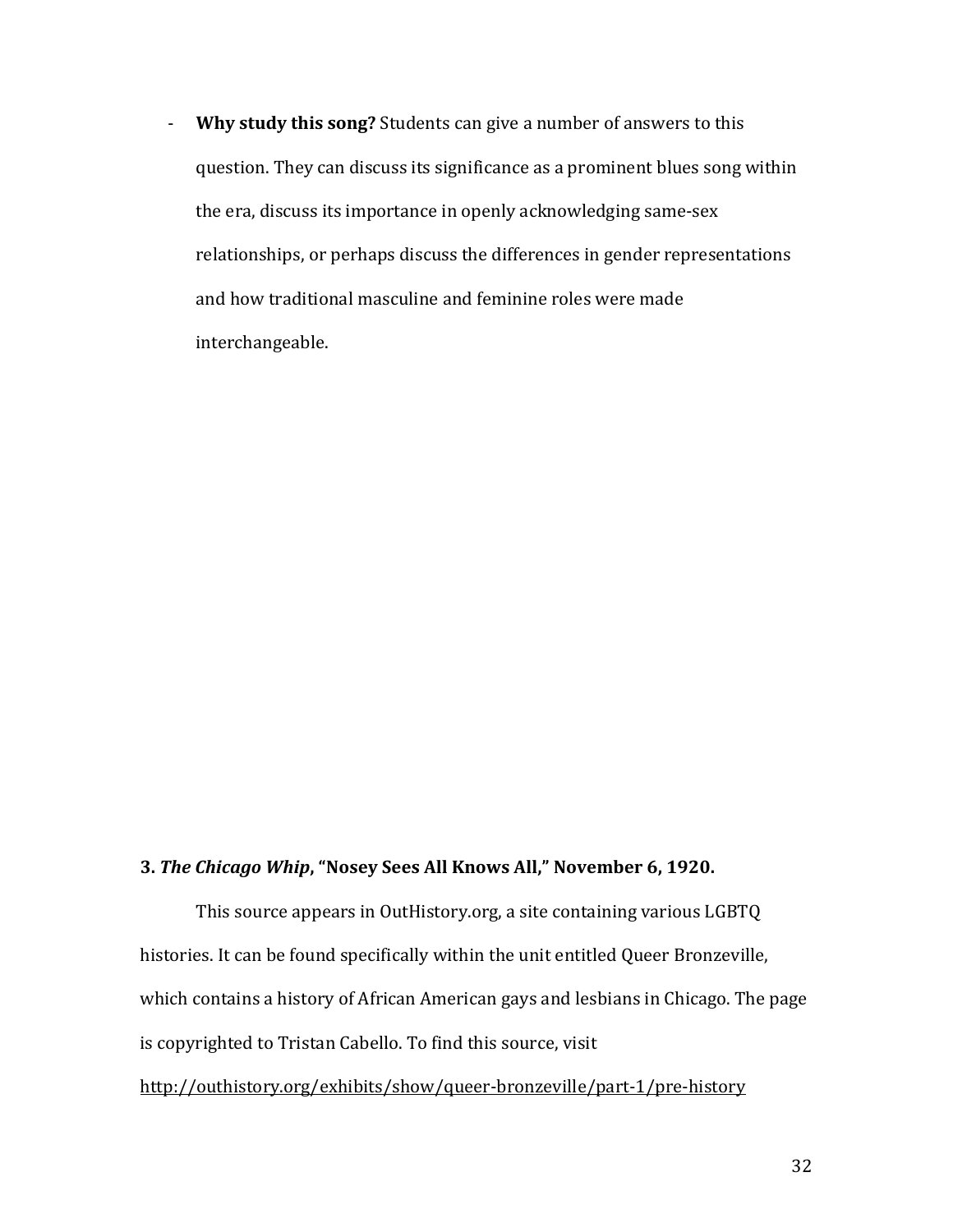The cartoon comes from *The Chicago Whip*, a popular African American newspaper that circulated around the 1920s. It featured a combination of stories and cartoons that focused on entertainment and community gossip. This source is part of a column entitled "Nosey Sees All" in which the writer, under the pen name of "Nosey," commented on activities seen in the area of Bronzeville, Chicago.

**Image Caption:** Nosey was out on Halloween Eve and what he saw would fill a book. He saw one lady, the mother of six children, out in men's clothes, switching like a bride's train with a cigarette stuck jauntily in the corner of her mouth. He saw young matrons' bordering on the danger mark of thirty years running up and down the streets yelling like Comanche Indians. They were attired in keeping with their brains, clown-like. He saw grown up men-parading the highways in unspeakable costumes. The evening was a return to the age of foolishness and many fools were in evidence.

### **Class Questions from this Source:**

- **Where was this published?** This question will help students to identify Chicago as a major urban center with a rich history of gender and sexual fluidity at the time.
- **Why is it important he sees a mother?** This question will help students understand that it was not just young, single men and women who were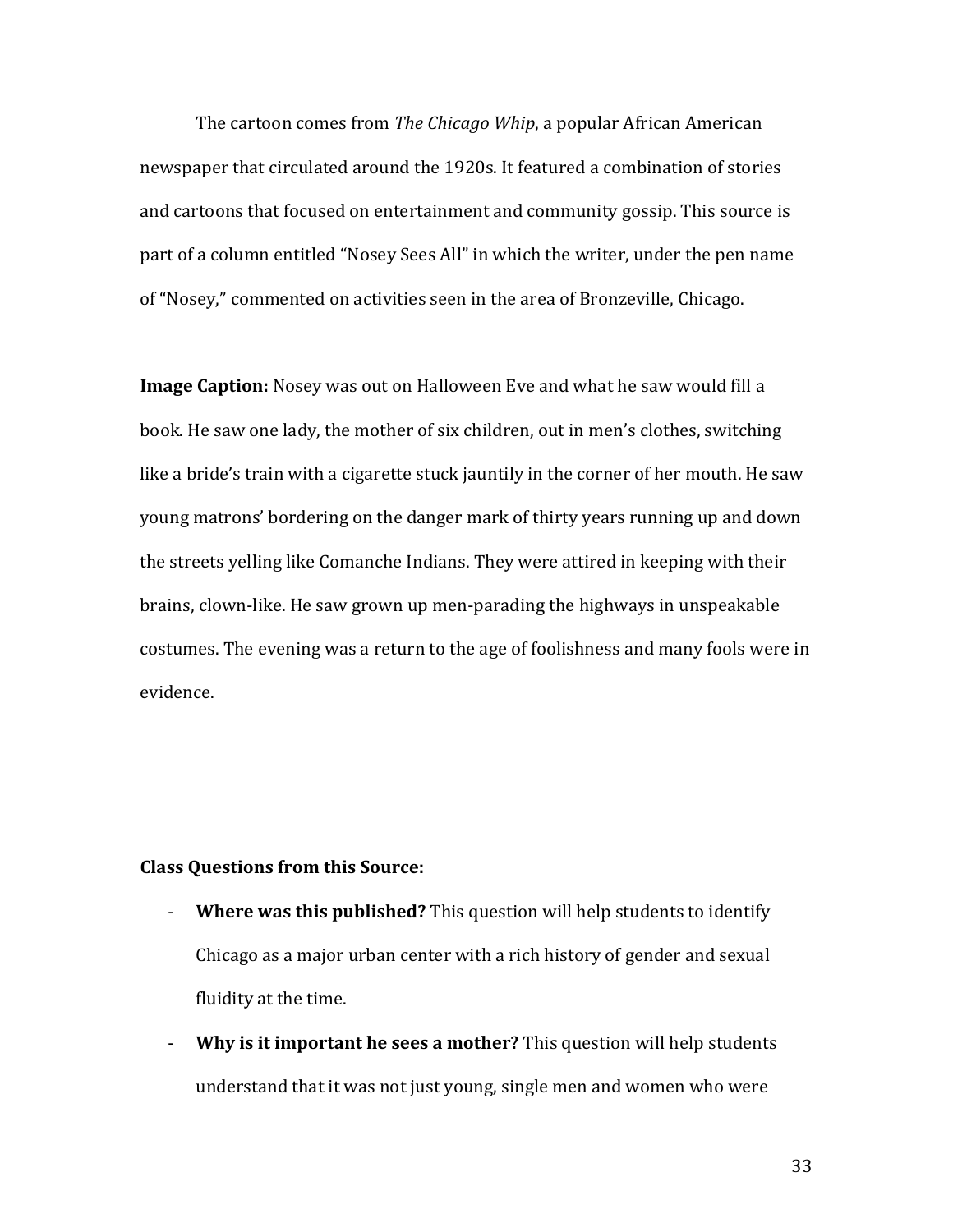taking part in non-normative gender expressions, but also men and women with families, living relatively gender-normative lives. Point out the importance that this women's drag took place at night, where she could be possibly hiding her true identity from the everyday society she operates in.

- **What is Nosey's attitude towards these people?** This will help students see that although there was a wide audience intrigued by drag and gay culture, it was still seen as different and deviant. To many people in society this difference was seen as, in this case, foolish and clown-like.

## **4. Letter from Agnes Betts, Smith College student, to her mother, October 11th, 1912.**

This source comes from Historic Northampton, an organization that creates programs, exhibits and public projects that focus on the local history of the community. The letter was a part of the Hestia Mural 35th Anniversary Lecture Series. The research was conducted by Elizabeth Kent who focuses on queer studies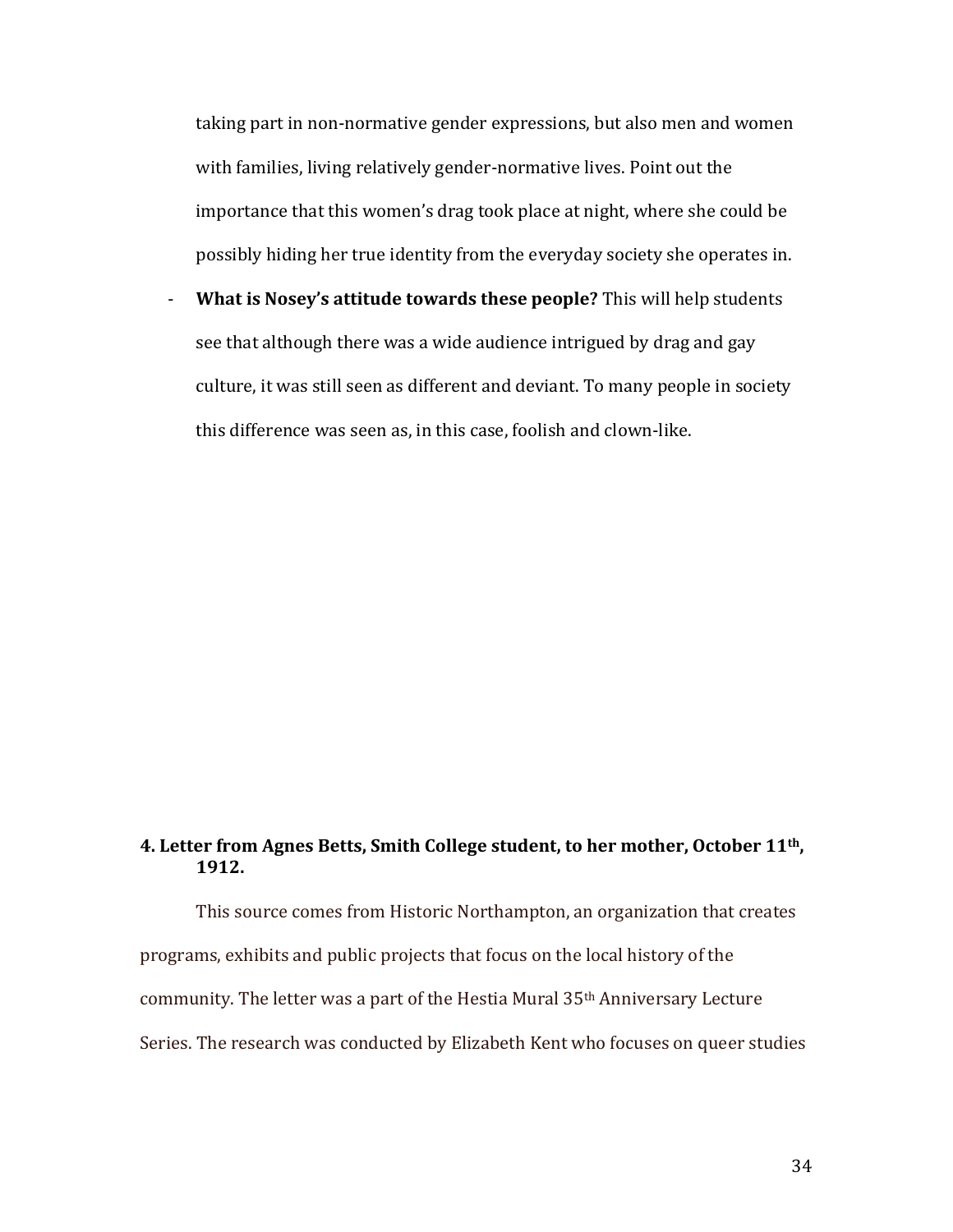and researching LGBTQ history. To find this source, visit

## <http://www.historicnorthampton.org/rose-tree-inn.html>

The letter is from a student from Smith College, a private women's liberal arts college. In the letter she discusses her experience at the Rose Tree Inn, which was owned by businesswoman Anna de Naucaze, otherwise known as Madame de Naucaze.

*"On our way home we stopped at the most adorable place and had something to eat. It is called 'Rose Tree Inn'…The most fascinating part of the whole affair is 'Madame.' There is a mystery surrounding her, and she has short gray hair and never wears anything but a suit and white stiff collars just like a man and never takes her coat off. No one knows whether it is a man or woman. Some say she is fleeing from justice, that she married a Frenchman and were greatly in debt so left France and came to America. All Smith is crazy over Rose Tree Inn."*

## **Class Questions from this Source:**

## - **What does the student point out that is different about this woman?**

This question will get students to identify certain descriptions such as

wearing a "suit and white stiff collars just like a man," and therefore

recognize the importance of her wearing gender non-normative clothes.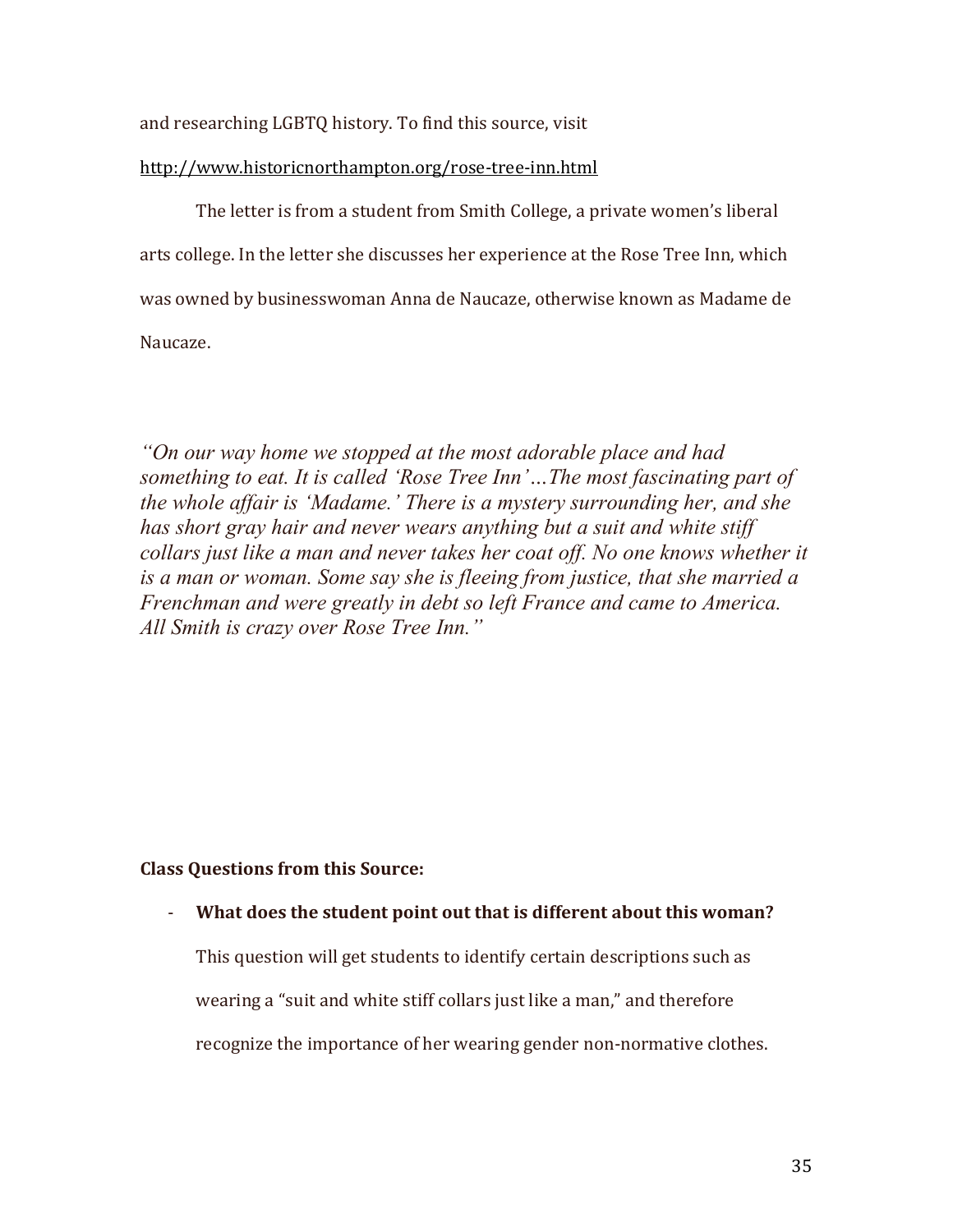- **What is the importance of the Madame owning the inn?** This is a two-part question. First, the students should recognize that it is a woman owning the business, which at the time was a gender transgressive concept, as many women began pursuing more public sphere, male designated jobs. Second, the students could point out that not only is it a woman owning the inn, but it is also a woman who does not ascribe to the feminine gender. Both her job and her employment are gender non-normative, but she still runs a successful business.

#### **5. Al Posen,** *The Chicago Tribune***, "Them Days is Gone Forever***,***" 1922.**

This source is from the National Humanities Center: America in Class. This organization provides primary and secondary sources for history and literature teachers. The comics are part of a primary source collection entitled "Becoming Modern: America in the 1920s." It is part of a series of comic strips created by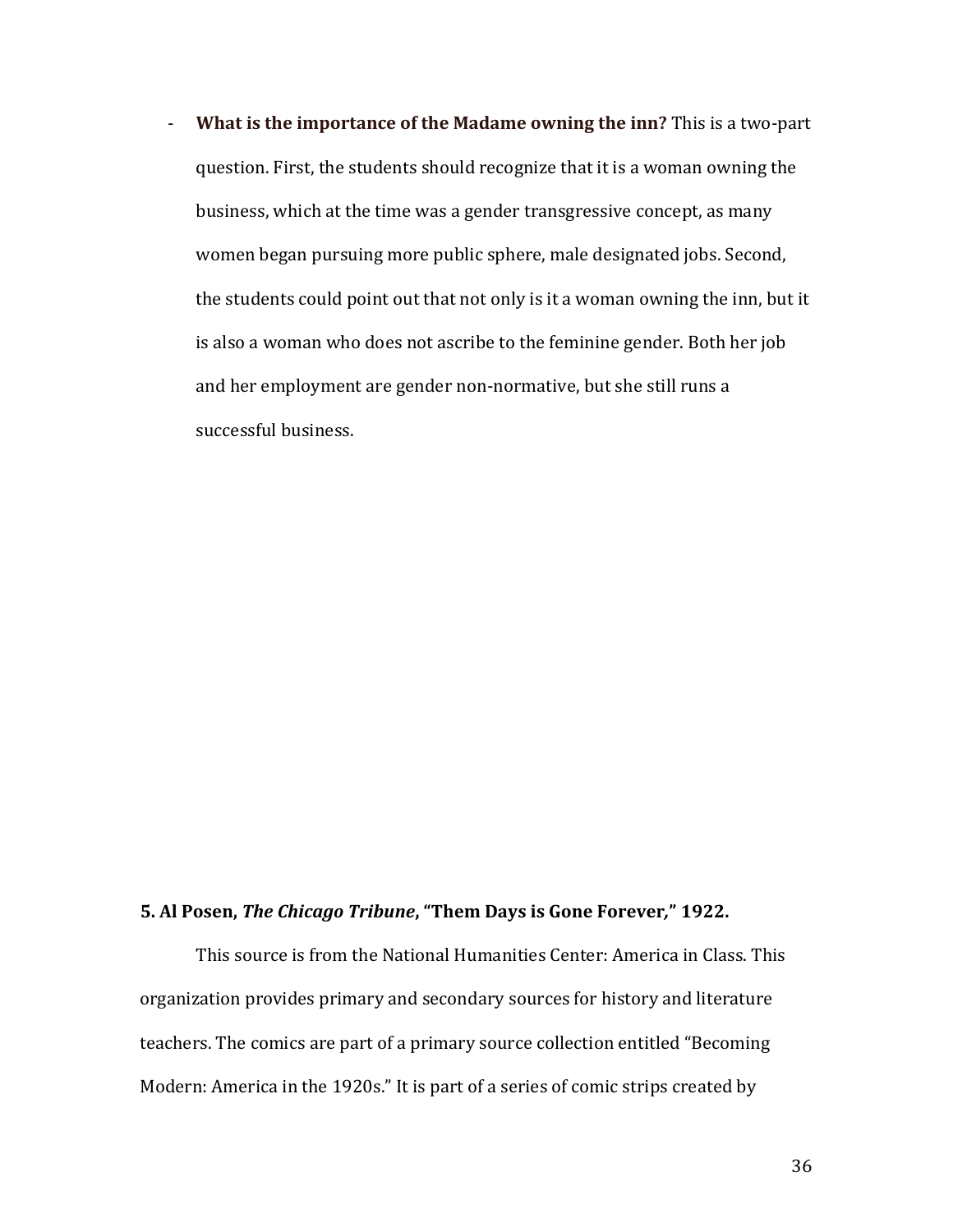cartoonist, Al Posen, titled *Them Days is Gone Forever*, originally published in *The Chicago Tribune.* For more on this collection, visit

http://americainclass.org/sources/becomingmodern/modernity/text2/themdays.p df

The comics focus heavily on women in the 1920s, specifically pertaining to their increased presence in the public sphere. They include themes of economic, political and social transition.

#### **Class Questions from the Source:**

- **How does the wardrobe cartoon represent a shift in women's gender roles?** Students can discuss the Progressive Era and women's entrance into the public working sphere, where working in factories, women would not be wearing corsets. The lack of corsets may also point to the rejection of old Victorian values of femininity.
- **What is the significance of the women being in all the barbershops?** Here, students can be prompted to discuss the visibility of women in society, not only in public, but also in politics, employment, entertainment and news reporting. Students can focus on the language, "a barbershop was once a place where ladies were taboo," and could be prompted to think of other places that women would have previously been that would have seen taboo. This can also get students to think about the significance of the women gathering in a barbershop, which would traditionally be considered a "man's space."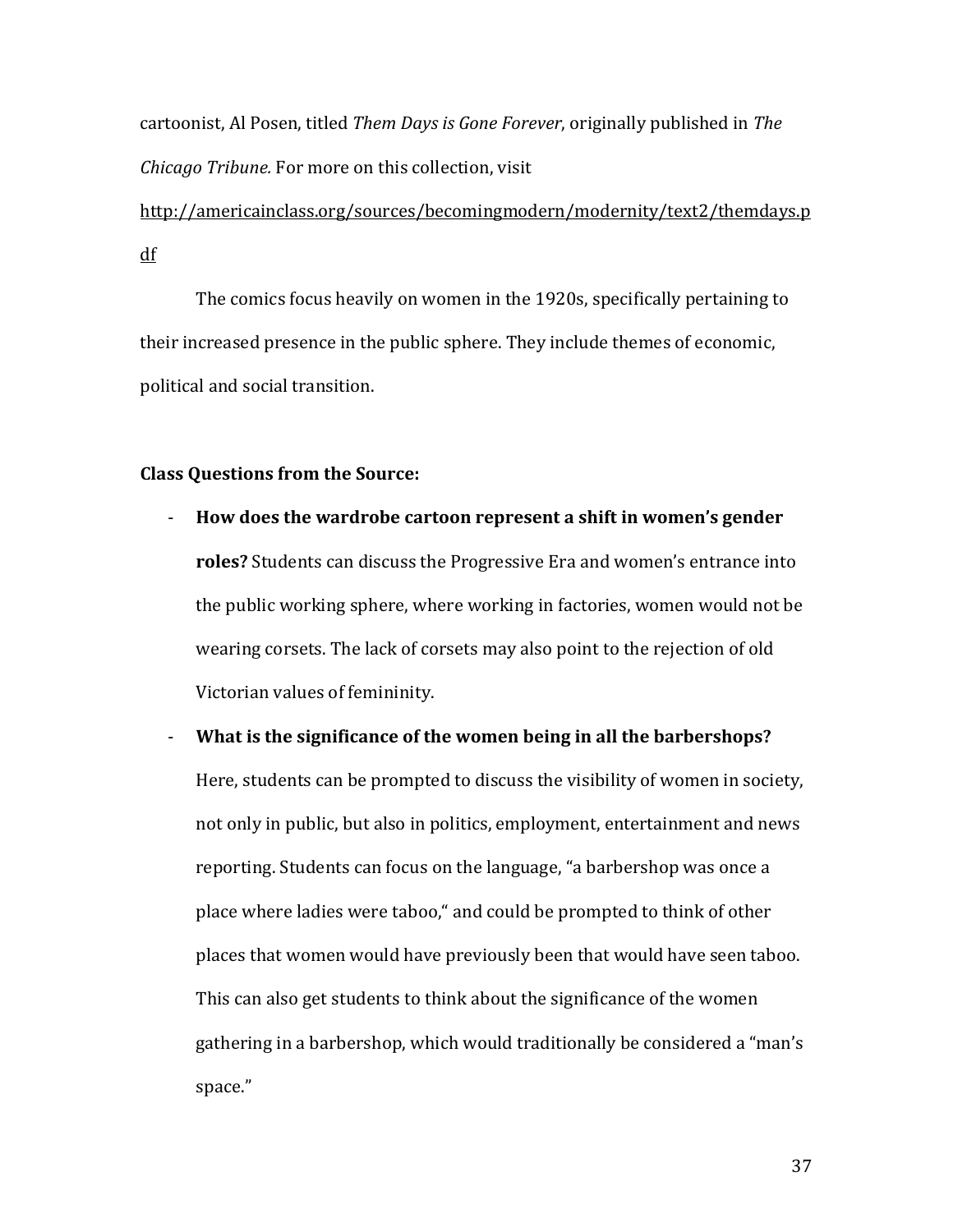# **6. New York Tabloid,** *Broadway Brevities***, "No Difference," December 14, 1931.**

This cartoon is featured in George Chauncey's social history, *Gay New York.* It appears in the book's first chapter," The Bowery as Haven and Spectacle." It was taken from *Broadway Brevities*, which was one of the first national gossip tabloids in the United States. The tabloid included highly sensationalized stories and features of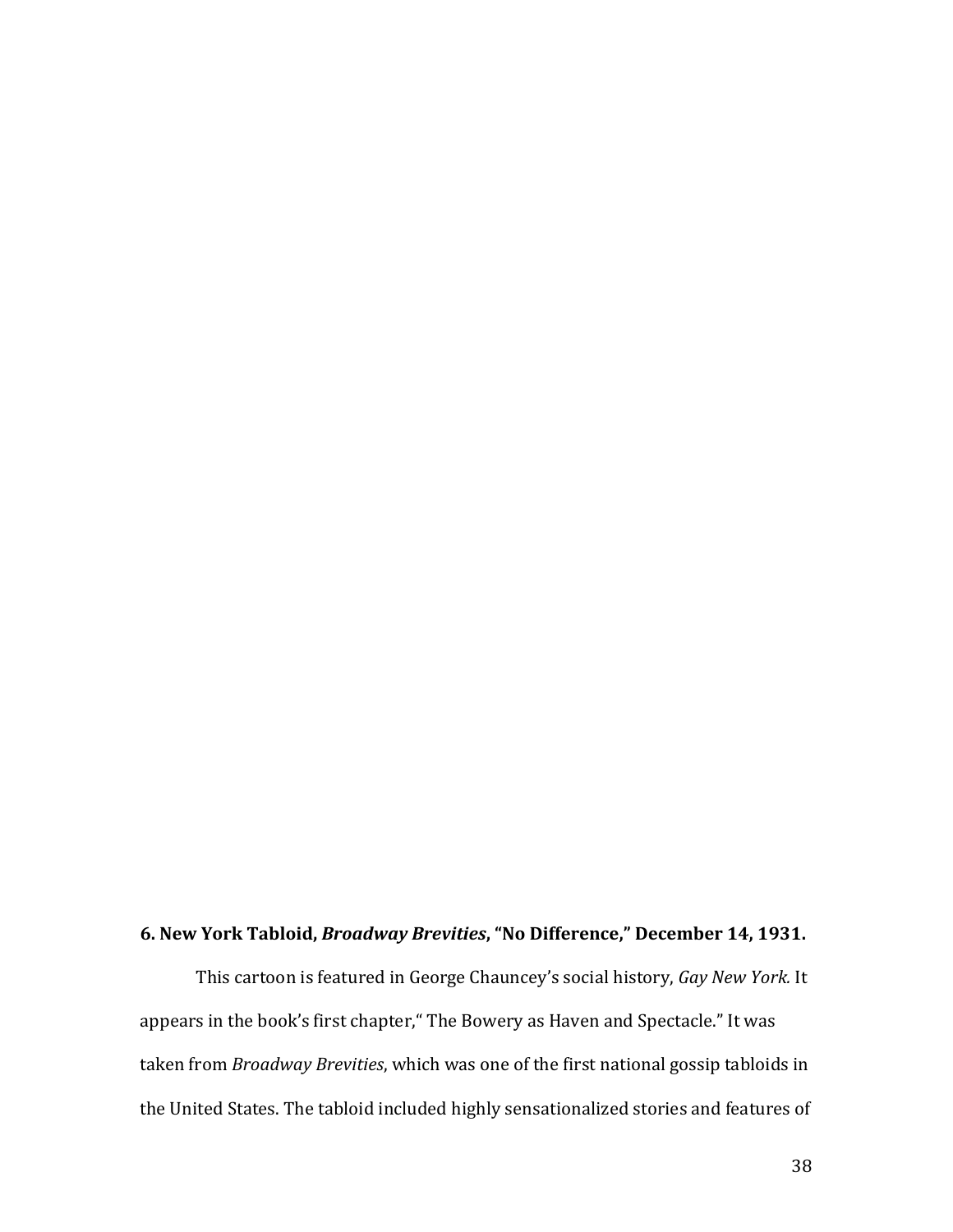the New York theatre world. Some of its most prominent topics included sex, drugs, and crime.

**Image Caption:** "But this is exclusively a woman's hotel!"

*"Well!"* 

## **Class Questions from this Source:**

- **Who created this source?** Students can see that it was produced in New York City and recognize the prominence of non-normative gender representations in this city. Students should also recognize the significance of this coming from a magazine that covered popular figures in the New York theatre world. This helps to show that these gender representations were a visible part of New York City culture. They could also point to the fact that it is a tabloid, and how that changes the way people look at the picture.
- **What do you notice about his dress?** Students can discuss the extravagance of his outfit as being different from the way gender normative males dress. They can also discover how his dress and mannerisms indicate his gender and even possible sexual identity.
- **What is the importance of his response to the woman's club clerk?** This question can help students to understand gender and sexual fluidity during this time-period. It is a visual representation of how people could choose their gender representations, specifically in this picture how this man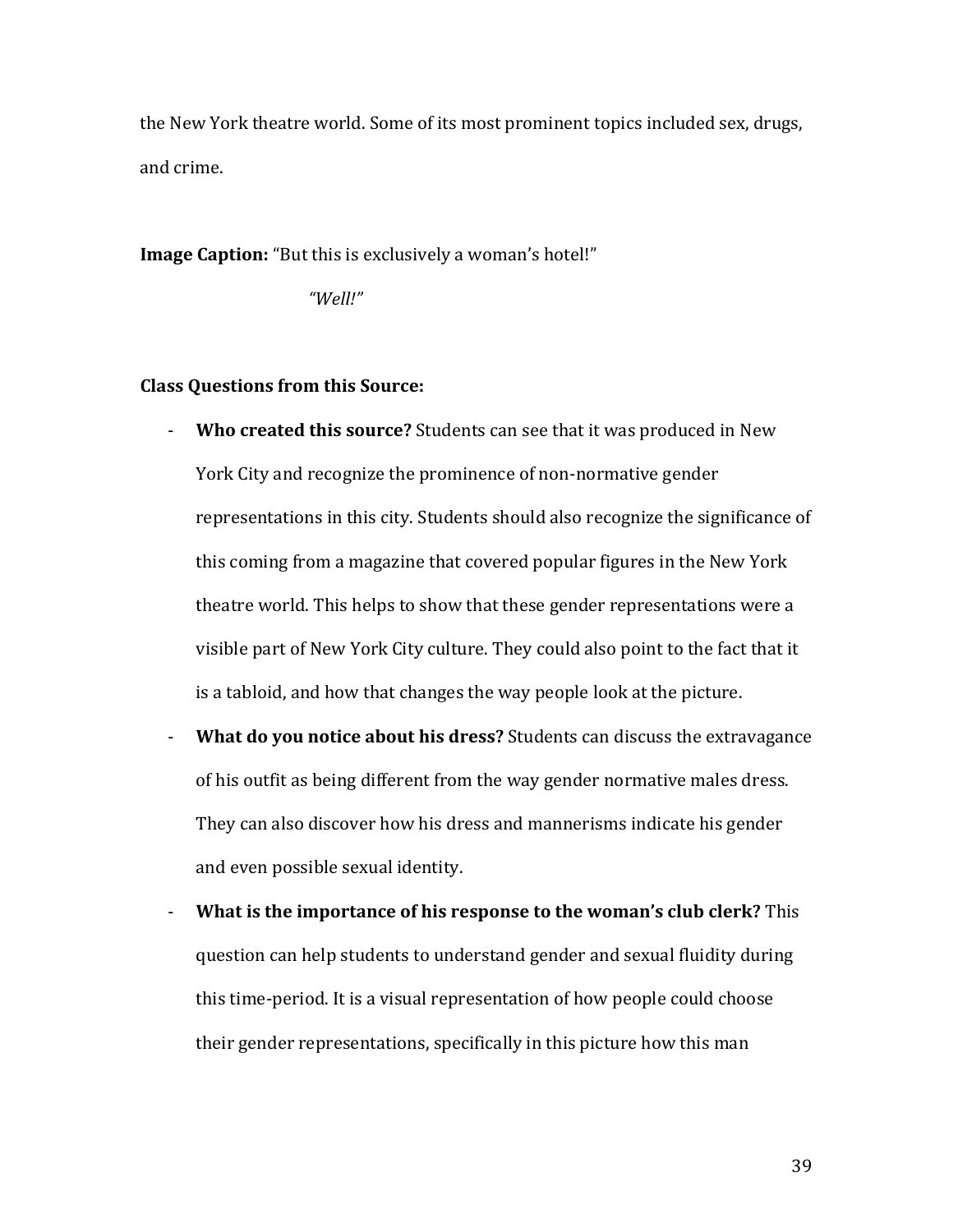adopted a more feminine style, believing that this femininity was a mark of a woman.

## **CHAPTER 2**

**Cold War America at Home: Economic Growth and Optimism, Anticommunism, and Reform, 1945-1980**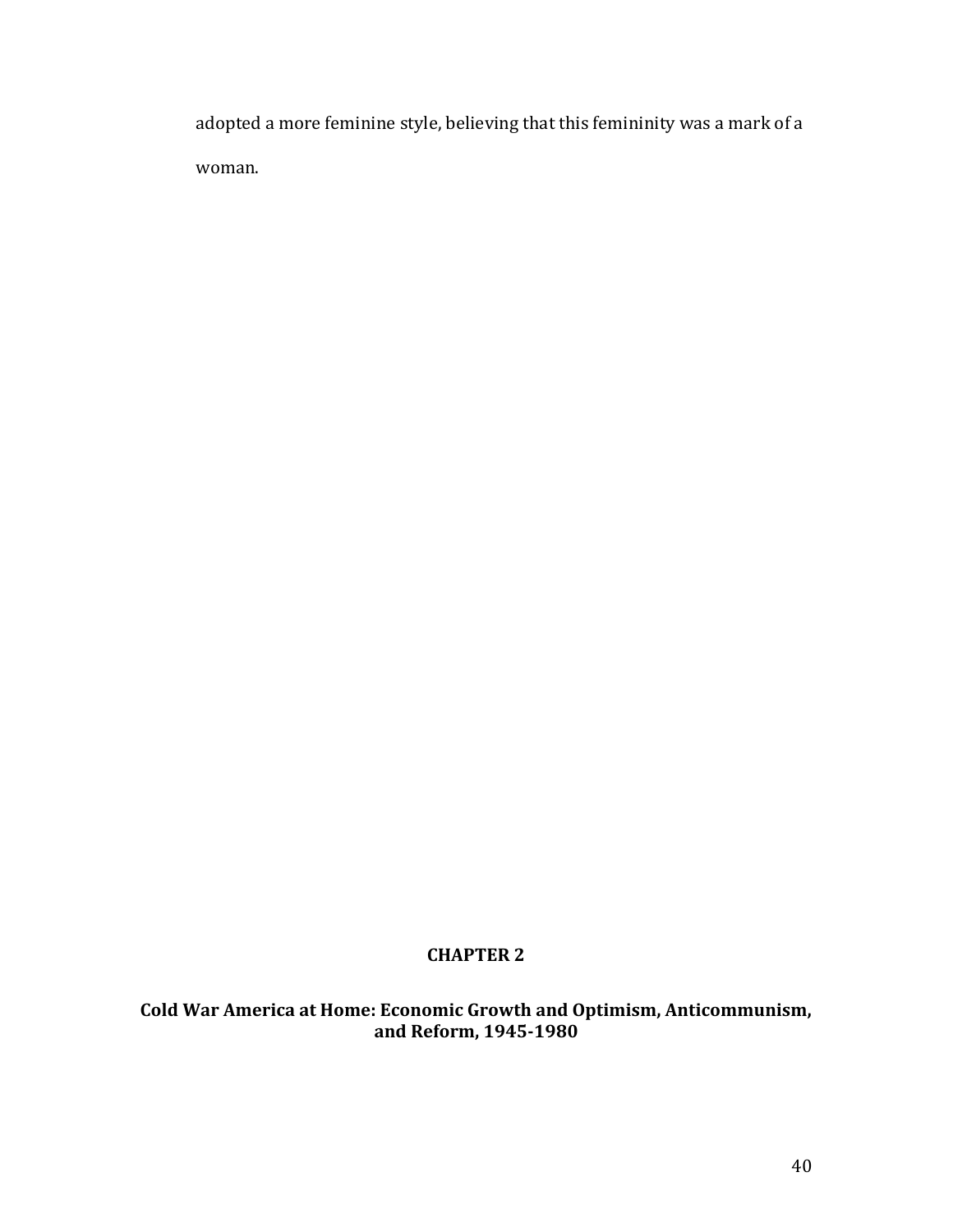This curriculum falls under the Massachusetts Curriculum Framework of U.S. History II Reconstruction to the Present 1877-2001. The information and primary sources presented below address the following standards of this unit.

## **- USII.22** Analyze the causes and consequences of important domestic Cold War trends

Within this standard I have included information about Cold War gender and sexual anxieties. These arose from the belief that domestic stability and unity were essential for the United States to win the global Cold War. Therefore, anyone who was seen as deviant from the majority gender and sexual identity was seen as a potential threat to national stability. What resulted was a greater push for the return to traditional Victorian values of male masculinity, female femininity and heterosexual family models. It also set the stage for political, economic and social discrimination and oppression for those who did not ascribe to these norms. Consequently, many who identified as LGBTQ hid their identities in order to escape persecution or harassment. This addition can help students to better understand Cold War anxieties that arose within this time period, and how they affected United States policy and culture for years to come.

**- USII.24** Analyze the roots of domestic anticommunism as well as the origins and consequences of McCarthyism Within this standard, I have included information about the Lavender Scare, a period of tension similar to the Red Scare in which there was a heightened anxiety of homosexuals within the United States government. In 1950, West Virginia Senator Joseph McCarthy presented an analysis of United States security risks in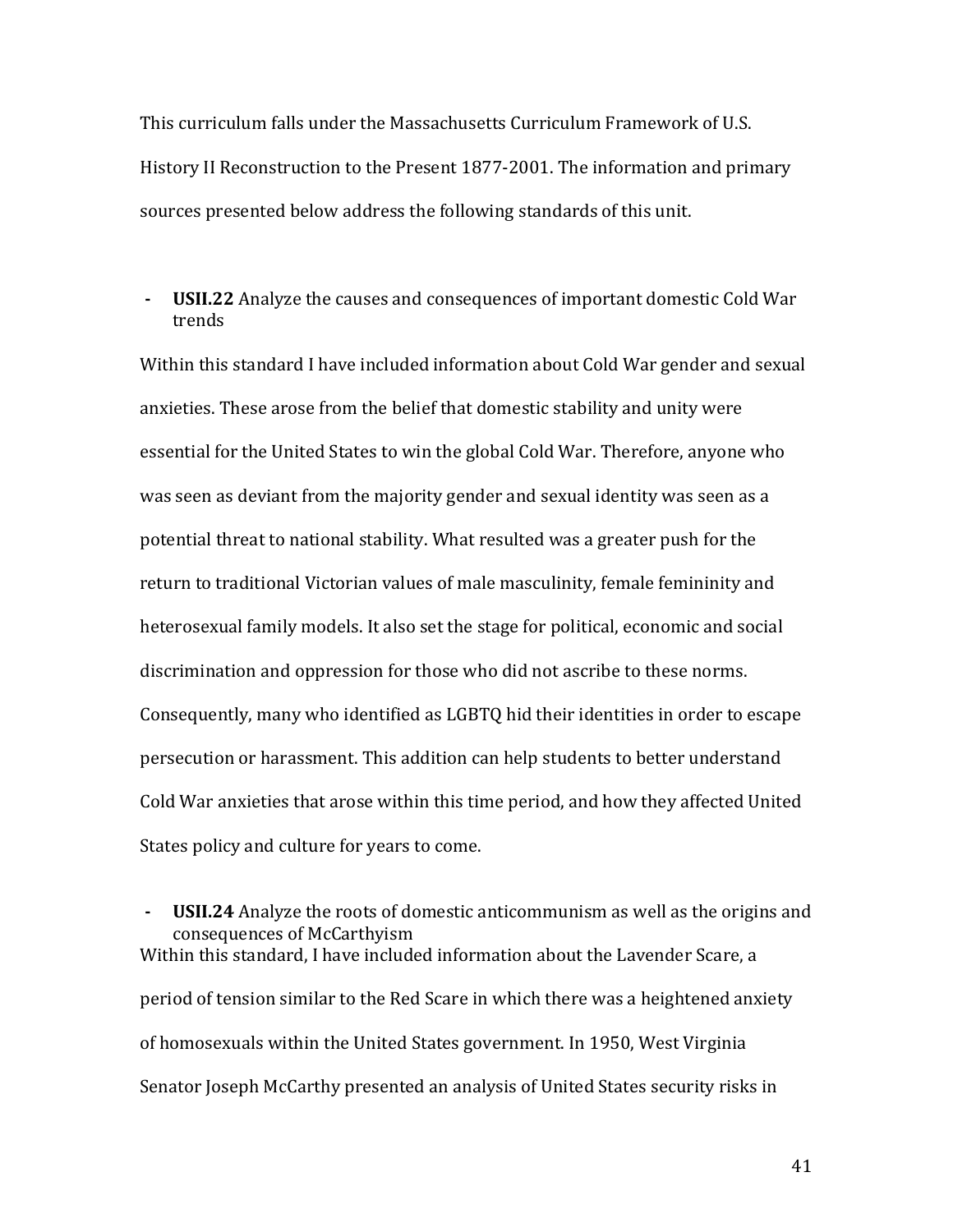which he linked the susceptibility to communism as being similar to the susceptibility of homosexuality. His public assertions sparked fear in mainstream America, where anxiety over communism now included homosexuality. This led the federal government to begin formal investigations and mass firings of any perceived homosexual working within the government. Students can tie this event into the McCarthyism phenomenon that marked the era. In doing so, they can better understand the time period's emphasis on conformity, and how the public perception influenced government policy.

- **- USII.25** Analyze the origins, goals, and key events of the Civil Rights movement
- **- USII.26** Describe the accomplishments of the Civil Rights movement
- **- USII.27** Analyze the causes and course of the women's rights movement in the 1960s and 1970s

Within these standards, I incorporate figures of civil rights movements who have largely been left out of U.S. history textbooks, yet have played a key role in the advancements of this era's social movements. I also included organizations that played a key role in the homosexual and women's rights movements so students can have a better understanding of the political and social activism that took place across the United States. This will provide students with a more comprehensive understanding of the fight for equality for minorities within the United States at this time.

#### **Teacher Background:**

Often identified as the Red Scare, the early Cold War era between the 1940s and 1950s was a time of heightened anxiety of communism within the United States. The **Cold War** began shortly after the end of World War II in 1945. It represented a long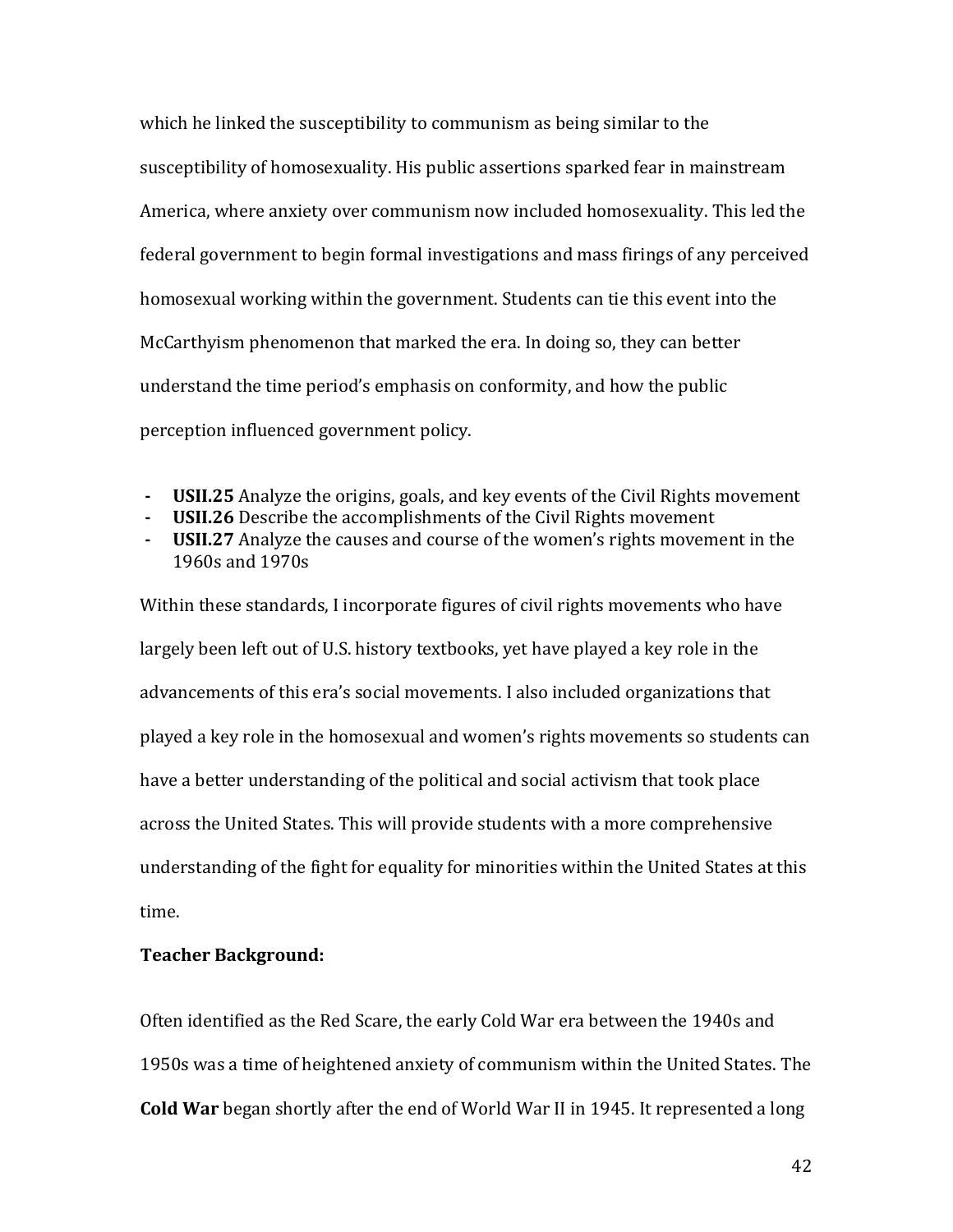period of tension between democracies in the Western world and communist countries largely in Eastern Europe. Although there was no official declaration of war, the two main powers fought indirectly through proxy wars to demonstrate power and dominance. The political tensions that arose among countries transferred over into U.S. society. More than ever, U.S. citizens and members of the government grew suspicious of communists hiding within the population. One of the consequences of this became a stricter adherence to conformity, as it seemed to be the best safeguard for political conservatism. Many things that were seen as deviant, subversive, or against the grain were perceived as a threat to national security. In this context, homosexuals and gender non-conforming people faced institutionalized persecution along with communists. The federal government created investigative committees, executive orders, and immigration acts that aimed to systematically exclude homosexuals within the United States. At the very same time, however, the United States underwent great social transformation. Minority groups that were seen as threats and persecuted by the government fought back and challenged state discrimination, including African American, gays, lesbians, bisexuals and transgender people.

Public and conservative anxieties first arose from the expansion of the government and policies implemented by the New Deal. **The New Deal,** set in place by President **Franklin D. Roosevelt** beginning in 1933**,** combated the effects of the Great Depression through relief, recovery, and reform. During this time the government instituted a number of projects and programs to restore prosperity to the United States. As the Depression continued into 1935, Roosevelt adopted more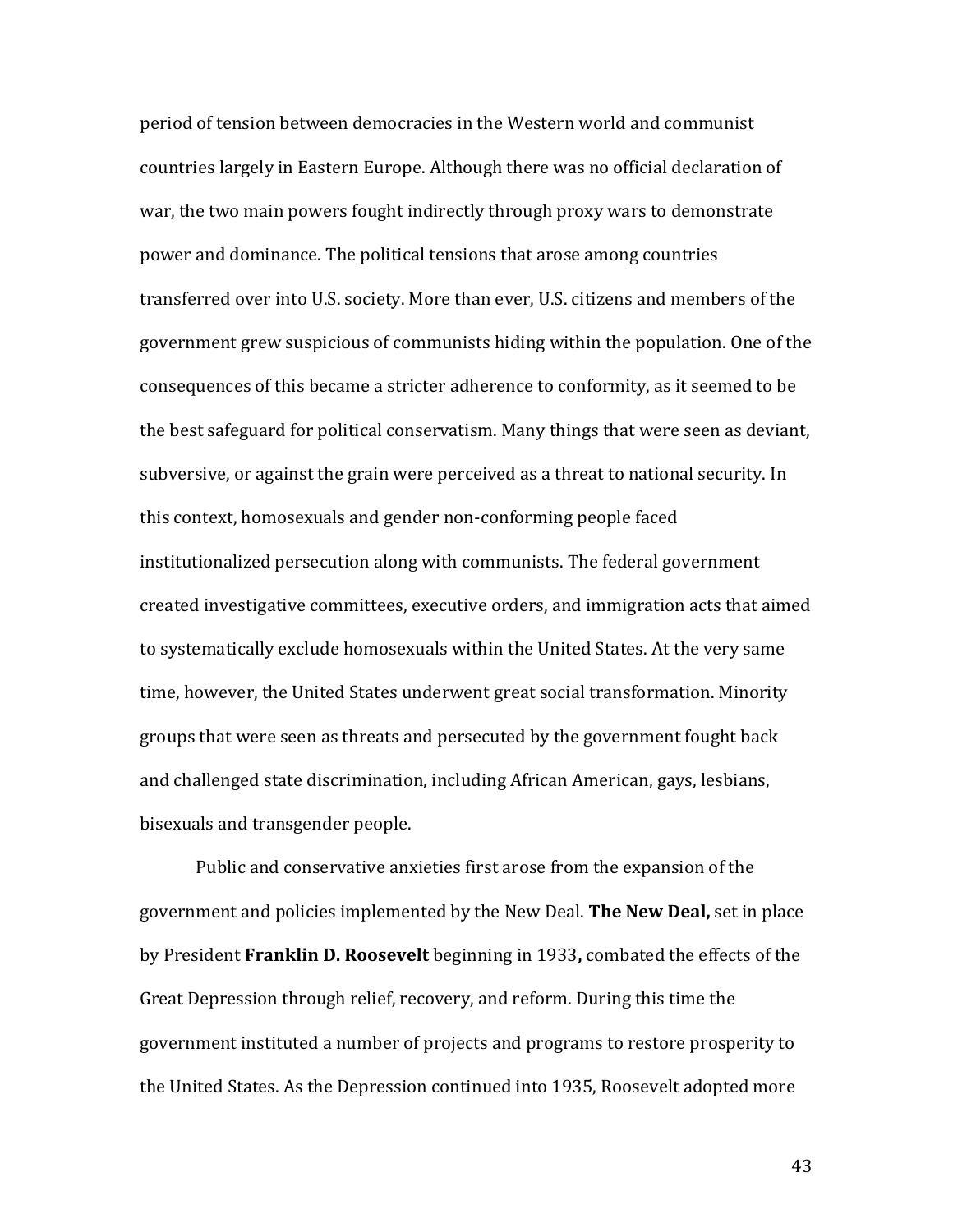aggressive federal programs and additional New Deal agencies to provide further employment to relieve the nation.<sup>38</sup> This led to a migration of people from rural towns into cities like Washington, D.C. in order to find work within one of these government agencies. The type of jobs within the federal civil service often attracted people who lived outside of societal norms. This was because the examination process was neutral and therefore more hospitable to women and men who did not fit in with the masculine business world. Much like the black and gay enclaves created in the 1920s and 1930s in New York City and Chicago, urbanization in Washington D.C. in the 1930s and 1940s created a gay subculture where gays and lesbians were able to find work and greater social acceptance.<sup>39</sup> However, the great presence of homosexuals in Washington D.C. was a source of anxiety for many conservatives who began using this demographic as a political weapon to attack the liberal ideals of the Democratic Party. Many conservatives also saw the domestic programs and growth of the government as a gateway to socialism, and feared U.S. democracy was dwindling. In the 1940s and early 1950s, it was commonly believed that in order to win the Cold War, the nation needed to be domestically stable and united. Homosexuals were seen as a threat to the United States because of their deviancy from "normal" behavior, or the dominance of heterosexuality. Gender and sexual conformity became critical to winning the war, and therefore anything or

<sup>38</sup> "Franklin Delano Roosevelt and the New Deal, 1933-1945," The Library of Congress, accessed February 5, 2016,

http://www.loc.gov/teachers/classroommaterials/presentationsandactivities/pres entations/timeline/depwwii/newdeal/.

<sup>39</sup> David Johnson, *The Lavender Scare: The Cold War Persecution of Gays and Lesbians in the Federal Government* (Chicago: University of Chicago Press, 2004), 41.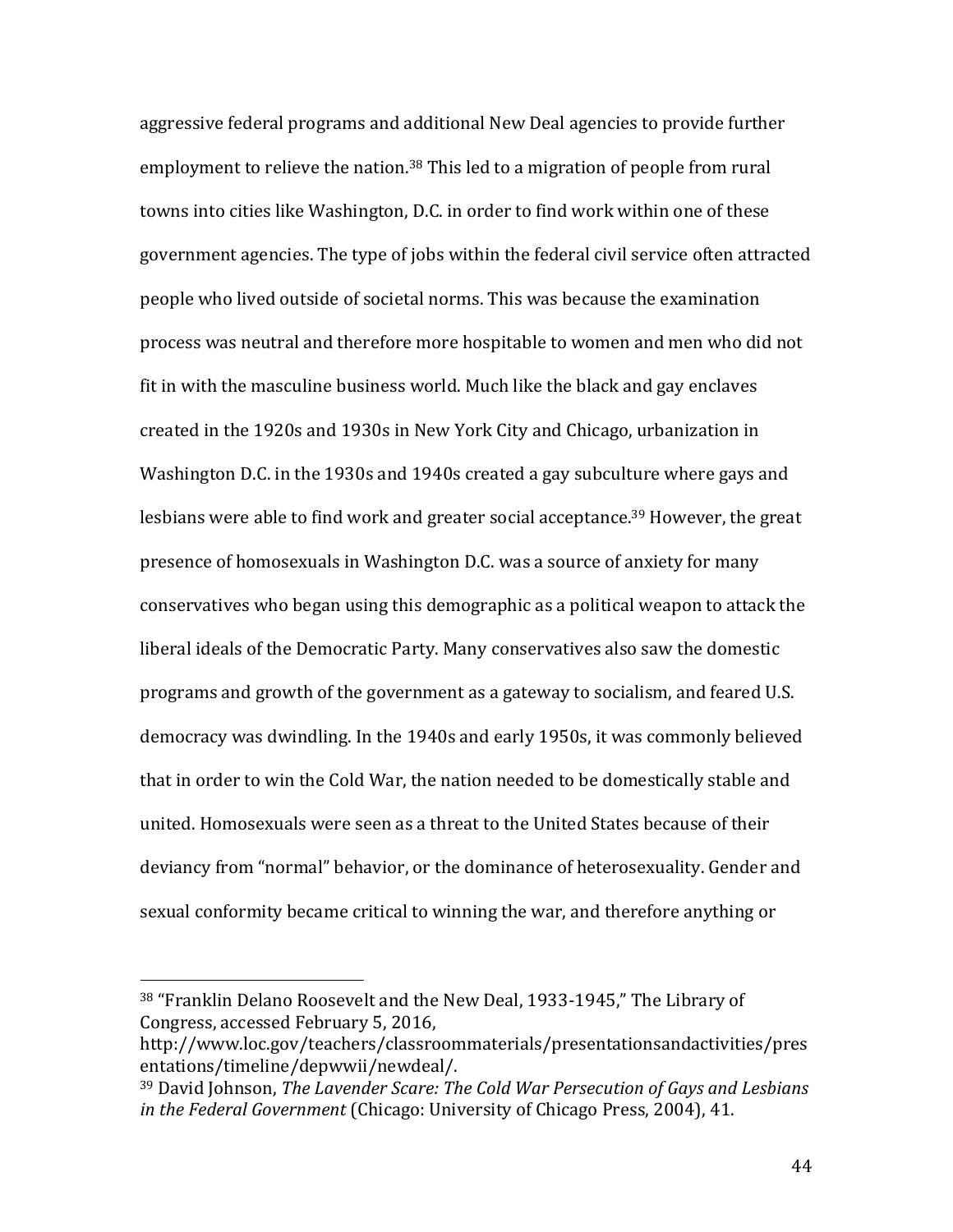anyone who was seen as deviant was stamped out. This led to a domestic revival of white women entering back into the private working sphere, and white men taking on the traditional Victorian masculine role of the family provider.<sup>40</sup>

As the Cold War intensified, the United States dealt with mass cultural hysteria over the perceived threat of communists within the population, and the large number homosexuals within the government. With heightened anxieties, any remarks made about possible security risks were taken very seriously. In February 1950, West Virginia Senator **Joseph McCarthy** presented an analysis of security risk cases, two of which involved homosexuals. In between citing the cases he referred to a conversation he had with an intelligence officer. In this conversation the officer told him that every active communist is twisted mentally or physically in some way. McCarthy then strategically compared homosexuality and communism to point out that just as people with psychological maladjustments were drawn to homosexuality, they were also more likely to be driven to communism.<sup>41</sup> After these reports, special investigation subcommittees were formed to investigate what they called "sexual perverts" in government agencies. The findings of these subcommittees were congruent with McCarthy's earlier assertions that homosexuals were unsuitable for government employment. The subcommittees also pointed out the security risk of homosexuals being more susceptible to blackmail. The subcommittee believed that homosexuals would be more likely to release information to communist spies if they were threatened with public exposure to

 $\overline{a}$ 

<sup>40</sup> Elaine Tyler May, *Homeward Bound: American Families in the Cold War Era* (New York: Basic Books, 2008), 136.

<sup>41</sup> Johnson, *The Lavender Scare,* 17.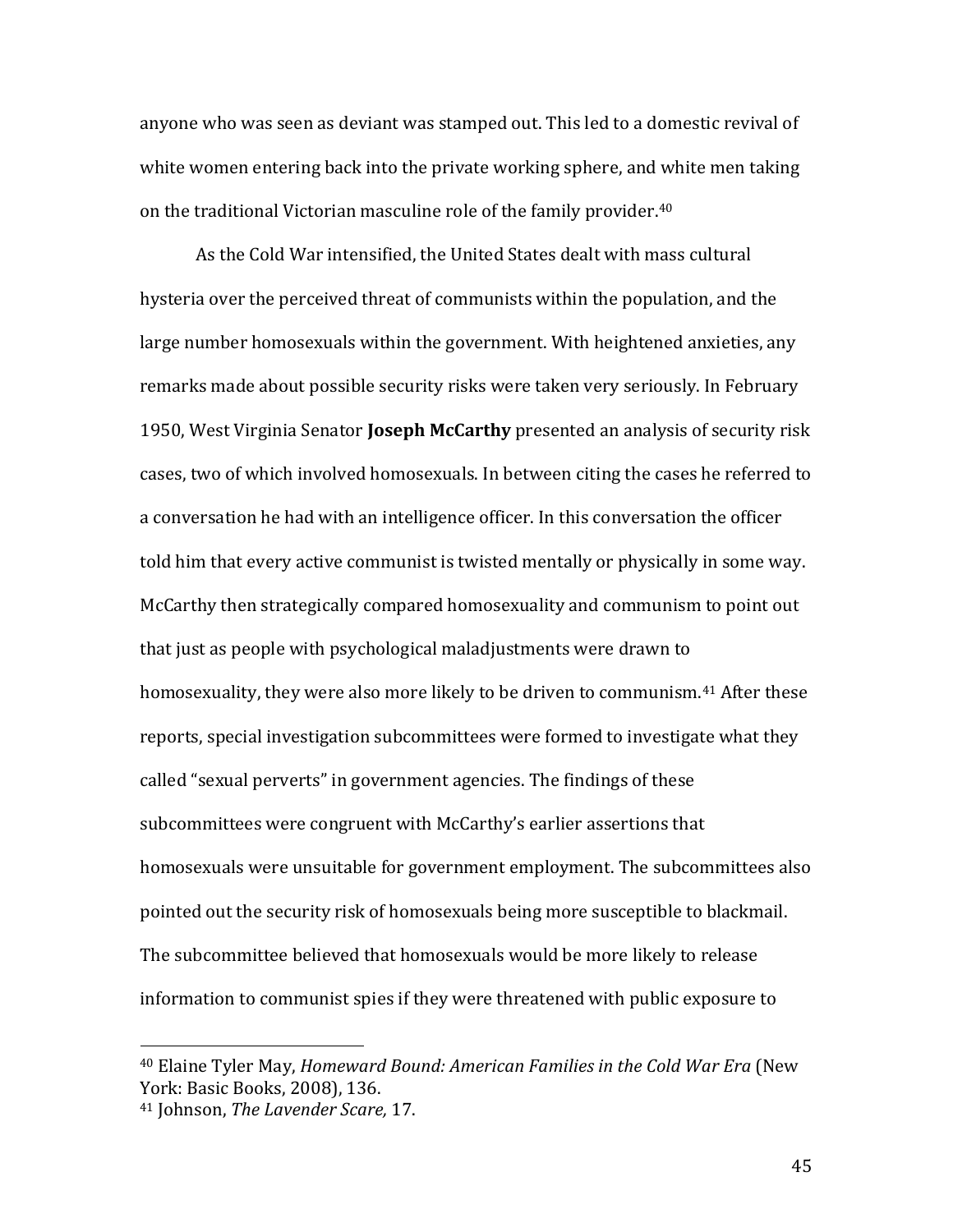their gay and lesbian identities. At this time, public persecution of gay and lesbian identities meant social ostracism and unemployment. This forced many people to remain closeted and secretive about their gay and lesbian identities out of fear of losing their public image or their job, which would leave them unable to provide for themselves or their families.

The search for perceived security threats intensified in 1953, when President **Dwight D. Eisenhower** issued **Executive Order 10450.** This placed the power in the hands of the heads of federal agencies and Office of Personnel Management supported by the FBI to investigate federal employees and to determine if any posed as security risks. Previously, in 1947, President Harry S. Truman issued an order that appointed a review board to investigate employees to determine whether they posed security risks for the nation. This was created in order to limit the role of the FBI in order to avoid widespread persecution. The new order 10450 not only granted the FBI more power, it also created more general guidelines for potential security risks rather than having it just be politically based. The broad descriptions encompassed areas such as character, stability, and reliability. Most importantly it now included sexual perversion as a security risk.<sup>42</sup>

The policing of homosexuality was not a phenomenon exclusive to government employment. It also played an important role in new immigration policies and determining who was eligible for citizenship in the United States. The

<sup>42</sup> Executive Order 10450 of April 27, 1953, Security Requirements for Government Employment, *Code of Federal Regulations*, title 3 (1953): 936, http://www.archives.gov/federal-register/codification/executiveorder/10450.html.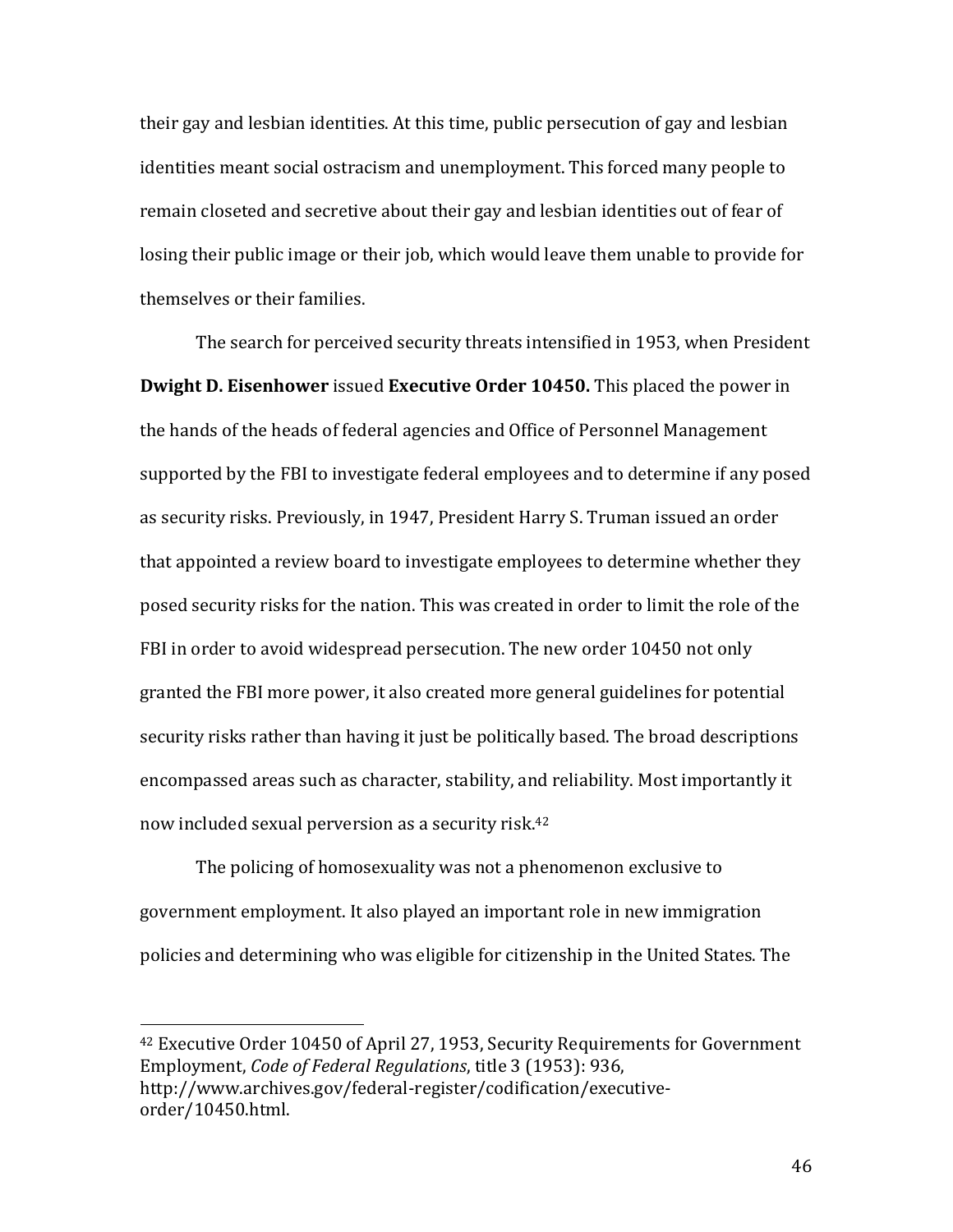**Immigration and Nationality Act of 1952, also known as the McCarran-Walter Act,** was the first time that there was a distinct statutory exclusion of people who were read as sexually deviant.<sup>43</sup> It is important to note that this act was passed at the height of McCarthy-era anxieties and the persecution of potential subversives. These fears allowed for the expansion of the grounds for exclusion of those seen as most dangerous during the Red and Lavender Scares: Communists and homosexuals.

At a time of what seemed to be mass gender and sexual conformity, it was also a revolutionary time for those confined by rigid gender roles. The case of **Christine Jorgensen** was one of the most prominent and popular examples of this. Jorgensen served in the U.S. Army during World War II before going to Denmark to obtain sex reassignment surgery. Upon returning to the United States, Jorgensen became the first widely known **transsexual** woman. Jorgensen's decision and surgery fascinated the United States, which helped expose the contested nature of male and female and masculinity and femininity. Jorgensen used her publicity as a platform to advocate for transsexual and transgender people and others who were living in the margins of the U.S. society.<sup>44</sup> Her success came from her ability to assimilate into the ascribed gender roles for a female within the United States.

The Cold War repression of homosexuals in the government also inspired the emergence of the first sustained gay rights movement in U.S. history. Conservatives'

l

<sup>43</sup> U.S. Congress Senate, *Immigration and Nationality Act*, 82nd Cong., 1952, Public Law No. 82-414, 163-282,

http://library.uwb.edu/static/USimmigration/66%20stat%20163.pdf. <sup>44</sup> ChristineJorgensen.org, accessed January 8, 2016,

http://www.christinejorgensen.org/MainPages/Home.html.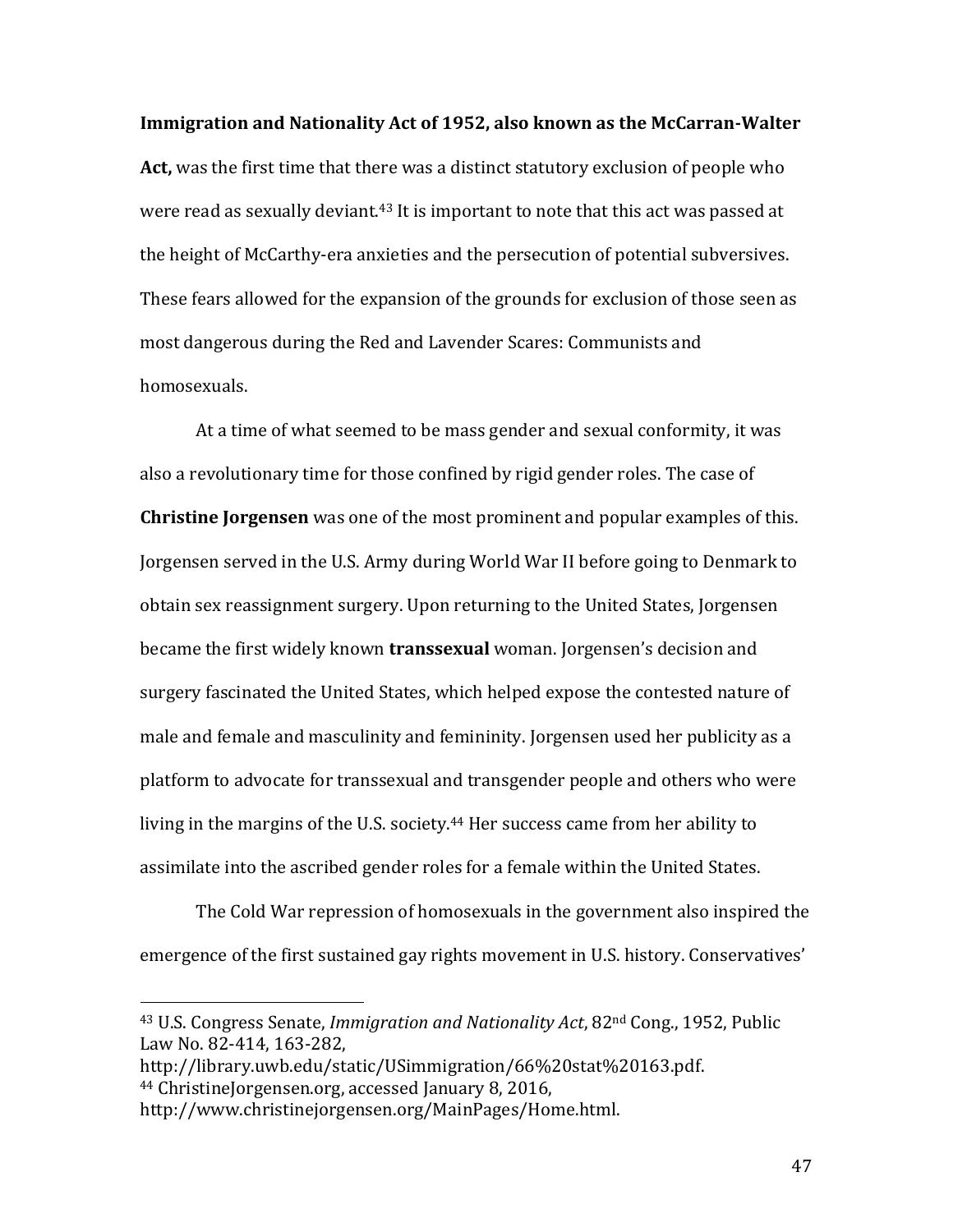defensive efforts to expel homosexuals from federal employment helped mobilize them. One important figure at this time was **Frank Kameny**, a U.S. Army veteran who lost his job after being arrested for homosexual activity. He co-founded the Washington, D.C. branch of the **Mattachine Society**. The Mattachine Society, originally formed in California in 1950, was a gay rights organization that aimed to unify homosexuals and combat negative stereotypes and replace them with positive ones. In particular, Kameny helped popularize the phrase, "Gay is Good."<sup>45</sup> This slogan helped transform how gay people were perceived, as people had historically heard and seen negative associations with homosexuality.

Another main contributor to the homophile movement was the Daughters of Bilitis. First formed in San Francisco in 1955, **The Daughters of Bilitis** was the first U.S. lesbian rights organization. This organization utilized the era's rhetoric of integration and equality to pursue its agenda in challenging homophobia and also sexism within the U.S.<sup>46</sup> Similarly to the Mattachine Society; The Daughters of Bilitis strove to conform to societal norms of **respectability** in order to de-stigmatize the negative lesbian image.<sup>47</sup> They did so by maintaining a positive public image through appropriate dress and manners. One of their most notable members was **Barbara Gittings**, one of the organizers of the New York chapter of the Daughters of Bilitis. As a public activist, she worked closely with Frank Kameny in picket lines that brought attention to the government employment ban on homosexual citizens.

 $\overline{\phantom{a}}$ 

<sup>45</sup> Eisenbach, *Gay Power,* 50.

<sup>46</sup> Eacklor, *Queer America,* 145.

<sup>47</sup> Marcia Gallo, *Different Daughters: A History of the Daughter of Bilitis and the Rise of the Lesbian Rights Movement.* (Berkeley: Seal Press, 2007).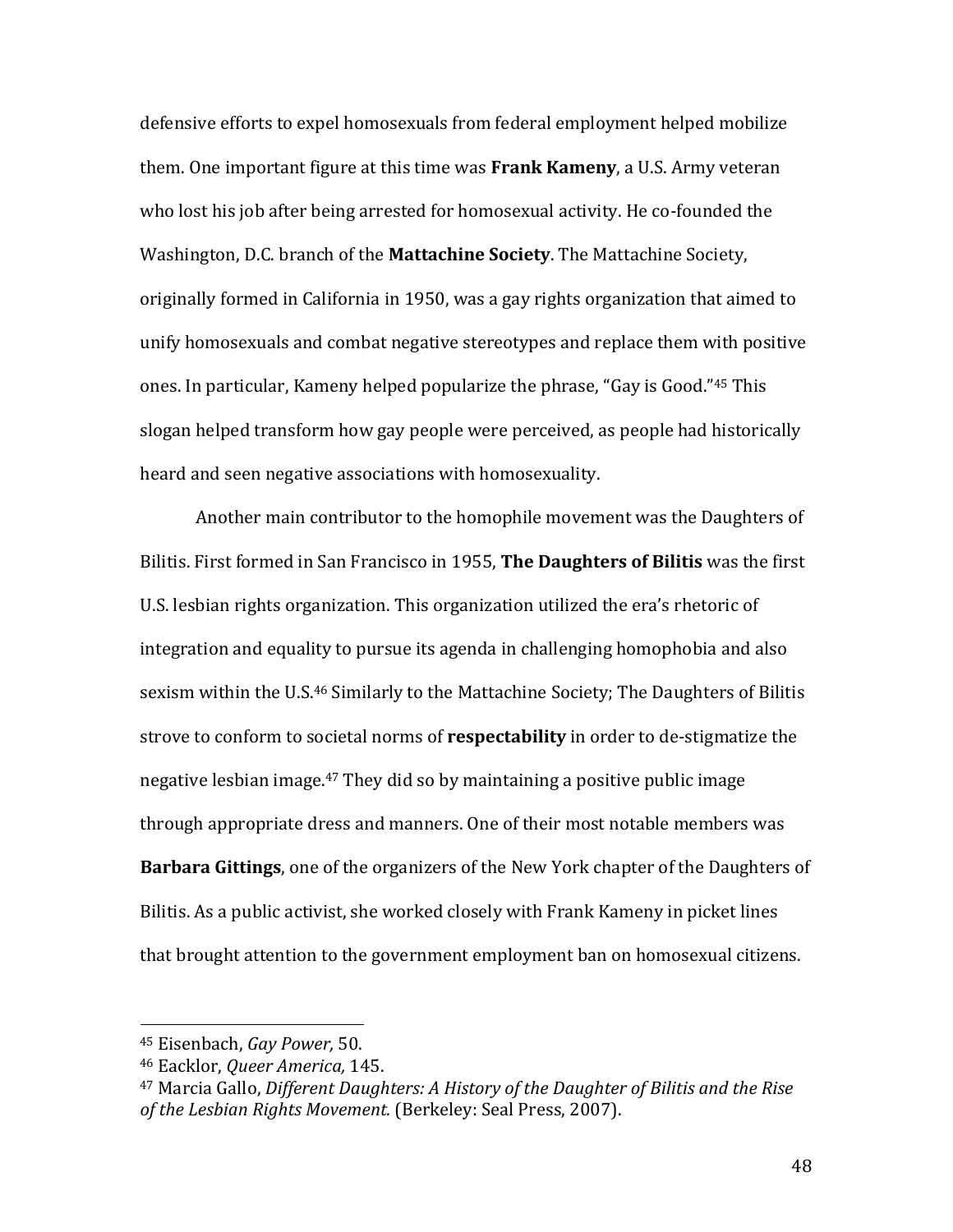Organizations like the Mattachine Society and the Daughters of Bilitis were also deeply influenced by other civil rights groups gaining prominence within growing counterculture of the late 1950s and 1960s. The **Civil Rights Movement,**  which fought for the expansion of civil rights and liberties for African Americans, created a model of nonviolent protests and civil disobedience for other identity groups to follow. The civil rights movement was characterized by boycotts, sit-ins, marches and Supreme Court rulings all in an effort to end segregation and promote equality. One figure of resistance at the time was **Claudette Colvin**, a 15-year-old girl in Montgomery Alabama who refused to give up her seat on a bus. Although history widely remembers **Rosa Parks** for the same action, Claudette publically resisted bus segregation before Parks.<sup>48</sup> Another influential figure of the Civil Rights Movement was **Bayard Rustin,** who worked as an advisor to **Martin Luther King Jr.** Rustin worked as organizer and speaker at the **March on Washington for Jobs and Freedom** in 1963. This march aimed to rally Americans to stand up against the continuing political and social injustices African Americans faced. It took place at a critical moment in the civil rights movement when tension and racial unrest had been building. However, Rustin's work and activist writings were largely erased from U.S. history due to his self-identification as a homosexual.<sup>49</sup> Both Colvin and Rustin's untold histories reveal the politics of respectability**.** Colvin's actions were never noted because she was a teenager whose dark skin color and eventual

 $\overline{\phantom{a}}$ 

<sup>48</sup> "Claudette Colvin: The First Rosa Parks," Congress of Racial Equality, accessed March 10, 2016, http://www.core-online.org/History/colvin.htm.

<sup>49</sup> John D'Emilio, *Lost Prophet: The Life and Times of Bayard Rustin* (Chicago: Chicago University Press, 2003).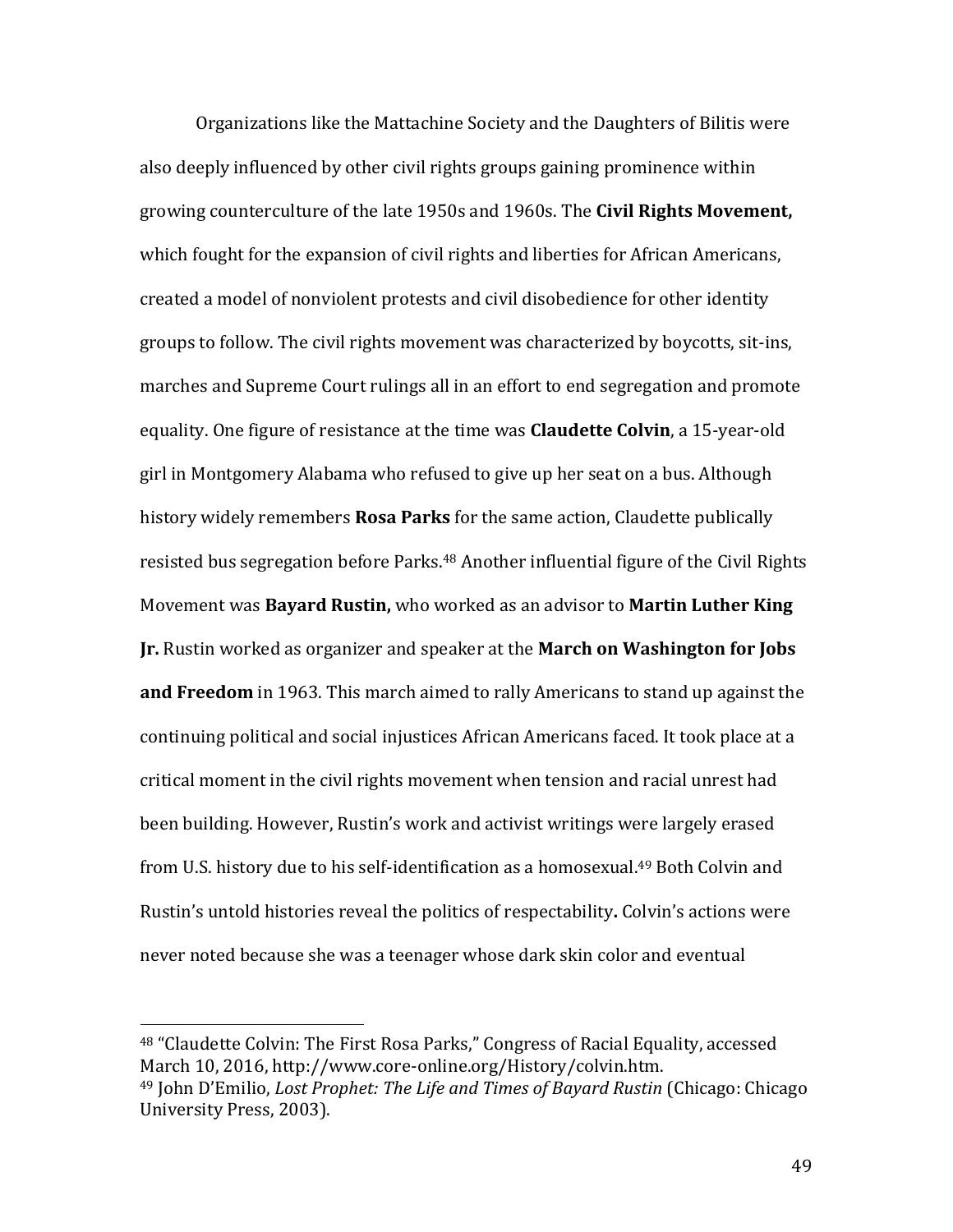pregnancy did not fit the profile of a symbol that the civil rights leaders at the time were looking for to affect change. Instead, the leaders chose Parks who was a secretary of the NAACP and lighter skin could be associated with the middle class.<sup>50</sup> At the time neither were seen as proper figures for the movement.

The activism that sparked in the 1960s also ushered in a new era for women's rights. The late 1960s brought about a new era of feminist thought, often referred to as **Second Wave Feminism.** As opposed to the first feminist movements in the early 1900s, which largely fought for women's political equality in areas such as voting rights, this second wave of feminism focused on women's dissatisfaction with domestic life and workplace discrimination. One of the largest organizations that represented this movement was the **National Organization for Women**. It was established in 1966 to advocate for gender equality in the workplace and the ratification of the Equal Rights Amendment to eliminate gender-based discrimination in the United States.<sup>51</sup> One of NOW's notable founders was **Betty Friedan**, a writer, activist and feminist, whose 1963 book *The Feminine Mystique*  helped to highlight how American femininity disadvantaged women. While both feminist and lesbian organizations played a critical role in the social transformations of this era, it is important to recognize that these organizations were also distinct from one another. NOW was largely comprised of white, middleaged, middle-class women who largely ignored lesbians thinking they would

 $\overline{\phantom{a}}$ 

<sup>50</sup> "Claudette Colvin," Congress of Racial Equality.

<sup>51</sup> "Founding: Setting the Stage," National Organization for Women, accessed April 5, 2016, http://now.org/about/history/founding-2/.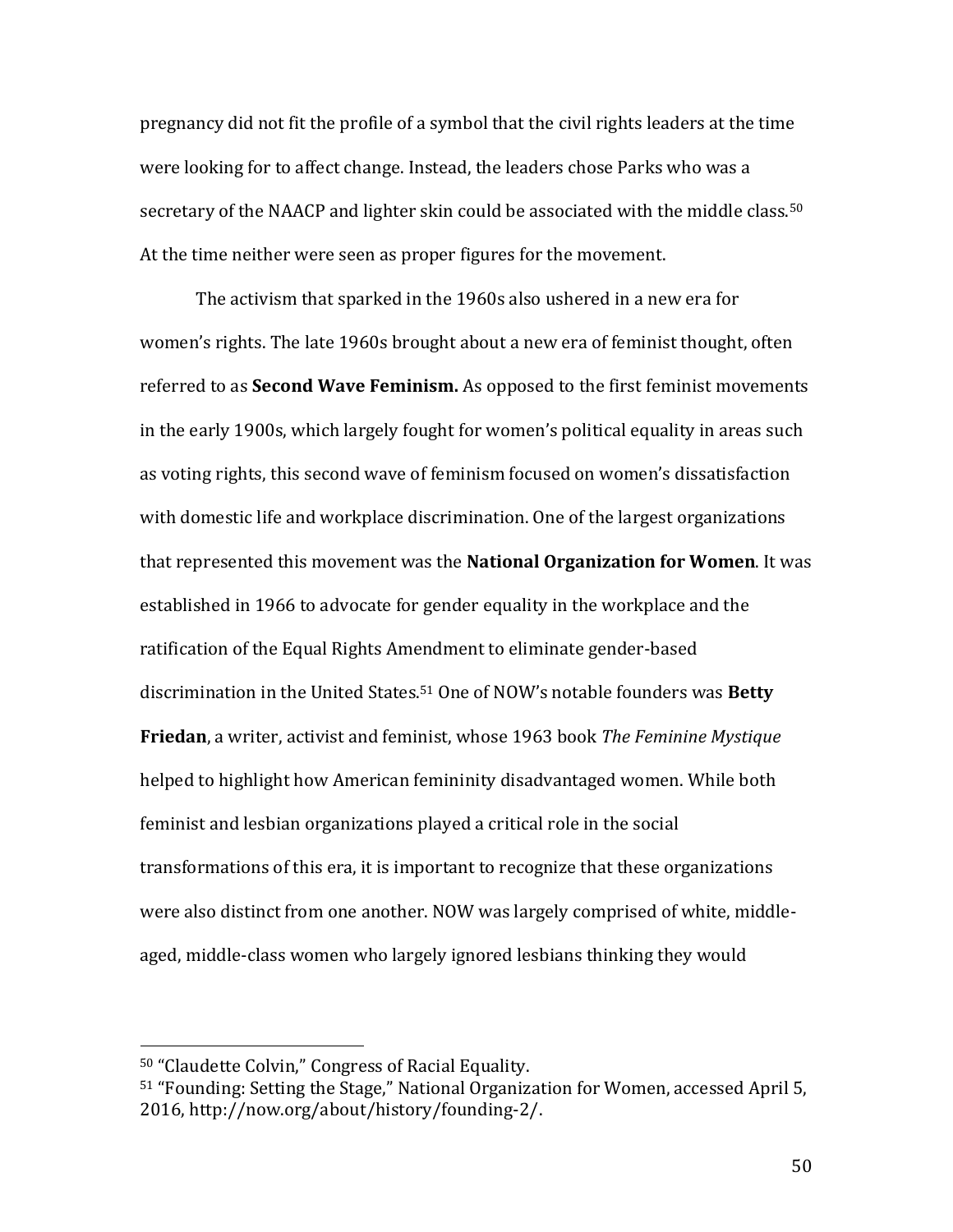undermine the feminist movement.<sup>52</sup> For lesbians this meant facing the burden of both heterosexism and sexism within the United States, and led to formation of separatist groups and organizations.

## **OBJECTIVES:**

 $\overline{\phantom{a}}$ 

**-** To recognize the sentiment of the masculine, heterosexual hegemony of the American identity during the 1950s.

<sup>52</sup> "Lesbian Feminism, 1960s and 1970s," OutHistory.org, accessed April 5, 2016, http://outhistory.org/exhibits/show/lesbians-20th-century/lesbian-feminism.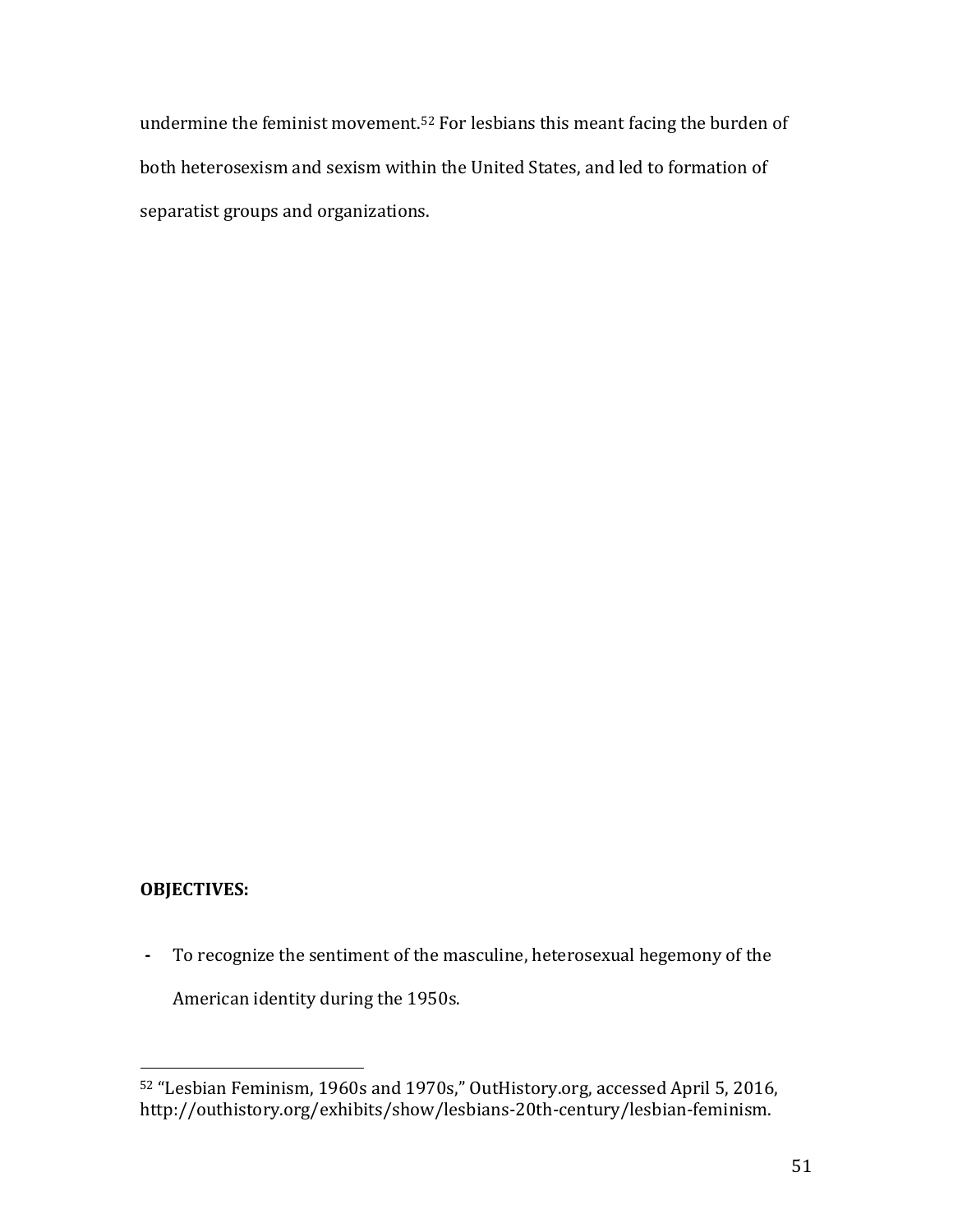- **-** To understand the connections between Cold War culture and homophobia.
- **-** To identify how the repression of homosexuals inspired the emergence of a civil rights movement.
- **-** To explore how attitudes and perceptions of the LGBTQ community changed due to social activism.
- **-** To identify key figures of the Civil Rights movement, including both African American women and men, who have largely been excluded from its history.

## **SELECT RECOMMENDED READINGS FOR TEACHERS:**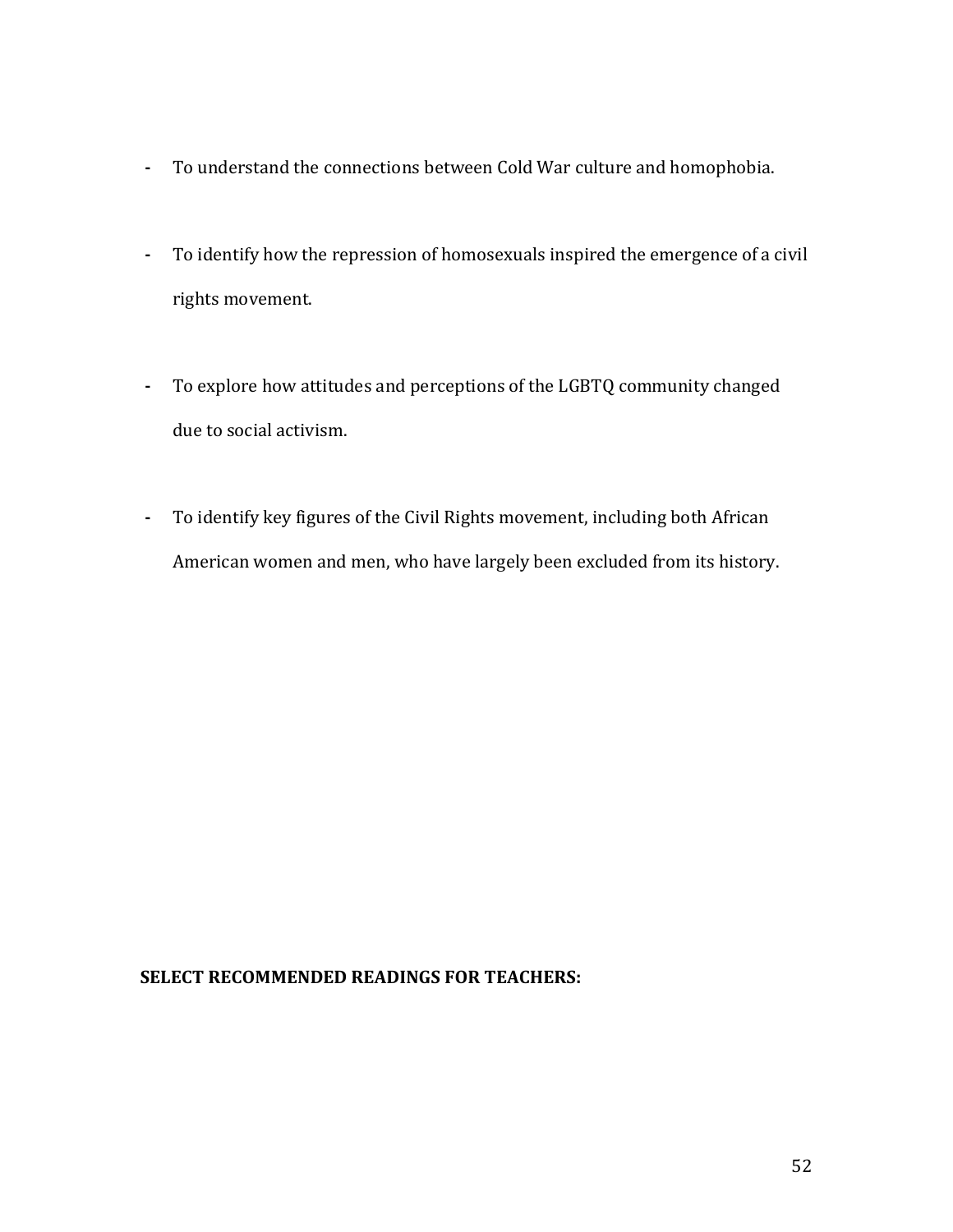- Bérubé, Allan. *Coming Out Under Fire: The History of Gay Men and Women in WWII.* Chapel Hill: The University of North Carolina Press, 1990.
- Canaday, Margot. *The Straight State: Sexuality and Citizenship in Twentieth Century America.* Princeton: Princeton University Press, 2009.
- D'Emilio, John. *Lost Prophet: The Life and Times of Bayard Rustin.* Chicago: Chicago University Press, 2003.
- D'Emilio, John. *Sexual Communities, Sexual Politics: The Making of a Homosexual Minority in the United States, 1940-1970.* Chicago: Chicago University Press: 1983.
- Gallo, Marcia M. *Different Daughters: A History of the Daughters of Bilitis and the Rise of the Lesbian Rights Movement.* Berkeley: Seal Press, 2007.
- Howard, Clayton. "Building a 'Family Friendly' Metropolis: Sexuality, the State, and Postwar Housing Policy." *Journal of Urban History* 39, (2013): 933-955.
- Johnson, David. *The Lavender Scare: The Cold War Persecution of Gays and Lesbians in the Federal Government* Chicago: University of Chicago Press, 2004.
- Luibhéid, Eithne. "Looking Like a Lesbian: The Organization of Sexual Monitoring at the US –Mexican Border." In *Entry Denied: Controlling Sexuality at the Border Journal of the History of Sexuality,* 477-506*.*  Minnesota: University of Minnesota Press, 1998.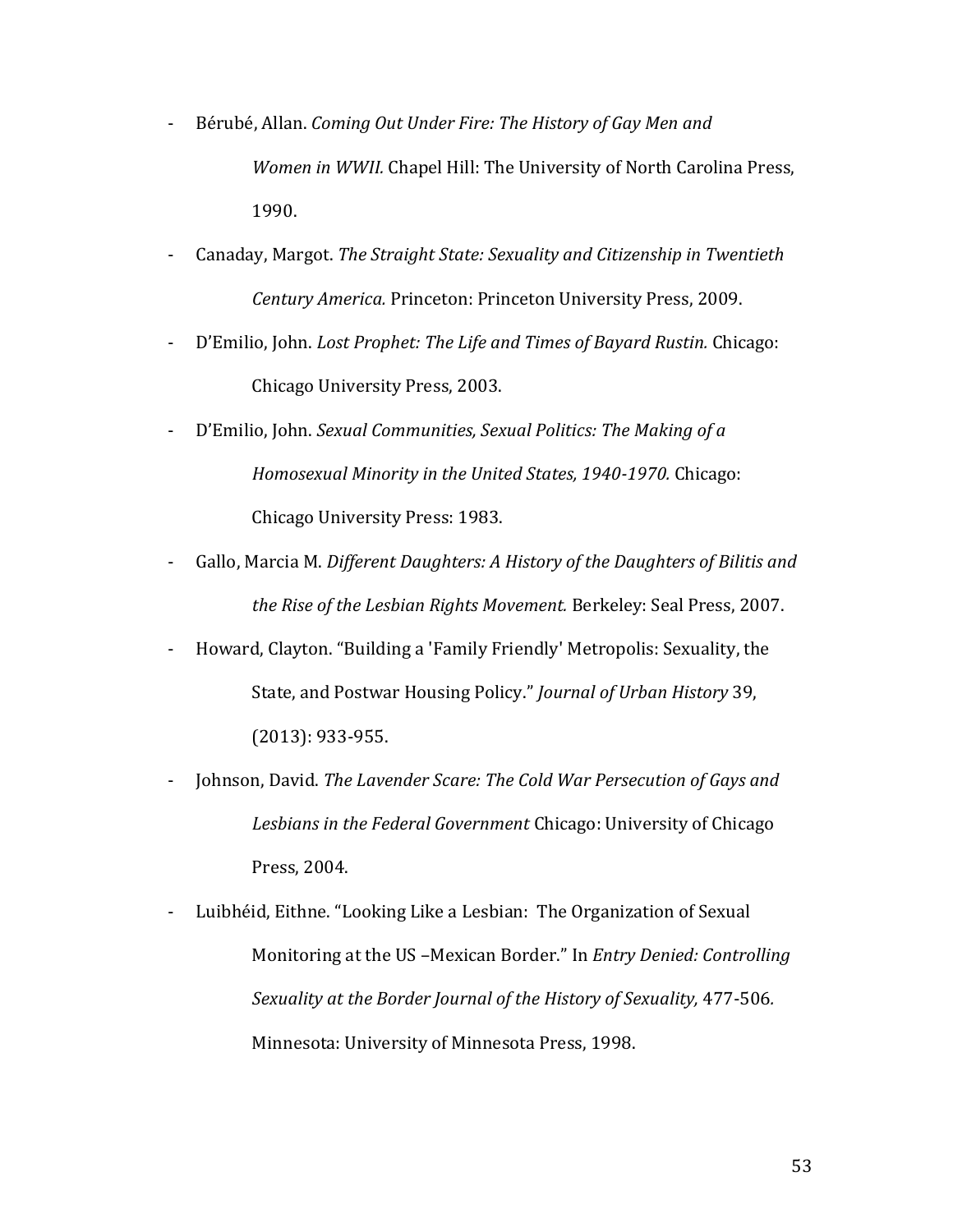- May, Elaine Tyler. *Homeward Bound: American Families in the Cold War Era.*  New York: Basic Books, 2008.
- Meeker, Martin. "Behind the Mask of Respectability: Reconsidering the Mattachine Society and Male Homophile Practice, 1950s and 1960s." In *Journal of the History of Sexuality* 10 (2001): 78-116.
- Meyerowitz, Joanne. *How Sex Changed: A History of Transsexuality in the United States.* Harvard University Press, 2004.
- Stein, Marc. *Sexual Injustice: Supreme Court Decisions from Griswold to Roe.*  Chapel Hill: The University of North Carolina Press, 2013.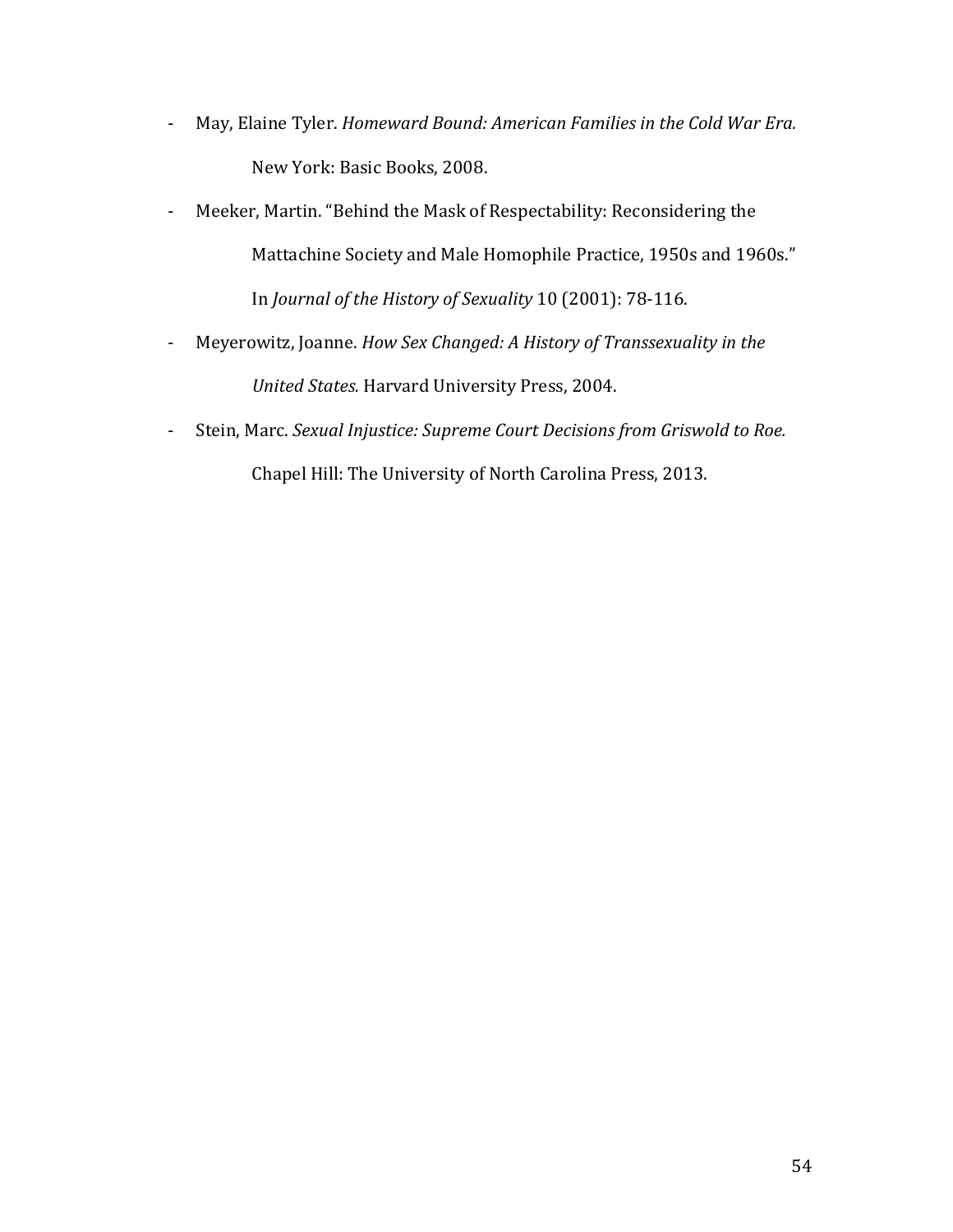#### **PRIMARY SOURCES:**

**Teacher's Note:** Below are six primary sources that coincide with important concepts, events, and figures within this unit. Each source is complemented with a brief explanation and summary of the source under the title. There is also a set of class questions below each source. They have been bolded for clarity. The writing after each question can act as a guide for teachers to make sure their students understand the importance of each sources.

- 1) *The Washington Post*, "Perverts in Government" December 27, 1950
- 2) *New York Daily News*, "Ex-GI Becomes Blonde Beauty" December 1, 1952
- 3) Frank Kameny's letter for Attorney General Robert F. Kennedy June 28, 1962
- 4) Barbara Gittings picketing at Independence Hall July 4, 1965
- 5) Betty Friedan, *The Feminine Mystique* 1963
- 6) Bayard Rustin, *From Protest to Politics: The Future of the Civil Rights Movement* February 1, 1965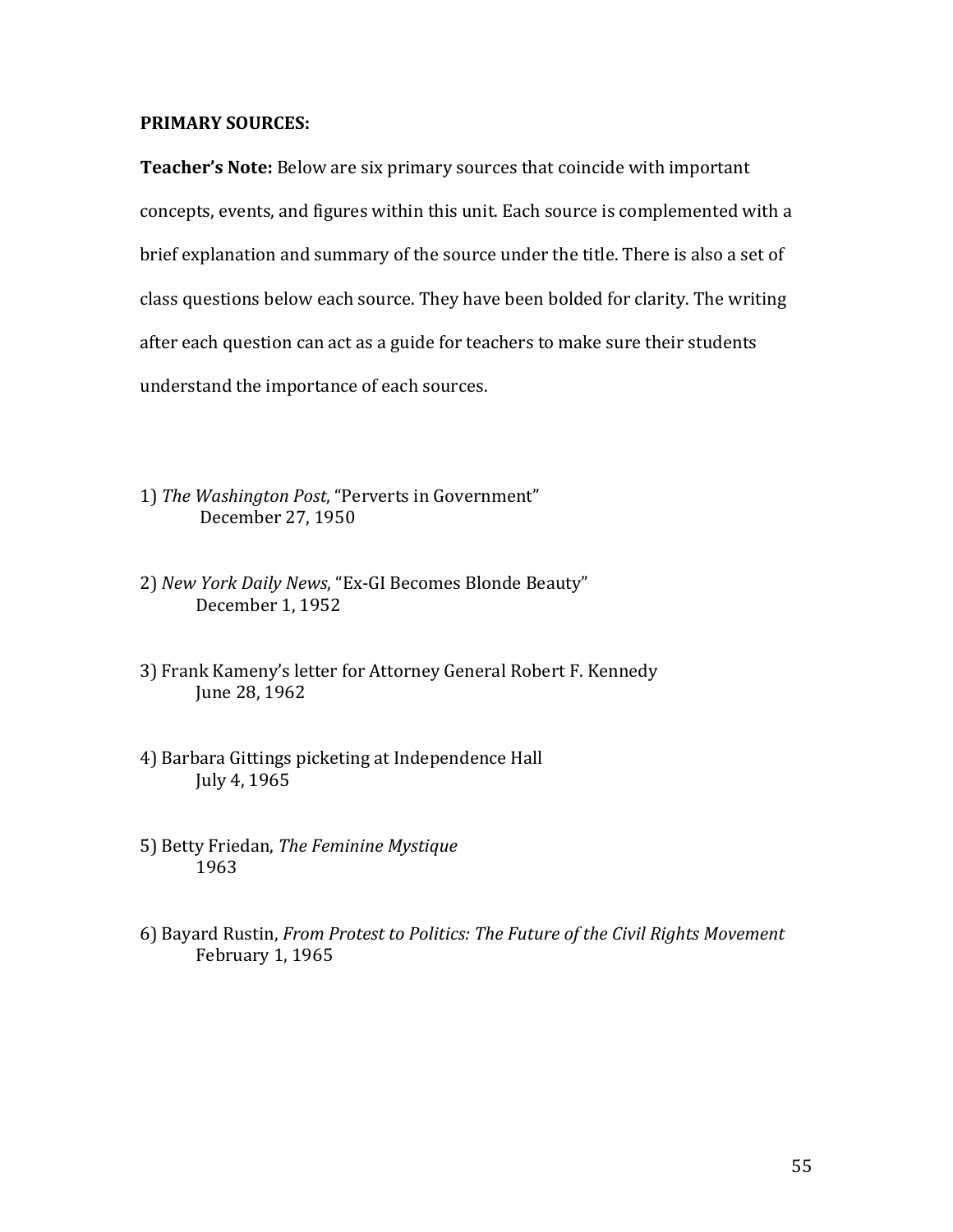**1.** *The Washington Post***, "Perverts in Government," December 27, 1950** This source was found from the ProQuest Historical Newspaper database.

In 1950, Investigation Subcommittees were formed by government officials, tasked to study employees engaging in "overt acts of homosexuality or other sex perversion." These subcommittees were created in response to allegations made in February 1950 that homosexuals working within the government posed as distinct security risks to the nation. The article details why homosexuals should not be under government employment, and the importance of the subcommittees to effectively find and dismiss such individuals.

**Paragraph 2:** "The subcommittee feels that perverts are unsuitable for Government employment both because they commit illegal and immoral acts and because they constitute security risks in that they are susceptible to blackmail."

#### **Class Questions from the Source:**

- **What were the findings of the subcommittee?** Looking at the source students can answer from the quotes that "the subcommittee feels that perverts are unsuitable for government employment both because they commit illegal and immoral acts and because they constitute security risks in that they are susceptible to the pressure of blackmail…" Students should be able to identify that the subcommittee found that homosexuals are security risks and are unfit for employment.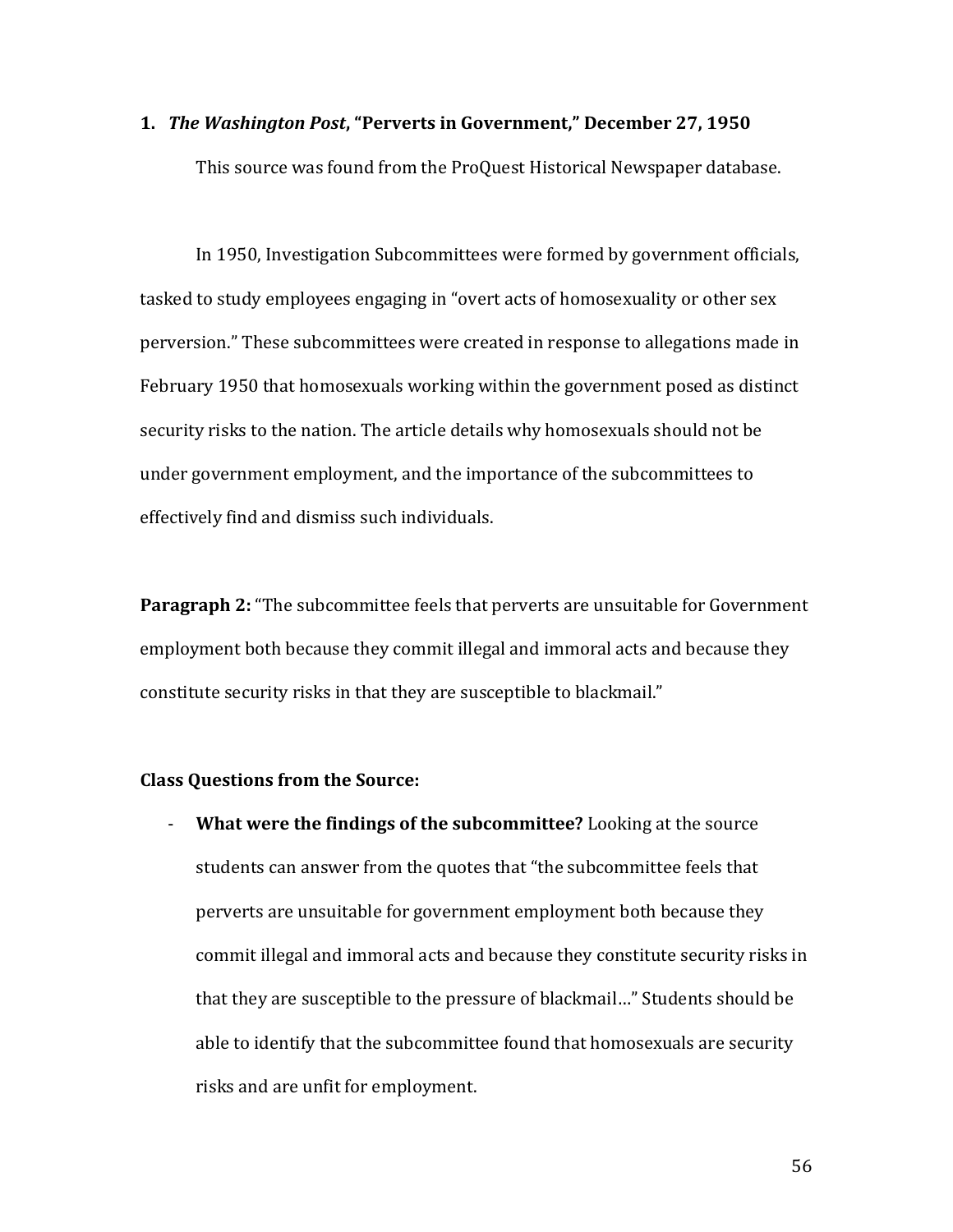- **Does the article take a position on the issue?** Students should find that the article agrees with the subcommittee and goes on to talk about the need of an effective board to combat this problem.
- **Does it represent popular opinion at the time?** This question should get students to see this article as an example of the common ideology of homosexuals as deviants and threats to national security.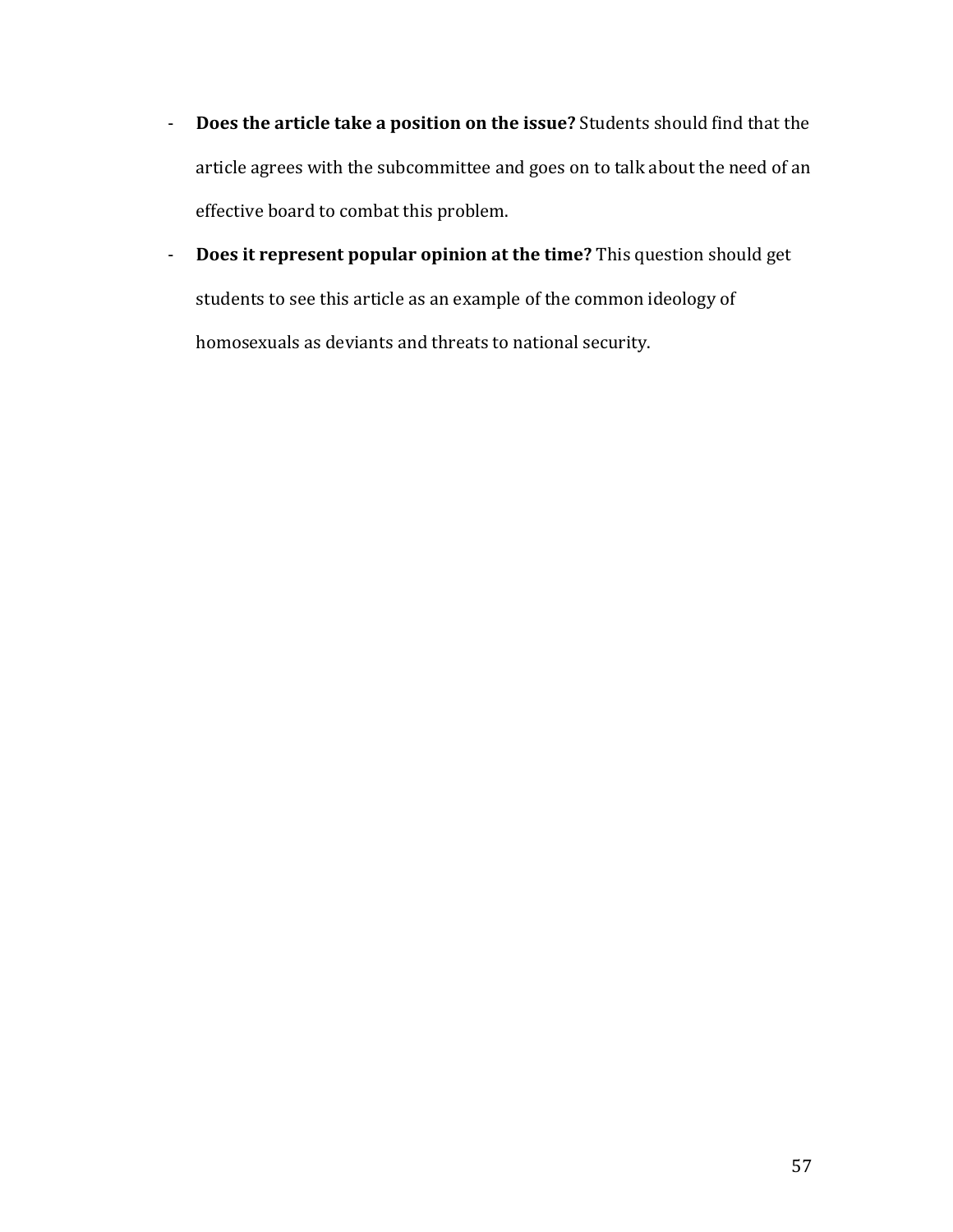#### **2.** *New York Daily News***, "Ex-GI Becomes Blonde Beauty", December 1, 1952**

This headline is one of many that appeared in late 1952. Jorgensen's surgery took the nation by storm, with her transition appearing on all major news sources and magazines. She was the first transsexual woman in the United States to embrace and publicize her sex change.

**Image Caption:** "**A World of Difference":** "George W. Jorgenson Jr., son of a Bronx carpenter, served in the Army for two years and was given honorable discharge in 1946. Now George is no more. After six operations, Jorgensen's sex has been changed and today she is a striking woman, working as a photographer in Denmark. Parents were informed of the big change in a letter Christine (that's her new name) sent to them recently. –Story on page 3"

### **Class Questions from the Source:**

- **Why is this headline news?** Students can recognize this headline as an important piece of American history, and they can see how much of a sensation Christine Jorgensen was.
- **What does the title tell us about changing gender roles in the United States?** Student should recognize the gender stereotypes that go along with each descriptor. "Ex-GI" being the epitome of masculinity and "Blonde Beauty" being the epitome of femininity in the United States. Here students should recognize a massive shift in gender identities and gender expectations for Jorgensen as a transsexual woman.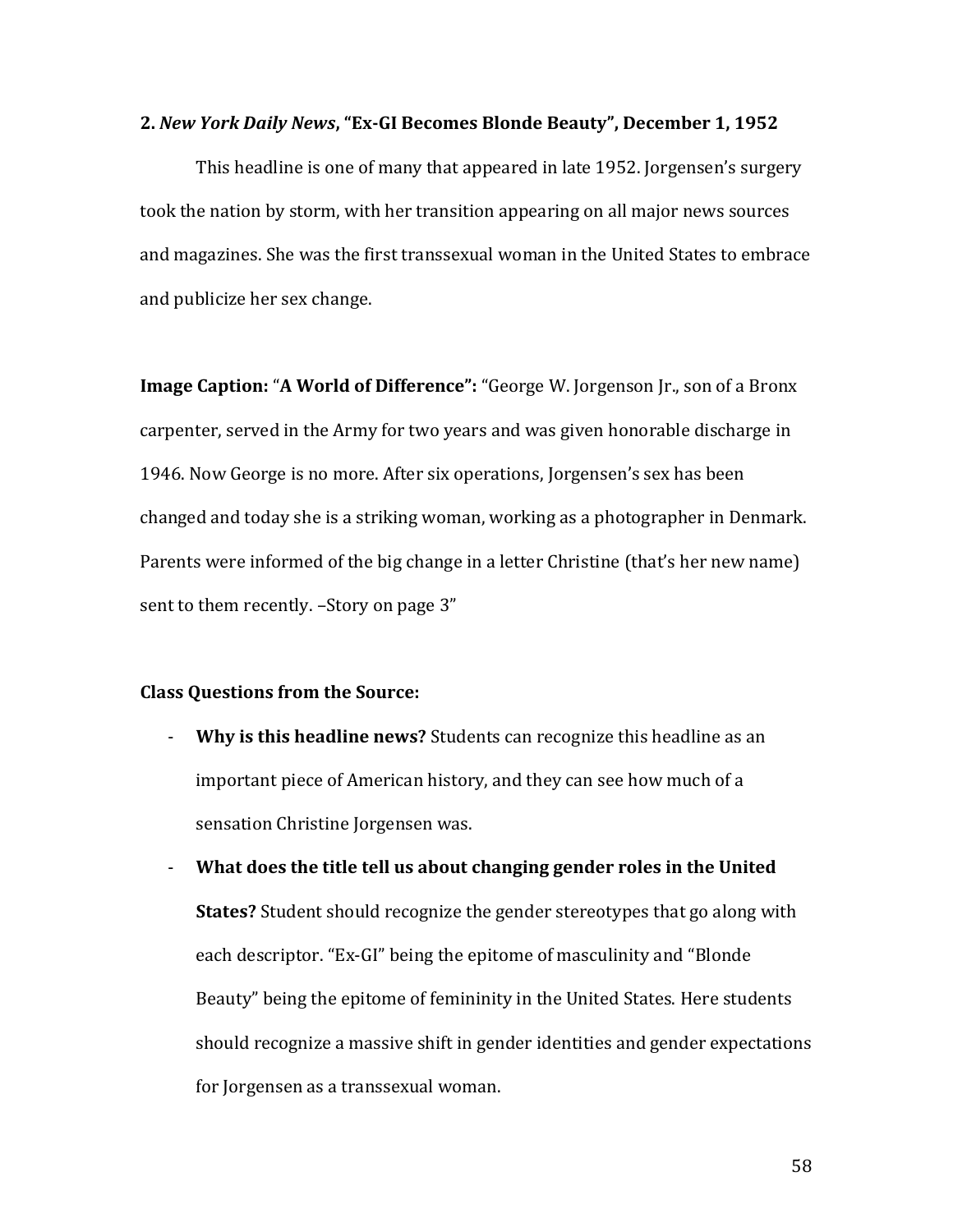- **How does this represent the views of this time period?** Students can link this headline to the ideas of conformity that were so prevalent in society at this time. Even as a transsexual woman, Jorgensen was expected to conform to the societal standards of a feminine woman even as many members of society expressed confusion or skepticism over her "authentic" gender.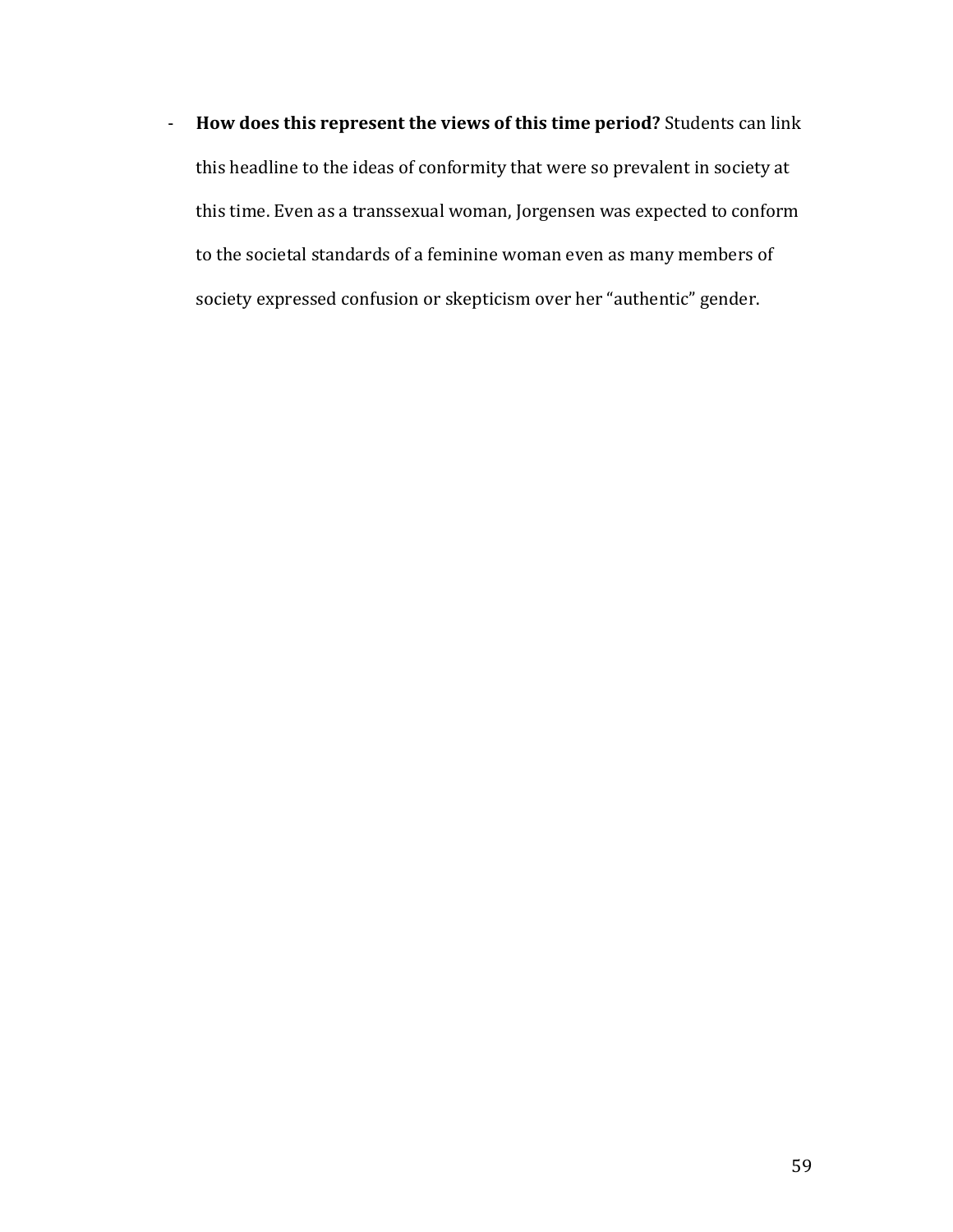#### **3. Frank Kameny's letter for Attorney General Robert F. Kennedy**

#### **June 28, 1962**

This source came from the Kameny Papers, a collection of letters, government correspondence, testimonies, photographs and other memorabilia collected by Frank Kameny and given to the Library of Congress. The collection is said to be the most complete record of the gay-rights movement in America. To find more documents from the collection, visit

#### <http://www.kamenypapers.org/correspondence.htm>

Frank Kameny, a member of the Mattachine Society, writes this letter to Robert F. Kennedy, the Attorney General at the time. The Attorney General is the head of the Department of Justice. Kameny is writing a complaint about investigations of the FBI, which operates under the jurisdiction of the Department of Justice. In his letter he describes the persecution many homosexuals feel under these invasive investigations. He also writes to ask for the assistance of the Federal government in improving the position of the homosexual minority group within Washington, and in the greater United States.

**Paragraph 3:** We feel that, for the 15,000,000 American homosexuals, we are in much the same position as the NAACP is in for the Negro, except for the minor difference that the Negro is fighting official prejudice and discrimination at the state and local level, whereas we are fighting official prejudice and discriminatory policy and practice, as ill-founded, as unreasonable, as unrealistic, and as harmful to society and to the nation, at the Federal level. Both are fighting personal prejudice at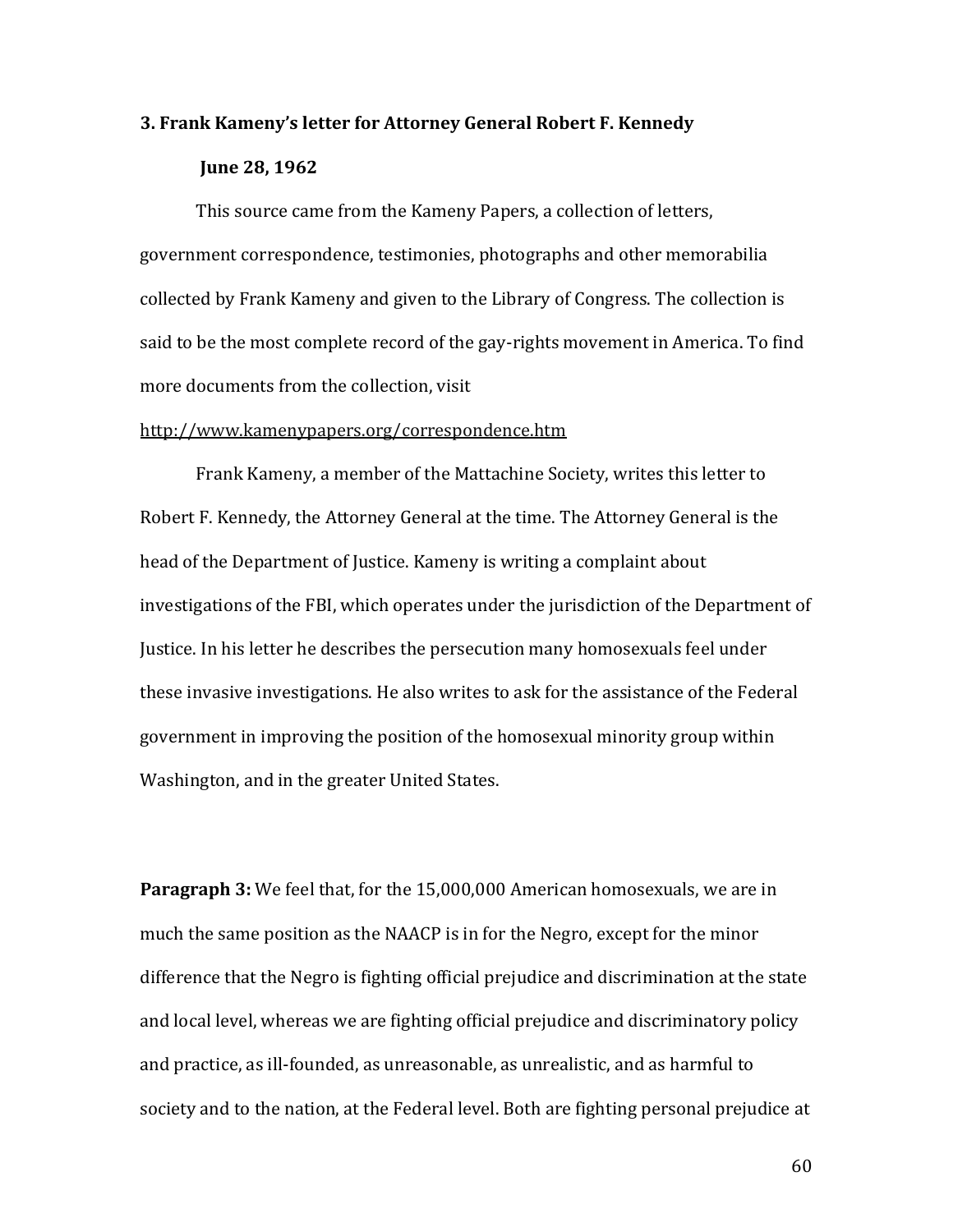all levels. For these reasons, and because we are trying to improve the position of a large group of citizens presently relegated to second-class citizenship in many respects, we should have, if anything, the assistance of the Federal government, and not its opposition.

#### **Class Questions from the Source:**

- **Why does Kameny connect the Mattachine Society to the NAACP?** Students should think about both movements as civil rights movements with similar aims for equal civil rights and treatment.
- **How does this document about FBI investigations differ from previous ones during the 1950s?** This document showcases the investigations from the other side: the ones being investigated. Students can see that these investigations were invasive and offensive to many people.
- **Does this change the image of homosexuals in American culture?** Students can begin to point to the change in perceptions of homosexuals not as threats, but as respectable people within the community who are tired of being persecuted.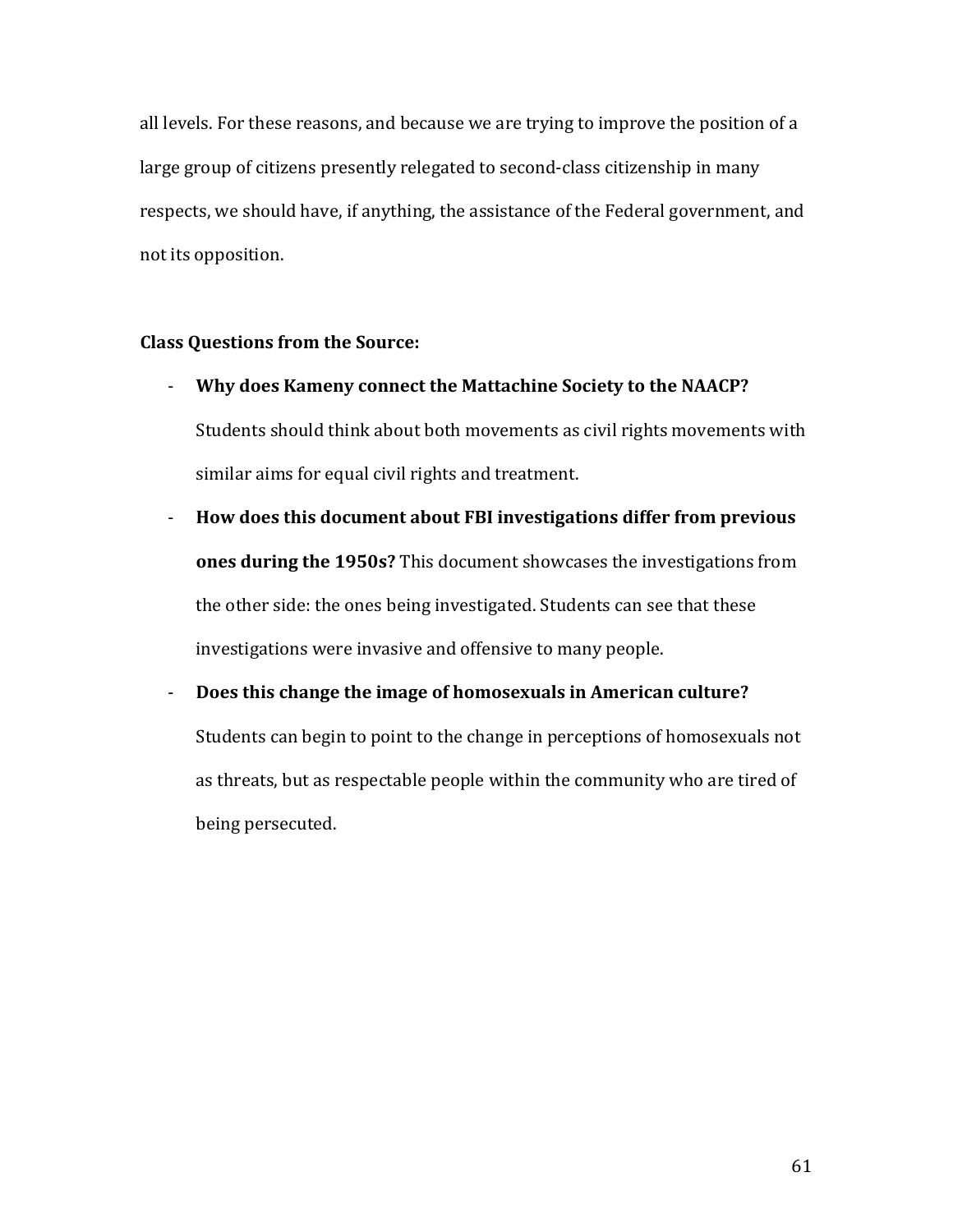#### **4. Barbara Gittings picketing at Independence Hall on July 4th, 1965**

This image was taken from The New York Public Library Digital Collections. To view this source, visit [http://digitalcollections.nypl.org/items/510d47e3-b6aa](http://digitalcollections.nypl.org/items/510d47e3-b6aa-a3d9-e040-e00a18064a99)[a3d9-e040-e00a18064a99](http://digitalcollections.nypl.org/items/510d47e3-b6aa-a3d9-e040-e00a18064a99)

On July 4th, 1965, a group of gay rights activists assembled outside of Independence Hall in Philadelphia. They held picket signs that demanded for legislation that would secure LGBTQ rights. Pickets much like this one, took place over the next few years across the United States, picketing for similar issues. Many picketers were members of different chapters within the Mattachine Society and the Daughters of Bilitis.

**Image Reads: "**Homosexuals should be judged as individuals" and, "Support Homosexual Civil Rights"

#### **Class Questions from the Source:**

- **What is she wearing? What are those around her wearing?** This question should prompt students to recognize that they are wearing nice clothes with women in dresses and men in button downs and ties. Students can connect this into the idea of respectability, which was so important at the time, and how appearing and acting respectable helped their cause.
- **What is important about the date of this picket?** Students can see that this took place on the 4th of July, a celebration of the United States' independence. The activists chose this date to prove a point, that just as the United States had to fight for their rights, so will the homosexual. Make sure students pay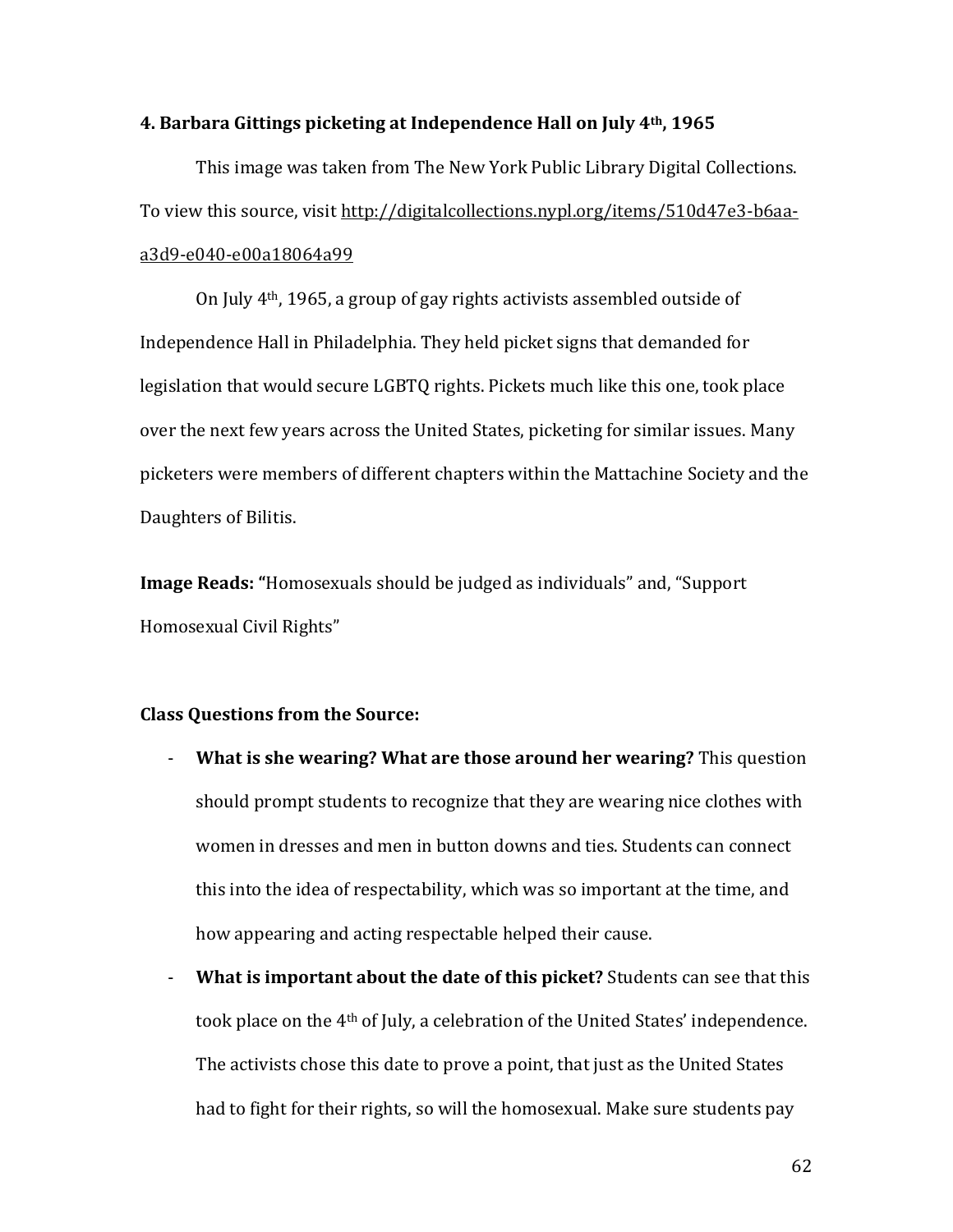close attention to what the signs say and how they tie into this idea of standing up for your rights.

- **Why are they wearing glasses?** Here students can point out that the sunglasses work to conceal the picketers. At a time where people are being fired from their jobs and facing social persecution within the United States, these picketers are also protecting their own identity. This can help students to understand the fear many people had in standing up for this cause, and how much they had to lose self-identifying as a homosexual.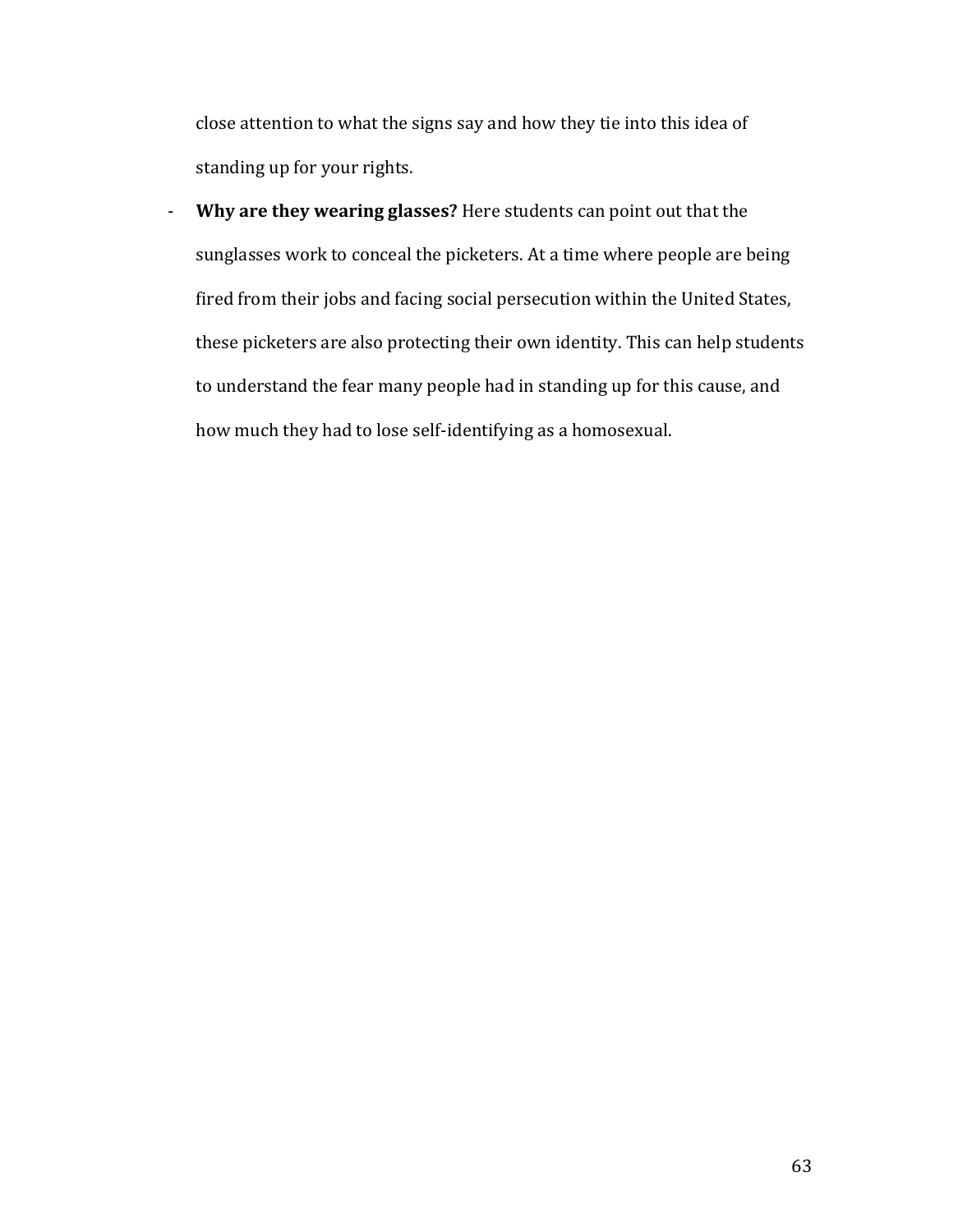## **5. Betty Friedan,** *The Feminine Mystique* **(New York: W.W. Norton and**

## **Company Inc., 1963)**

This excerpt comes from the first chapter of Betty Friedan's book, *The* 

*Feminine Mystique.* The chapter is aptly titled, "The Problem That Has No Name."

"The problem lay buried, unspoken, for many years in the minds of American women. It was a strange stirring, a sense of dissatisfaction, a yearning that women suffered in the middle of the twentieth century in the United States. Each suburban wife struggled with it alone. As she made the beds, shopped for groceries, matched slipcover material, ate peanut butter sandwiches with her children, chauffeured Cub Scouts and Brownies, lay beside her husband at night—she was afraid to ask even of herself the silent questions— "Is this all?"

#### **Class Questions from the Source:**

#### - **What is "the problem that has no name?"**

Students should be able to describe this as a problem with societal expectations of femininity, specifically the pressures women felt in the 1950s and early 1960s to fit into a particular type of feminine image. It is this pressure to be confined to the domestic sphere that Friedan argued caused women to feel unhappy and unfulfilled.

- **According to Friedan, what are the expectations for women at this time?** Students can cite a number of examples from the text (e.g., "their role was to seek fulfillment as wives and mothers"), (e.g., "truly feminine women do not want careers, higher education, political rights"), or (e.g., [a] "suburban wife"). All of these examples point to the same general expectation of women being housewives and mothers.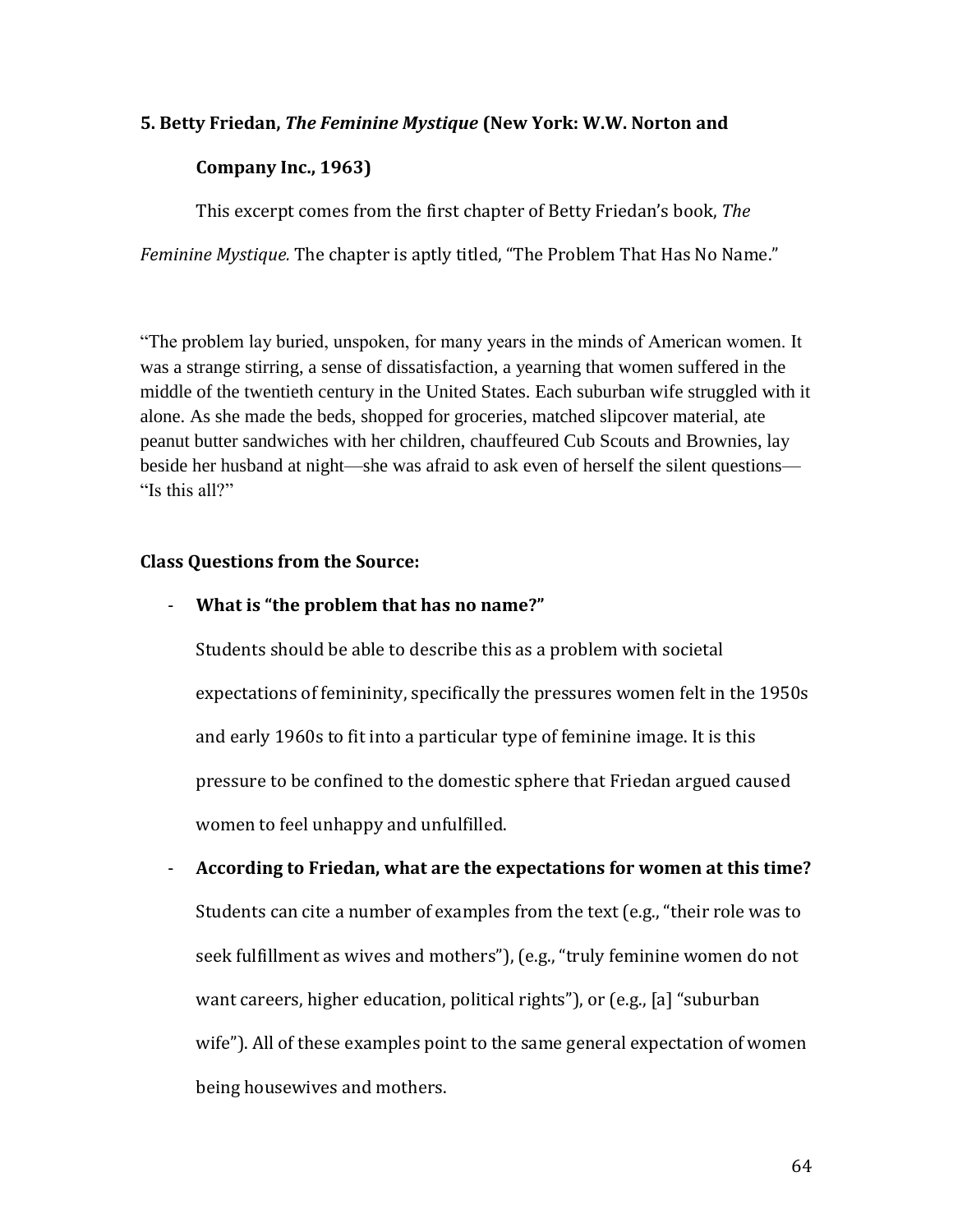## - **How does this fit into the larger feminist movement?**

This question can get students to think about Second Wave Feminism and women's rights groups that advocated for gender equality in the workplace. Students can also critically think about idealized femininity at the time, and why people like Friedan viewed this as a problem.

**6. Bayard Rustin,** *From Protest to Politics: The Future of the Civil Rights* 

*Movement,* **February 1, 1965**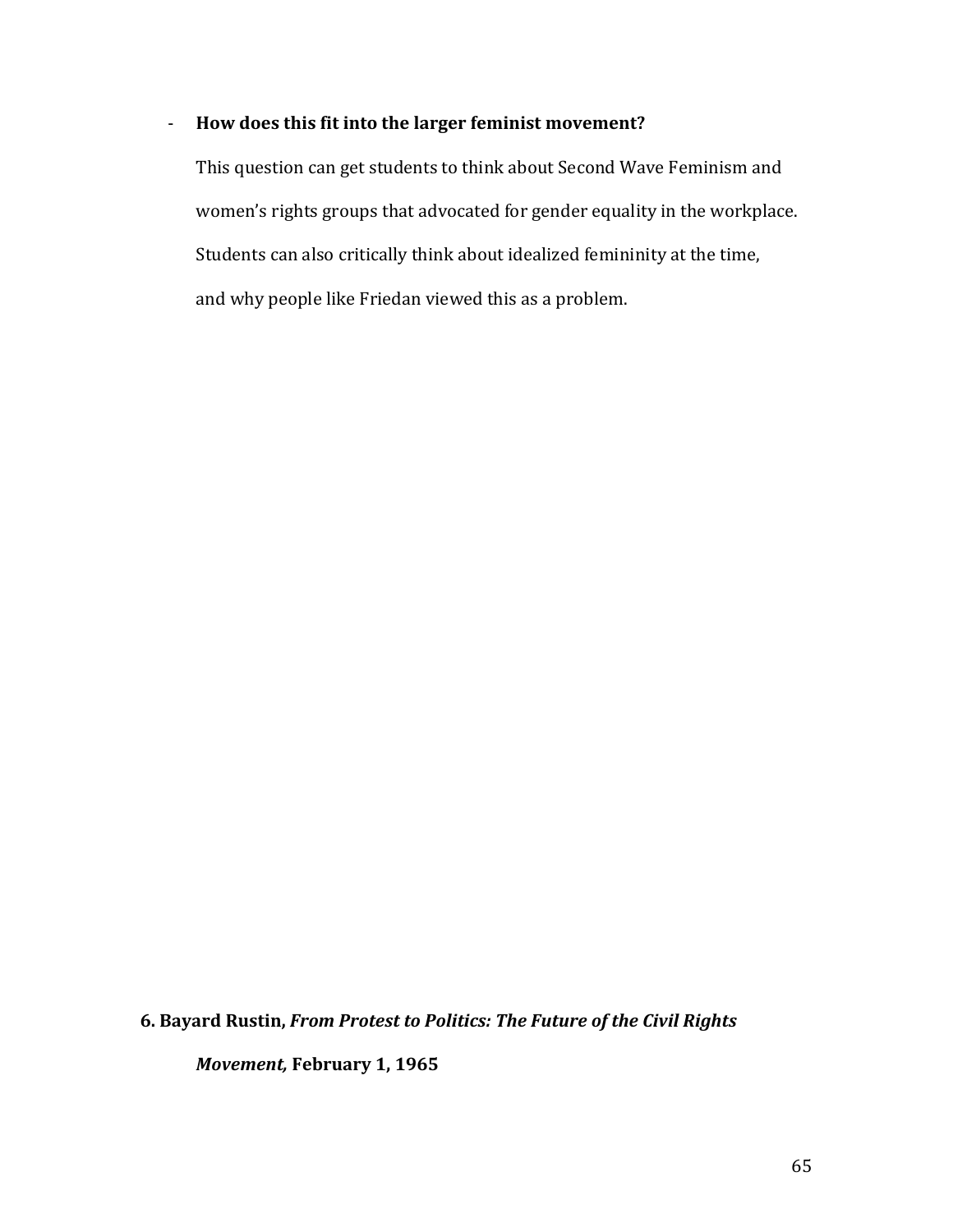This source was taken from the American Left Ephemera Collection created by Dr. Richard J. Oestreicher, Associate Professor of History at the University of Pittsburgh. The collection is comprised of sources from the 1890s to present day. To view the full source, visit

#### <http://digital.library.pitt.edu/u/ulsmanuscripts/pdf/31735066227830.pdf>

This source is an excerpt from Bayard Rustin's writing *From Protest To Politics*, which was published in Commentary Magazine in 1965. His work reflects on the importance of the Civil Rights Act of 1964, which outlawed discrimination based on race, religion, sex, or national origin. Bayard remarked that it was now time to advocate for African American equality in the "American socio-economic order" and for the "fundamental conditions of life of the Negro people."

**First paragraph:** The decade spanned by the 1954 Supreme Court decision on school desegregation and the Civil Rights Act of 1964 will undoubtedly be recorded as the period in which the legal foundations of racism in America were destroyed. To be sure, pockets of resistance remain; but it would be hard to quarrel with the assertion that the elaborate legal structure of segregation and discrimination, particularly in relation to public accommodations, has virtually collapsed. On the other hand, without making light of the human sacrifices involved in the directaction tactics (sit-ins, freedom rides, and the rest) that were so instrumental to this achievement, we must recognize that in desegregating public accommodations, we affected institutions which are relatively peripheral both to the American socioeconomic order and to the fundamental conditions of life of the Negro people."